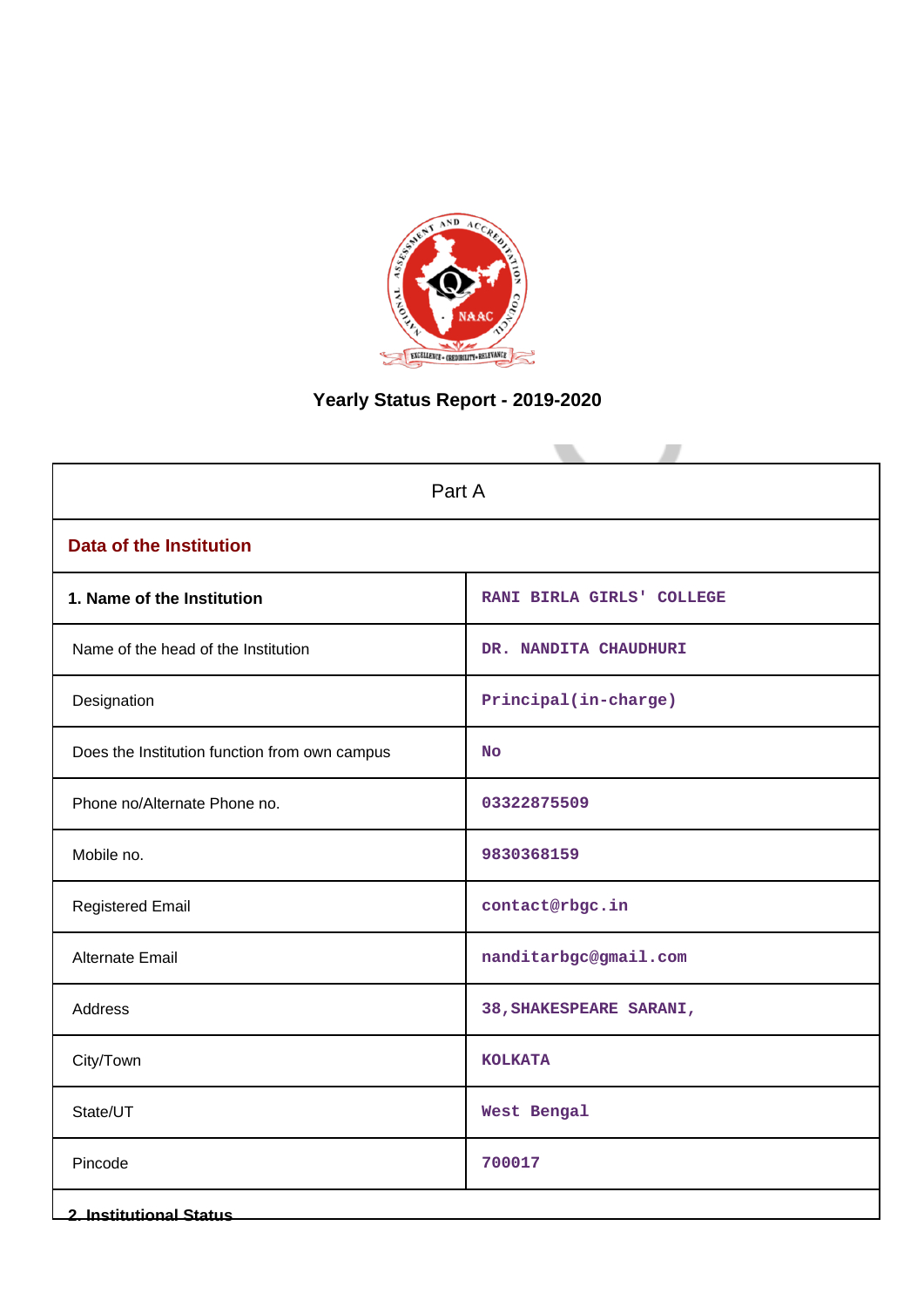| Affiliated / Constituent                                                 |                                                |             | Affiliated                                                              |                            |                          |  |
|--------------------------------------------------------------------------|------------------------------------------------|-------------|-------------------------------------------------------------------------|----------------------------|--------------------------|--|
| Type of Institution                                                      |                                                |             | Women                                                                   |                            |                          |  |
| Location                                                                 |                                                |             | Urban                                                                   |                            |                          |  |
| <b>Financial Status</b>                                                  |                                                |             | Self financed and grant-in-aid                                          |                            |                          |  |
|                                                                          | Name of the IQAC co-ordinator/Director         |             | DR. PRITI GHATANI                                                       |                            |                          |  |
| Phone no/Alternate Phone no.                                             |                                                |             | 03324901476                                                             |                            |                          |  |
| Mobile no.                                                               |                                                |             |                                                                         |                            |                          |  |
| <b>Registered Email</b>                                                  |                                                |             | rbgciqac21@gmail.com                                                    |                            |                          |  |
| Alternate Email                                                          |                                                |             |                                                                         | pritighatanirbgc@gmail.com |                          |  |
|                                                                          | 3. Website Address                             |             |                                                                         |                            |                          |  |
|                                                                          | Web-link of the AQAR: (Previous Academic Year) |             | http://www.rbgc.in                                                      |                            |                          |  |
| 4. Whether Academic Calendar prepared during<br>the year                 |                                                |             | Yes                                                                     |                            |                          |  |
| if yes, whether it is uploaded in the institutional website:<br>Weblink: |                                                |             | http://www.rbgc.in/admin/notice_files/A<br>cademic_Calendar_2020-21.pdf |                            |                          |  |
| <b>5. Accrediation Details</b>                                           |                                                |             |                                                                         |                            |                          |  |
|                                                                          |                                                |             | Year of                                                                 | Validity                   |                          |  |
| Cycle                                                                    | Grade                                          | <b>CGPA</b> | Accrediation                                                            | Period From                | Period To                |  |
| $\mathbf{1}$                                                             | в                                              | 2.6         | 2009                                                                    | $15 - Jun - 2009$          | $14 - Jun - 2014$        |  |
| $\overline{\mathbf{2}}$                                                  | $\, {\bf B}$                                   | 2.7         | 2015                                                                    | $03 - Mar - 2015$          | $02 - \text{Mar} - 2020$ |  |

# **6. Date of Establishment of IQAC** 18-Dec-2009

# **7. Internal Quality Assurance System**

| Quality initiatives by IQAC during the year for promoting quality culture |                                       |    |  |  |  |  |
|---------------------------------------------------------------------------|---------------------------------------|----|--|--|--|--|
| Item / Title of the quality initiative by<br><b>IQAC</b>                  | Number of participants/ beneficiaries |    |  |  |  |  |
| YOGA CAMP                                                                 | $11 - \text{Feb} - 2020$              | 77 |  |  |  |  |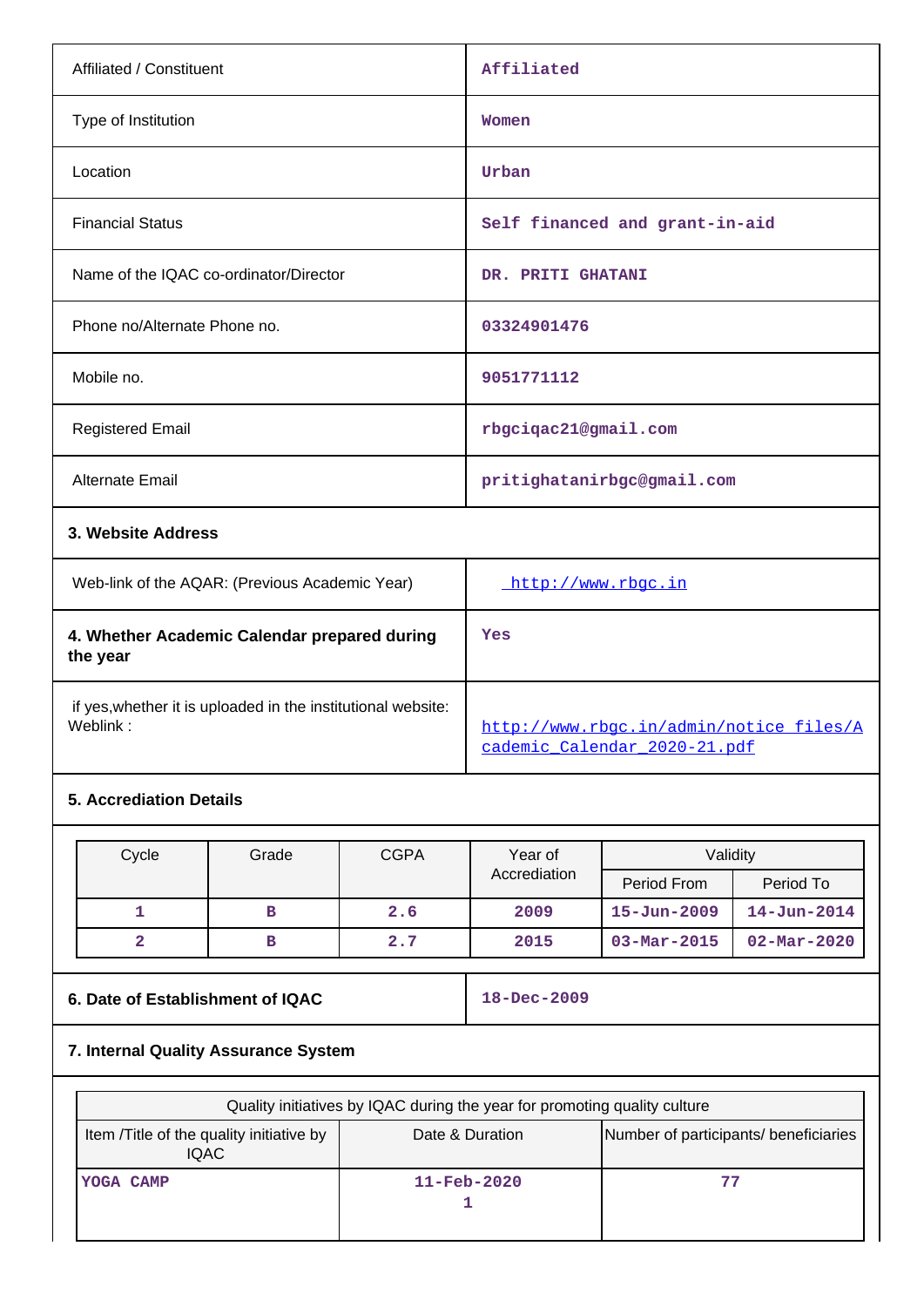| PARTICIPATION IN NIRF                          | $14 - \text{Feb} - 2020$<br>15 | 630 |  |  |
|------------------------------------------------|--------------------------------|-----|--|--|
| <b>FASHION ASSESSORIES</b><br><b>DESIGNING</b> | $07 - Mar - 2020$              | 43  |  |  |
| HEALTH COUNCELLING                             | $13 - \text{Mar} - 2020$       | 77  |  |  |
| SOFT SKILL DEVELOPMENT                         | $15 - Ju1 - 2019$<br>1         | 58  |  |  |
| <b>LANGUAGE LAB</b>                            | $08 - Ju1 - 2019$<br>ı         | 38  |  |  |
| <b>WORKSHOP ON NEW</b><br>MODALITIES OF NAAC   | $30 - Jun - 2020$              | 100 |  |  |
| View File                                      |                                |     |  |  |

## **8. Provide the list of funds by Central/ State Government- UGC/CSIR/DST/DBT/ICMR/TEQIP/World Bank/CPE of UGC etc.**

|                                                                                                                    | Institution/Departmen<br>t/Faculty | Scheme   |           | <b>Funding Agency</b> | Year of award with<br>duration | Amount      |
|--------------------------------------------------------------------------------------------------------------------|------------------------------------|----------|-----------|-----------------------|--------------------------------|-------------|
|                                                                                                                    | N.A                                | $\Omega$ |           | N.A                   | 2020<br>$\mathbf 0$            | $\mathbf 0$ |
|                                                                                                                    |                                    |          |           | No Files Uploaded !!! |                                |             |
| 9. Whether composition of IQAC as per latest<br><b>NAAC</b> guidelines:                                            |                                    |          |           | Yes                   |                                |             |
| Upload latest notification of formation of IQAC                                                                    |                                    |          | View File |                       |                                |             |
| 10. Number of IQAC meetings held during the<br>year :                                                              |                                    |          | 2         |                       |                                |             |
| The minutes of IQAC meeting and compliances to the<br>decisions have been uploaded on the institutional<br>website |                                    |          |           | Yes                   |                                |             |
| Upload the minutes of meeting and action taken report                                                              |                                    |          | View File |                       |                                |             |
| 11. Whether IQAC received funding from any of<br>the funding agency to support its activities<br>during the year?  |                                    |          | <b>No</b> |                       |                                |             |
|                                                                                                                    |                                    |          |           |                       |                                |             |

## **12. Significant contributions made by IQAC during the current year(maximum five bullets)**

**PARTICIPATION IN NIRF 2020**

**MENTORING TO ALL STUDENTS**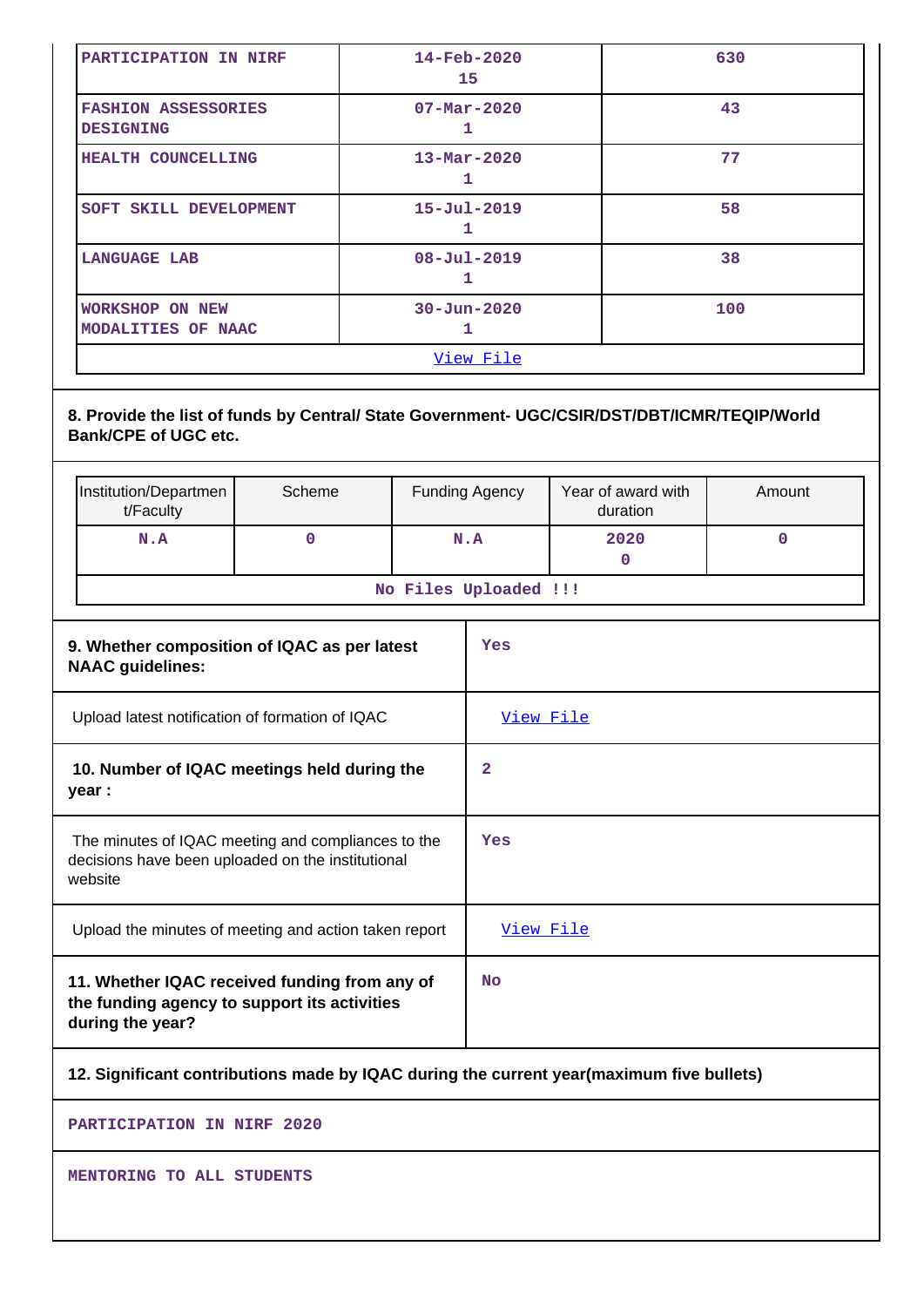**PERSONAL COUNCELLING**

**ONE DAY YOGA CAMP**

**ONE DAY MEDITATION**

#### [View File](https://assessmentonline.naac.gov.in/public/Postacc/Contribution/20073_Contribution.xlsx)

**13. Plan of action chalked out by the IQAC in the beginning of the academic year towards Quality Enhancement and outcome achieved by the end of the academic year**

| Plan of Action                                                                                                       | Achivements/Outcomes                                                                                                                                                                                                                                                                                                                  |  |  |
|----------------------------------------------------------------------------------------------------------------------|---------------------------------------------------------------------------------------------------------------------------------------------------------------------------------------------------------------------------------------------------------------------------------------------------------------------------------------|--|--|
| <b>REGULAR REMEDIAL CLASSES FOR WEAK</b><br><b>STUDENTS</b>                                                          | <b>IMPROVED RESULT IN UNIVERSITY EXAM</b>                                                                                                                                                                                                                                                                                             |  |  |
| <b>CAREER COUNSELLING WORKSHOPS AND</b><br><b>SEMINARS</b>                                                           | STUDENTS GET TO KNOW ABOUT NEW AVENUES.                                                                                                                                                                                                                                                                                               |  |  |
| INTRODUCTION OF CBCS CURRICULAM                                                                                      | CBCS IMPLEMENTED SUCCESSFULLY.                                                                                                                                                                                                                                                                                                        |  |  |
| ONLINE ADMISSION OF ALL COURSES                                                                                      | ENSURE FAIR AND HASSEL FREE DIRECT<br><b>ADMISSION</b>                                                                                                                                                                                                                                                                                |  |  |
| DEPARTMENT SEMINARS AND WORKSHOP                                                                                     | REGULAR SEMINARS AND WORKSHOP IN<br>DEPARTMENT GIVES STUDENT AND TEACHERS<br>SCOPE FOR INDIVIDUAL CAPACITY BUILDING<br>AND PERSONALITY DEVELOPMENT AND<br><b>CONFIDENCE NT</b>                                                                                                                                                        |  |  |
| MOU WITH BANKIM SARDAR COLLEGE                                                                                       | LINKAGE WITH THE INSTITUTION WITH THE<br>STATUS OF COLLEGE WITH POTENTIAL FOR<br><b>EXCELLENCE BY UGC WILLHELP FOSTER :</b><br>QUALITATIVY INATITATIVES, STUDENT<br>CONCLAVE/SEMINAR, CURRICOLAM BASED<br>WORKSHOPS, FACULTY EXCHANGE PROGRAMMES<br>AND INVITED TALKS, STUDENT COUNSELLING<br>AND ACADEMIC AUDIT THROUGH PEER REVIEW. |  |  |
|                                                                                                                      | <u>View File</u>                                                                                                                                                                                                                                                                                                                      |  |  |
| 14. Whether AQAR was placed before statutory<br>body?                                                                | Yes                                                                                                                                                                                                                                                                                                                                   |  |  |
| Name of Statutory Body                                                                                               | <b>Meeting Date</b>                                                                                                                                                                                                                                                                                                                   |  |  |
| <b>IQAC</b>                                                                                                          | $30 - Apr - 2022$                                                                                                                                                                                                                                                                                                                     |  |  |
| 15. Whether NAAC/or any other accredited<br>body(s) visited IQAC or interacted with it to<br>assess the functioning? | <b>No</b>                                                                                                                                                                                                                                                                                                                             |  |  |
| 16. Whether institutional data submitted to<br><b>AISHE:</b>                                                         | Yes                                                                                                                                                                                                                                                                                                                                   |  |  |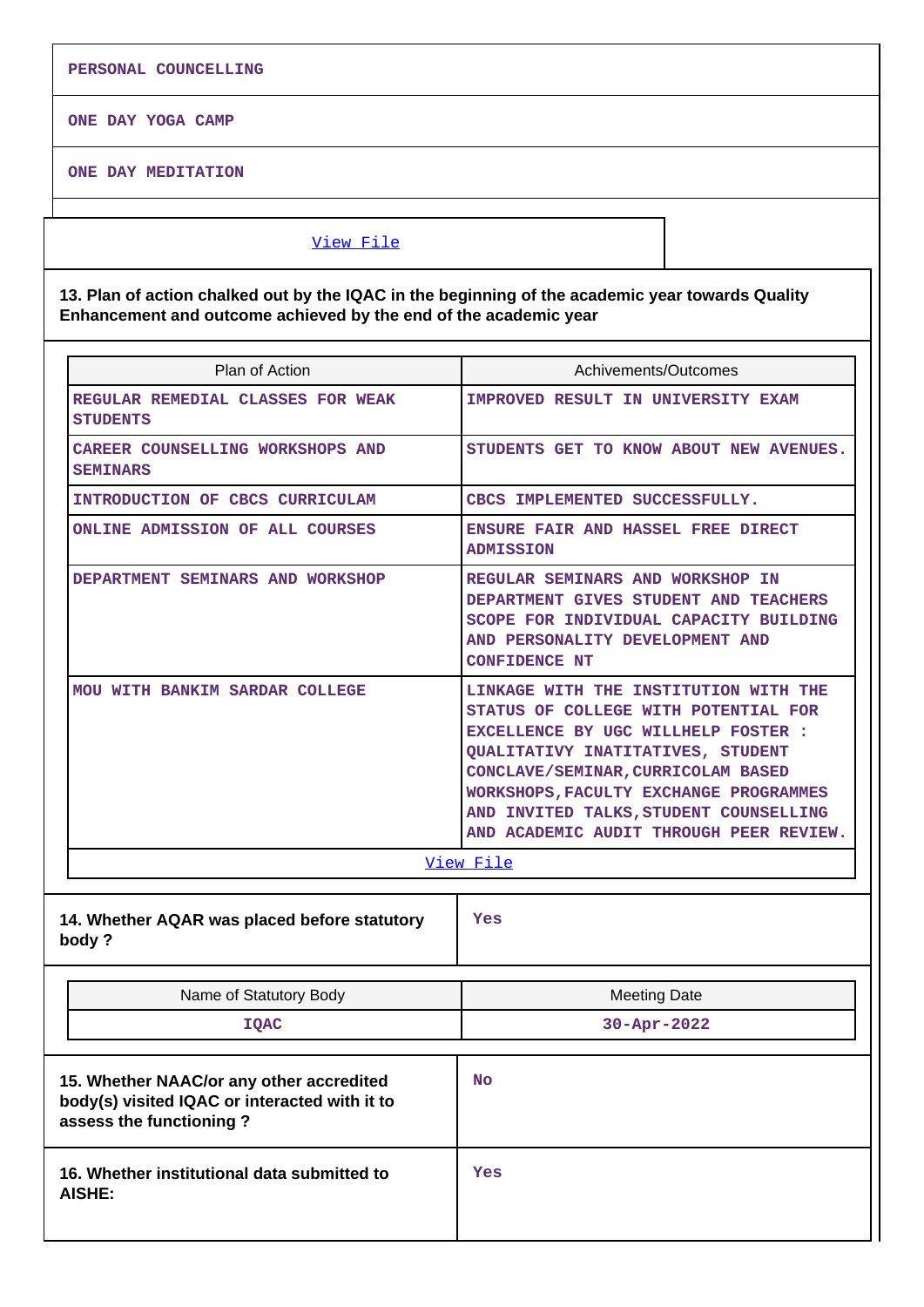| Year of Submission                                                                                  | 2020                                                                                                                                                                                                                                                                                                                                                                                                                                                                                                                                                                                                                                                                                                                                                                                                                                                                                        |
|-----------------------------------------------------------------------------------------------------|---------------------------------------------------------------------------------------------------------------------------------------------------------------------------------------------------------------------------------------------------------------------------------------------------------------------------------------------------------------------------------------------------------------------------------------------------------------------------------------------------------------------------------------------------------------------------------------------------------------------------------------------------------------------------------------------------------------------------------------------------------------------------------------------------------------------------------------------------------------------------------------------|
| Date of Submission                                                                                  | $14 - \text{Feb} - 2020$                                                                                                                                                                                                                                                                                                                                                                                                                                                                                                                                                                                                                                                                                                                                                                                                                                                                    |
| 17. Does the Institution have Management<br><b>Information System?</b>                              | Yes                                                                                                                                                                                                                                                                                                                                                                                                                                                                                                                                                                                                                                                                                                                                                                                                                                                                                         |
| If yes, give a brief descripiton and a list of modules<br>currently operational (maximum 500 words) | 1. All admission procedure are online,<br>application forms are uploaded in the<br>College website. Merit list based on<br>merit is uploaded in the website with<br>the dates for counselling and fees<br>payment detail. Reserved category is<br>maintained for admission in all<br>departments including self finance<br>course. 2. Data base required by the<br>University is also sent online based on<br>the information drawn from the<br>application form. 3. Any relevant<br>information regard college, admission,<br>examination, and notification by the<br>University are available in the<br>website. All fees: college, university<br>registration, examination are remitted<br>online. Staff salary notification and<br>generation of salary slip is done<br>online. 4. Salary of teaching and non<br>teaching substantial staff is done<br>through West Bengal HRMS portal. |

**Part B** 

## **CRITERION I – CURRICULAR ASPECTS**

## **1.1 – Curriculum Planning and Implementation**

 1.1.1 – Institution has the mechanism for well planned curriculum delivery and documentation. Explain in 500 words

 **Rani Birla Girls' College views teaching-learning as a crucial part in the entire Curriculum. Hence, the teaching- learning in the college is not only restricted to the four-walls of a classroom but also ranges through a variety of activities organized in the college. As an integral part of the University of Calcutta, the college ensures that each and every aspect of the curriculum set by the University is soundly met. At the beginning of every session, the Time-table committee efficiently designs a master time table where distribution of classes, subject-wise and department-wise is done. In reference to the master routine, the Heads of the Department distributes classes to the faculties keeping in mind the direct teaching hours as per the UGC's guidelines for promotion of College teachers. The curriculum is delivered through various**

**mechanisms. As far as teaching-learning is concerned, the college ensures that the students get the best of what is being taught in the classroom as well as through mentoring. In order to encourage 'learning by Doing', the students are asked to prepare charts, posters and place them on the classroom walls as this creates visual learning as well. As the CBCS was implemented, the students are constantly informed by the departments about the credits assigned as per each components – Attendance, Internals, Tutorials, Theory /Practical so as to make**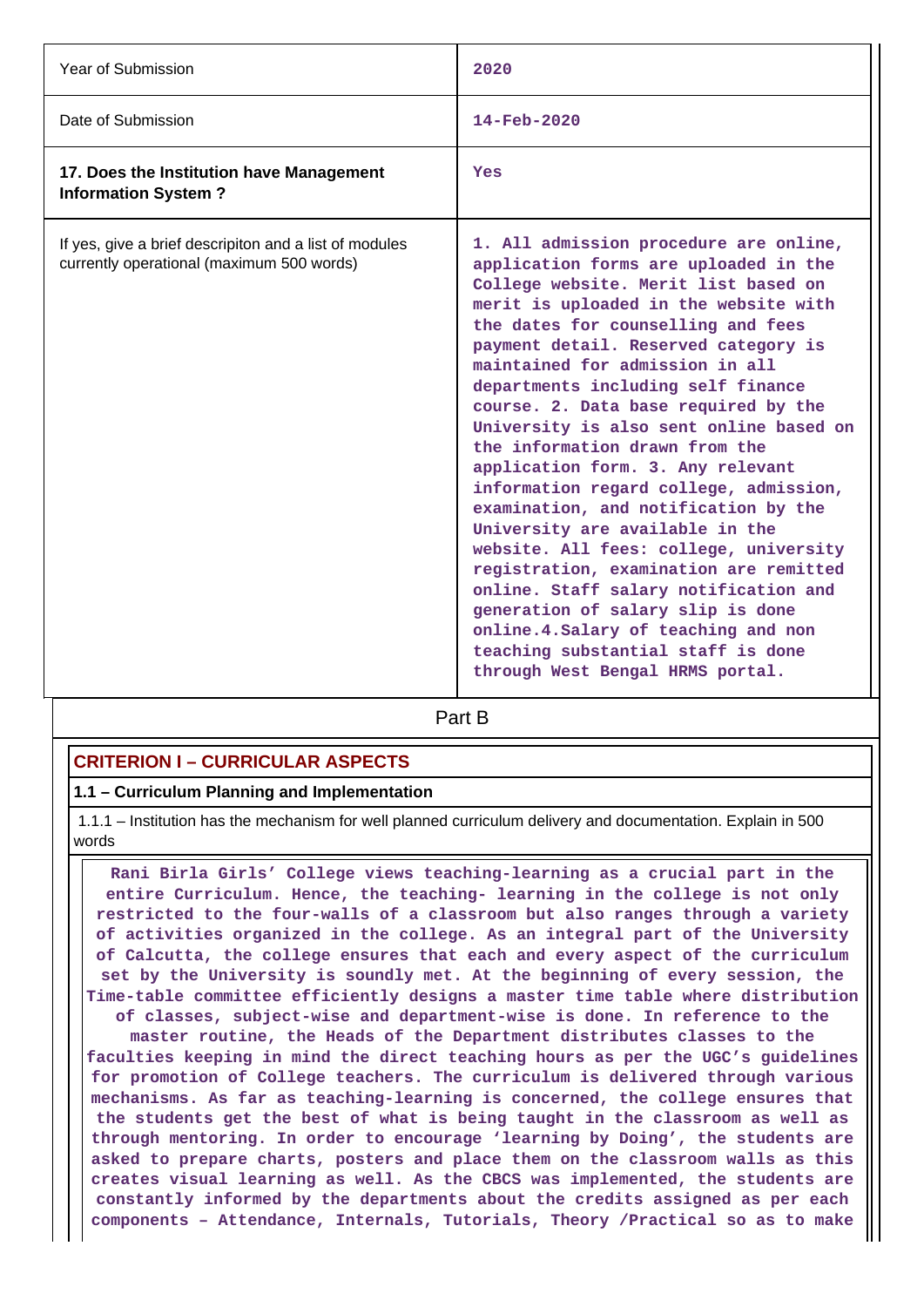**sure that there are no irregularities on assigned works from the students. The college takes into account that no student is left behind in terms of admission, enrollment in examination, participation in various activities, hence, important notices are displayed on the notice boards as well as in the college website. The college makes an effort to initiate programmes and activities through which there is an all round development of the students. Different department organizes seminars and lecture series on various issues pertaining to the need of the students. The department of Geography organizes field visits and excursions for the students. The department of Education encourages the students to participate in the Inter-college Seminars held every year and prepares them accordingly. The teaching-learning takes place using ICT's, wherever suitable and continuous assessment of the learning is done through remedial classes and assignments. Each departments holds regular meetings and look into the grievances of the students related to teachinglearning , as such remedial classes are taken. As for the documentation, every department keeps a record of the syllabus distributed, minutes of the departmental meetings held. The heads of the departments at regular intervals interact with the principal regarding the progress of the curriculum delivery and also discuss measures to solve various problems if any as such. During the lockdown, the institution made sure that the faculties are available to the students through various digital platforms like Google meet, Zoom and through instant messages. As such, there was a smooth teaching-learning process through Google classroom where study materials were provided, audio-visual classes, audio recordings, video tutorials, web links were also shared with the students ensuring the completion of syllabus on time.**

|                                                                                                                                                                          | 1.1.2 - Certificate/ Diploma Courses introduced during the academic year |                     |                                                 |                             |  |  |  |  |
|--------------------------------------------------------------------------------------------------------------------------------------------------------------------------|--------------------------------------------------------------------------|---------------------|-------------------------------------------------|-----------------------------|--|--|--|--|
| Certificate<br>Diploma Courses                                                                                                                                           | Dates of<br>Introduction                                                 | <b>Duration</b>     | Focus on employ<br>ability/entreprene<br>urship | <b>Skill</b><br>Development |  |  |  |  |
| <b>NIL</b><br><b>NIL</b>                                                                                                                                                 | Nil                                                                      | $\mathbf 0$         | 0                                               | <b>NIL</b>                  |  |  |  |  |
| 1.2 - Academic Flexibility                                                                                                                                               |                                                                          |                     |                                                 |                             |  |  |  |  |
| 1.2.1 - New programmes/courses introduced during the academic year                                                                                                       |                                                                          |                     |                                                 |                             |  |  |  |  |
| Programme/Course                                                                                                                                                         | Programme Specialization                                                 |                     | Dates of Introduction                           |                             |  |  |  |  |
| Nill                                                                                                                                                                     |                                                                          | $\mathbf 0$         |                                                 | Nill                        |  |  |  |  |
|                                                                                                                                                                          |                                                                          | No file uploaded.   |                                                 |                             |  |  |  |  |
| 1.2.2 - Programmes in which Choice Based Credit System (CBCS)/Elective course system implemented at the<br>affiliated Colleges (if applicable) during the academic year. |                                                                          |                     |                                                 |                             |  |  |  |  |
| Name of programmes adopting<br>Date of implementation of<br>Programme Specialization<br><b>CBCS</b><br><b>CBCS/Elective Course System</b>                                |                                                                          |                     |                                                 |                             |  |  |  |  |
| <b>BA</b>                                                                                                                                                                |                                                                          | <b>HONOURS</b>      |                                                 | 01/07/2019                  |  |  |  |  |
| <b>BSC</b>                                                                                                                                                               |                                                                          | <b>HONOURS</b>      |                                                 | 01/07/2019                  |  |  |  |  |
| <b>BA</b>                                                                                                                                                                | <b>MAJOR</b>                                                             |                     | 01/07/2019                                      |                             |  |  |  |  |
| <b>BSC</b>                                                                                                                                                               |                                                                          | <b>GENERAL</b>      |                                                 | 01/07/2019                  |  |  |  |  |
| <b>BA</b>                                                                                                                                                                |                                                                          | <b>GENERAL</b>      |                                                 | 01/07/2019                  |  |  |  |  |
| <b>BA</b>                                                                                                                                                                |                                                                          | <b>BFAD HONOURS</b> |                                                 | 01/07/2019                  |  |  |  |  |
| 1.2.3 - Students enrolled in Certificate/ Diploma Courses introduced during the year                                                                                     |                                                                          |                     |                                                 |                             |  |  |  |  |
|                                                                                                                                                                          | Certificate                                                              |                     | Diploma Course                                  |                             |  |  |  |  |
| <b>Number of Students</b>                                                                                                                                                |                                                                          | 0                   |                                                 | 0                           |  |  |  |  |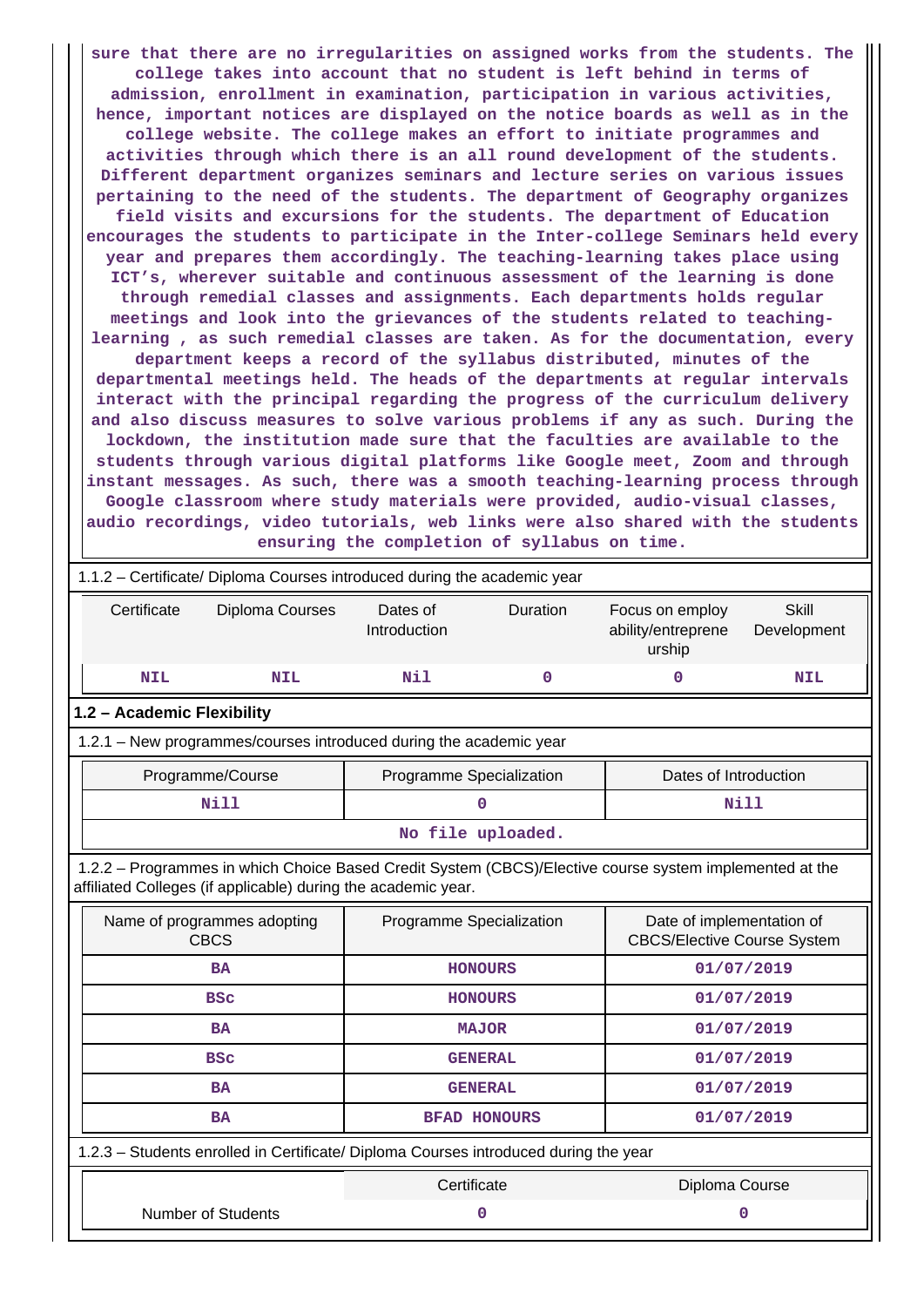| 1.3 - Curriculum Enrichment                                                                                         |                            |                             |                             |  |  |  |  |  |
|---------------------------------------------------------------------------------------------------------------------|----------------------------|-----------------------------|-----------------------------|--|--|--|--|--|
| 1.3.1 – Value-added courses imparting transferable and life skills offered during the year                          |                            |                             |                             |  |  |  |  |  |
| <b>Value Added Courses</b>                                                                                          | Date of Introduction       |                             | Number of Students Enrolled |  |  |  |  |  |
| <b>FASHION AND ACCESSORY</b><br><b>DESIGNING</b>                                                                    |                            | 07/03/2020                  | 43                          |  |  |  |  |  |
|                                                                                                                     |                            | View File                   |                             |  |  |  |  |  |
| 1.3.2 - Field Projects / Internships under taken during the year                                                    |                            |                             |                             |  |  |  |  |  |
| No. of students enrolled for Field<br>Project/Programme Title<br>Programme Specialization<br>Projects / Internships |                            |                             |                             |  |  |  |  |  |
| <b>BFD</b>                                                                                                          | <b>INTERNSHIP</b>          | INDUSTRIAL TRAINING AND     | 59                          |  |  |  |  |  |
| <b>BSC</b>                                                                                                          | <b>GEOGRAPHY (HONOURS)</b> | A FIELD TRIP BY             | 26                          |  |  |  |  |  |
| <b>BSC</b>                                                                                                          | GEOGRAPHY (GENERAL)        | A FIELD TRIP BY             | 15                          |  |  |  |  |  |
| MJ                                                                                                                  |                            | <b>INTERNSHIP PROGRAMME</b> | 15                          |  |  |  |  |  |
|                                                                                                                     |                            | View File                   |                             |  |  |  |  |  |
| 1.4 - Feedback System                                                                                               |                            |                             |                             |  |  |  |  |  |
| 1.4.1 - Whether structured feedback received from all the stakeholders.                                             |                            |                             |                             |  |  |  |  |  |
| <b>Students</b>                                                                                                     |                            |                             | Yes                         |  |  |  |  |  |
| <b>Teachers</b>                                                                                                     |                            |                             | Yes                         |  |  |  |  |  |
| Employers                                                                                                           |                            |                             |                             |  |  |  |  |  |
| Alumni                                                                                                              |                            |                             |                             |  |  |  |  |  |
| Parents                                                                                                             | Nill                       |                             |                             |  |  |  |  |  |

 1.4.2 – How the feedback obtained is being analyzed and utilized for overall development of the institution? (maximum 500 words)

Feedback Obtained

**Feedbacks promote better performance and reasonable solutions to every problem. Hence, the college ensures that the feedback is obtained from various stakeholders like students, teachers, parents and the alumni. The feedback is obtained through a comprehensive questionnaire covering various aspects of teaching and learning, evaluation, infrastructures, co-curricular activities, health and hygiene, admission procedures and canteen facilities. The feedbacks obtained are then analyzed through graphs giving weightage to the maximum of responses received for an issue showing the strengths and weaknesses of the college. The feedback reports are shared with the faculties and also discussed in the IQAC meetings with the Principal. Important suggestions are taken with immediate consideration and necessary proposals, if any, are forwarded to the college authority for approval. The college also has a student complaint box in an easily accessible place. The complaints/ suggestions received via the box are also taken into account and measures to solve those problems are discussed. The feedback received are utilized for - 1. Making the teaching- learning process more effective. 2. Monitoring students progress on a regular basis. 3. Catering more towards the need of the students in relation to present day education system. 4. Improving on the use of ICTs and other modern teaching learning tools and techniques. 5. Creating a student-friendly environment in the college which leads to open interaction between the teacher and the taught.**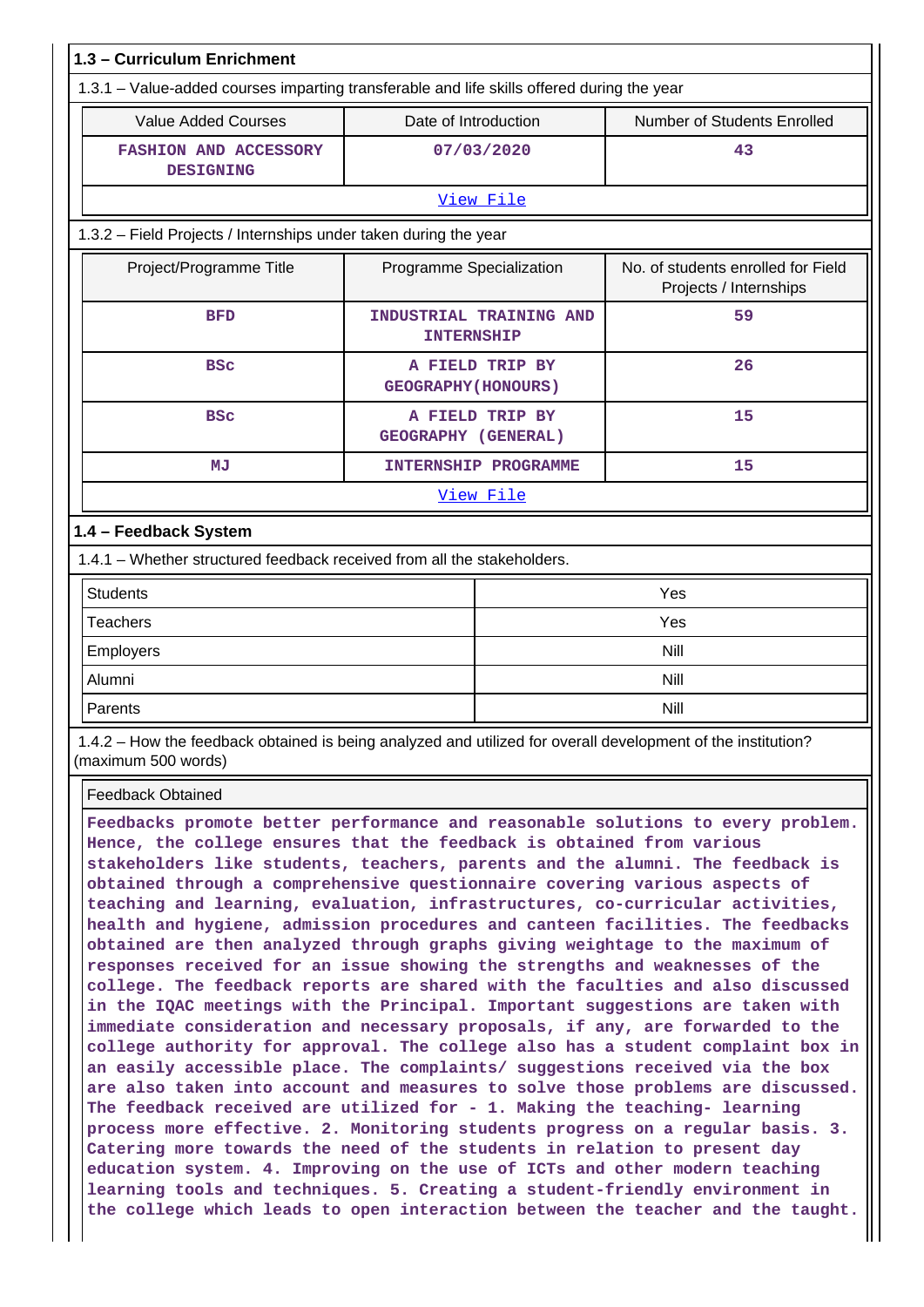## **CRITERION II – TEACHING- LEARNING AND EVALUATION**

## **2.1 – Student Enrolment and Profile**

## 2.1.1 – Demand Ratio during the year

| Name of the<br>Programme                                                                                                                                  | Programme<br>Specialization                                  |  | Number of seats<br>available                                 |                                                                                                  | Number of<br>Application received                                                                |    | <b>Students Enrolled</b>                                    |
|-----------------------------------------------------------------------------------------------------------------------------------------------------------|--------------------------------------------------------------|--|--------------------------------------------------------------|--------------------------------------------------------------------------------------------------|--------------------------------------------------------------------------------------------------|----|-------------------------------------------------------------|
| <b>BA</b>                                                                                                                                                 | English<br>Honours                                           |  |                                                              | 92                                                                                               | 428                                                                                              |    | 41                                                          |
| <b>BA</b>                                                                                                                                                 | Hindi Honours                                                |  |                                                              | 24                                                                                               | 20                                                                                               |    | $\mathbf{2}$                                                |
| <b>BA</b>                                                                                                                                                 | History<br>Honours                                           |  |                                                              | 52                                                                                               | 63                                                                                               |    | 13                                                          |
| <b>BA</b>                                                                                                                                                 | Education<br>Honours                                         |  |                                                              | 59                                                                                               | 72                                                                                               |    | 22                                                          |
| <b>BA</b>                                                                                                                                                 | Pol. Science<br>Honours                                      |  |                                                              | 59                                                                                               | 71                                                                                               |    | 31                                                          |
| <b>BA</b>                                                                                                                                                 | Sociology<br>Honours                                         |  |                                                              | 40                                                                                               | 41                                                                                               |    | 16                                                          |
| <b>BA</b><br>Journalism &<br><b>Mass</b><br>Communication<br>Honours                                                                                      |                                                              |  |                                                              | 33                                                                                               | 54                                                                                               | 14 |                                                             |
| <b>BA</b>                                                                                                                                                 | Fashion &<br>Apparel Design<br>Honours                       |  |                                                              | 42                                                                                               | 24                                                                                               |    | 24                                                          |
| <b>BA</b>                                                                                                                                                 | Communicative<br>English Major                               |  |                                                              | 24                                                                                               | 46                                                                                               |    | 11                                                          |
| <b>BSC</b>                                                                                                                                                | Geography<br>Honours                                         |  |                                                              | 40                                                                                               | 19                                                                                               |    | 19                                                          |
|                                                                                                                                                           |                                                              |  |                                                              | View File                                                                                        |                                                                                                  |    |                                                             |
| 2.2 - Catering to Student Diversity                                                                                                                       |                                                              |  |                                                              |                                                                                                  |                                                                                                  |    |                                                             |
| 2.2.1 - Student - Full time teacher ratio (current year data)                                                                                             |                                                              |  |                                                              |                                                                                                  |                                                                                                  |    |                                                             |
| Year                                                                                                                                                      | Number of<br>students enrolled<br>in the institution<br>(UG) |  | Number of<br>students enrolled<br>in the institution<br>(PG) | Number of<br>fulltime teachers<br>available in the<br>institution<br>teaching only UG<br>courses | Number of<br>fulltime teachers<br>available in the<br>institution<br>teaching only PG<br>courses |    | Number of<br>teachers<br>teaching both UG<br>and PG courses |
| 2019                                                                                                                                                      | 591                                                          |  | $\mathbf 0$                                                  | 24                                                                                               | 0                                                                                                |    | 0                                                           |
| 2.3 - Teaching - Learning Process                                                                                                                         |                                                              |  |                                                              |                                                                                                  |                                                                                                  |    |                                                             |
| 2.3.1 – Percentage of teachers using ICT for effective teaching with Learning Management Systems (LMS), E-<br>learning resources etc. (current year data) |                                                              |  |                                                              |                                                                                                  |                                                                                                  |    |                                                             |
| Number of<br><b>Teachers on Roll</b>                                                                                                                      | Number of<br>teachers using<br>ICT (LMS, e-<br>Resources)    |  | <b>ICT Tools and</b><br>resources<br>available               | Number of ICT<br>enabled<br>Classrooms                                                           | Numberof smart<br>classrooms                                                                     |    | E-resources and<br>techniques used                          |
| 45                                                                                                                                                        | 45                                                           |  | 138                                                          | 6                                                                                                | 4                                                                                                |    | 6                                                           |
|                                                                                                                                                           |                                                              |  | No file uploaded.                                            |                                                                                                  |                                                                                                  |    |                                                             |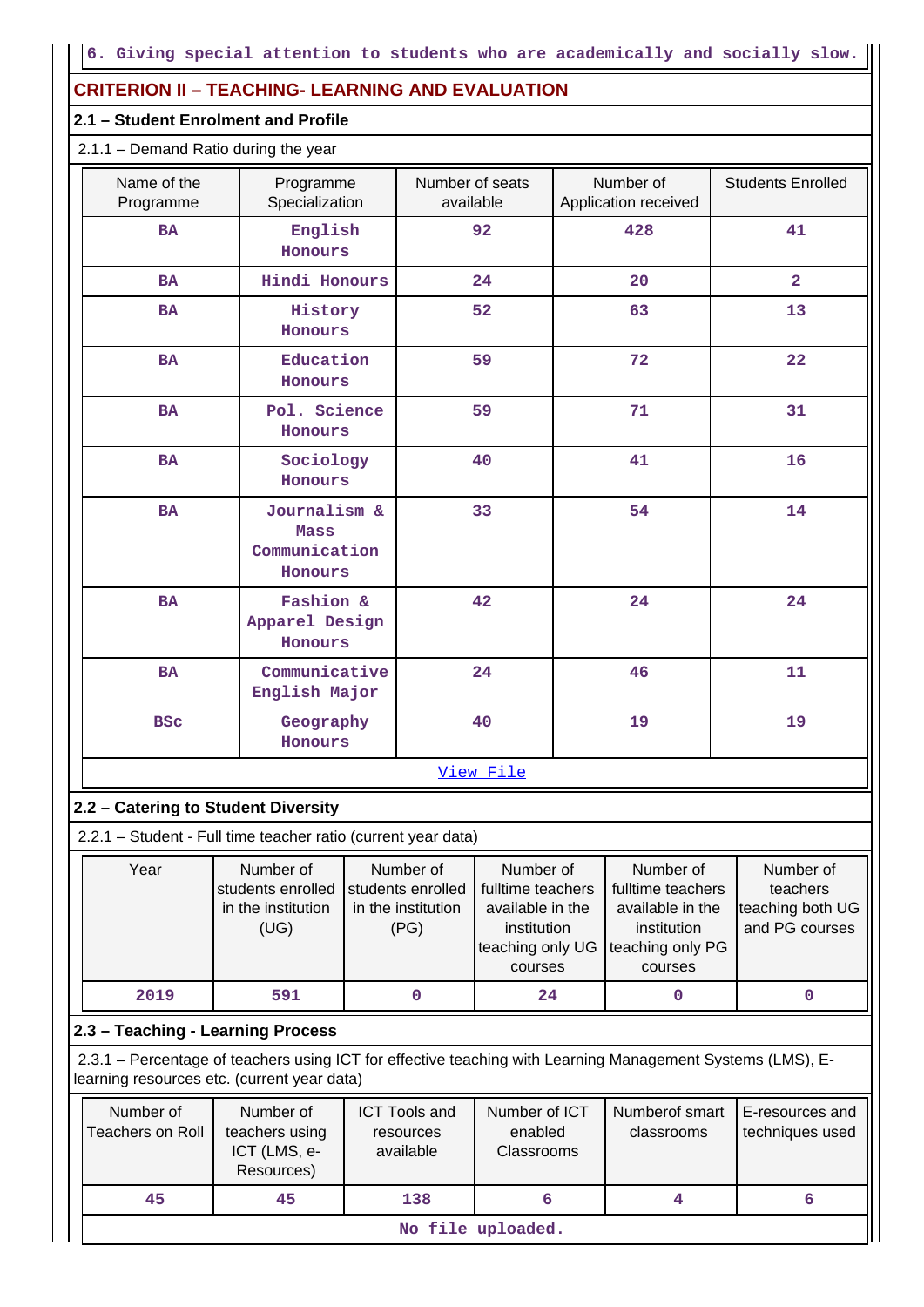#### [View File of E-resources and techniques used](https://assessmentonline.naac.gov.in/public/Postacc/e_resource/20073_e_resource_1652283986.xlsx)

#### 2.3.2 – Students mentoring system available in the institution? Give details. (maximum 500 words)

 The advantage of being a comparatively small institution (in terms of premises, number of students and faculty) is that close physical proximity between teachers and students affords scope for both to be in regular and close contact. At Rani Birla Girls' College, mentoring is a natural extension of the teaching-learning process. Students might approach teachers in the library or staffroom for clarifications on academic matters or advice on personal issues. But above and beyond such impromptu mentoring, the college has a structured system to provide support and guidance to students in a range of areas. Conventionally, mentoring has had a primarily academic agenda. Students who find it difficult to cope with the curriculum in general have the option of seeking out a teacher of their choice, with whom they might freely discuss their problems. On the other hand, a student who shies away from clarifying her doubts on a particular topic in the classroom might approach the subject-teacher for further explanations. Every Department maintains a 'Mentoring Register' to record mentoring interactions by individual teachers. There is, also, group mentoring, when a teacher addresses learning-difficulties experienced by several students in a class on the same or related topic(s). On such occasions, students are encouraged to express their doubts, formulate independent points of views and engage in peer discussions. This kind of mentoring is more than just problem-solving it builds confidence in the learner, fosters peer learning and forges trust between teacher and learner. Increasingly, mentoring has come to cater to an equally crucial student need, namely, mental health. The undergraduate negotiates with an abrasive competitive environment. Teachers are sounding boards for anxieties related to examination-performance, failure to cope with academic expectations at home and confusion over career prospects. For advice on these matters, students usually schedule a one-to-one session with a teacher-mentor in advance. Such mentoring is reinforced by career counselling workshops organized by the Students' Advisory Subcommittee and intensive pre-examination counselling at the departmental level. Students also bring to the teachers, purely personal issues of distress and trauma, which are related to dysfunctional-family situations, conflicted relationships, financial issues at home etc. The College encourages faculty to attend workshops/seminars on mental health issues of young adults and new strategies of student counselling to better equip them to mentor students. During the Covid-19 lockdown, teachers made themselves available online to students beyond class hours to address their issues of mental health and physical well-being. Regarding academics, the transition from physical classes to online modes of learning, proceeded through prolonged and intensive mentoring sessions. Teachers familiarized students with the modalities of Google Classroom and use of various e-resources, often engaging in one-is-to-one interactions to resolve the

individual difficulties encountered in adjusting to the new methods of learning.

| Number of students enrolled in the<br>institution | Number of fulltime teachers | Mentor: Mentee Ratio |
|---------------------------------------------------|-----------------------------|----------------------|
| 591                                               | 24                          | 1:25                 |

## **2.4 – Teacher Profile and Quality**

2.4.1 – Number of full time teachers appointed during the year

| No. of sanctioned<br>positions | No. of filled positions | Vacant positions | <b>Positions filled during   No. of faculty with</b><br>the current year | Ph.D |
|--------------------------------|-------------------------|------------------|--------------------------------------------------------------------------|------|
| 25                             | 24                      |                  |                                                                          |      |

 2.4.2 – Honours and recognition received by teachers (received awards, recognition, fellowships at State, National, International level from Government, recognised bodies during the year )

| Year of Award | Name of full time teachers<br>receiving awards from<br>state level, national level,<br>international level | Designation            | Name of the award,<br>fellowship, received from<br>Government or recognized<br>bodies |  |  |  |
|---------------|------------------------------------------------------------------------------------------------------------|------------------------|---------------------------------------------------------------------------------------|--|--|--|
| 2019          | Mr. Mantoo Das                                                                                             | Assistant<br>Professor | Shikshak Seva<br>Samman                                                               |  |  |  |
| View File     |                                                                                                            |                        |                                                                                       |  |  |  |

## **2.5 – Evaluation Process and Reforms**

 2.5.1 – Number of days from the date of semester-end/ year- end examination till the declaration of results during the year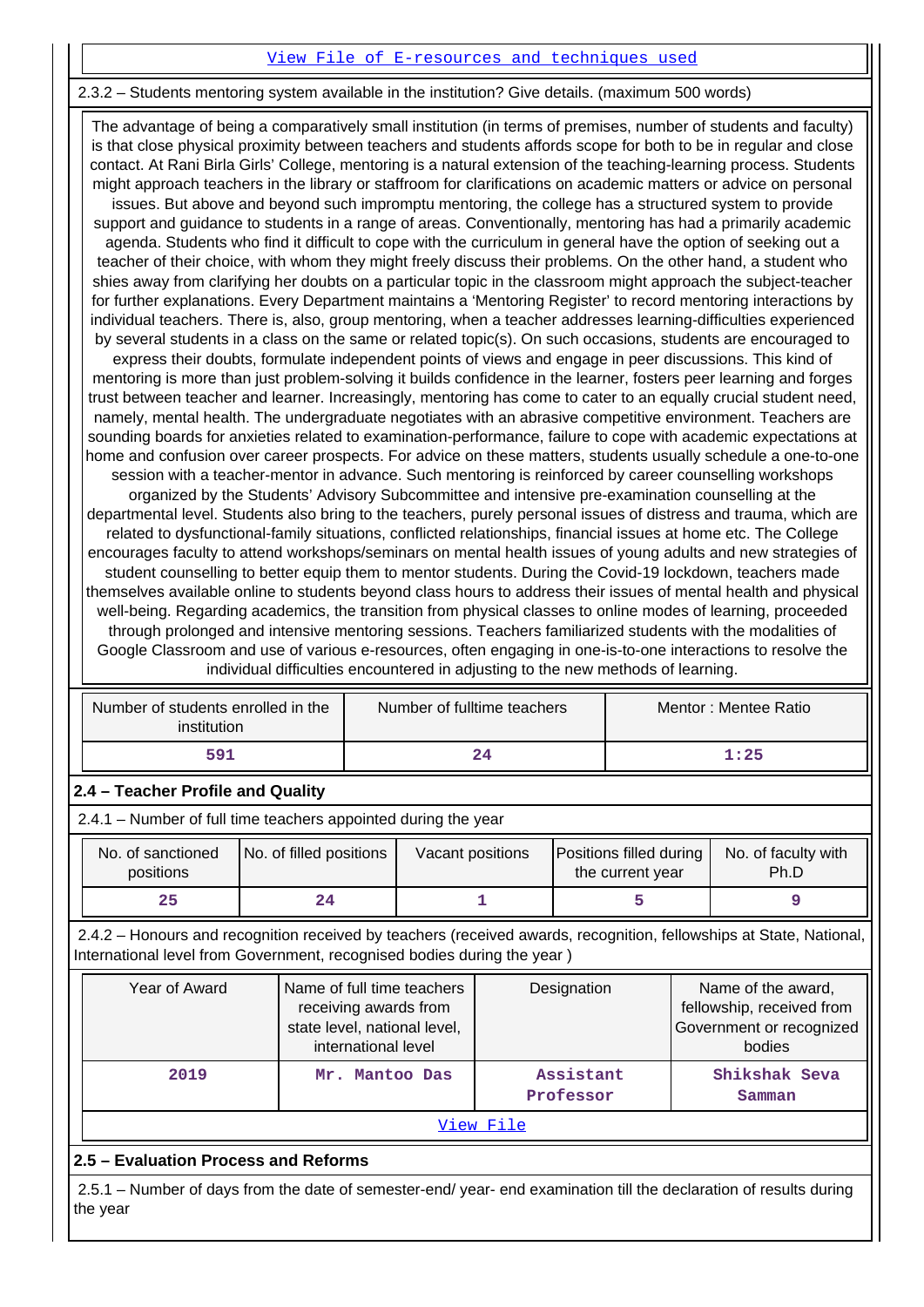| Programme Name | Programme Code | Semester/year                | Last date of the last<br>semester-end/year-<br>end examination | Date of declaration of<br>results of semester-<br>end/ year- end<br>examination |  |  |  |
|----------------|----------------|------------------------------|----------------------------------------------------------------|---------------------------------------------------------------------------------|--|--|--|
| <b>BA</b>      | 11             | Semester 3                   | 25/01/2020                                                     | 05/03/2020                                                                      |  |  |  |
| <b>BA</b>      | 08             | Semester 3                   | 25/01/2020                                                     | 05/03/2020                                                                      |  |  |  |
| <b>BSC</b>     | 09             | Semester 3                   | 25/01/2020                                                     | 05/03/2020                                                                      |  |  |  |
| <b>BA</b>      | 11             | Semester 1                   | 26/02/2020                                                     | 22/09/2020                                                                      |  |  |  |
| <b>BA</b>      | 08             | Semester 1                   | 26/02/2020                                                     | 22/09/2020                                                                      |  |  |  |
| <b>BSC</b>     | 09             | Semester 1                   | 26/02/2020                                                     | 22/09/2020                                                                      |  |  |  |
| <b>BFD</b>     | 20             | BFAD Part 3                  | 30/09/2019                                                     | 18/09/2020                                                                      |  |  |  |
| <b>BFD</b>     | 20             | Semester<br><b>BFAD</b><br>1 | 18/12/2019                                                     | 21/09/2020                                                                      |  |  |  |
| <b>BFD</b>     | 20             | <b>BFAD</b><br>Semester<br>3 | 24/12/2019                                                     | 21/09/2020                                                                      |  |  |  |
| View File      |                |                              |                                                                |                                                                                 |  |  |  |

2.5.2 – Reforms initiated on Continuous Internal Evaluation(CIE) system at the institutional level (250 words)

 **Since it is affiliated to the University of Calcutta, Rani Birla Girls' College abides by the University regulations regarding internal assessment of undergraduate students. Under the 3-Year B.A/B.Sc. Honours and General System, the College conducts preparatory Mid-term and Selection Examinations. For the CBCS Programmes, the College holds Internal and Tutorial Examinations. Marks obtained in these and in the University-conducted Theory Examination are used to compute the consolidated semester grades. There is a dedicated Examination Sub-committee, which oversees the examination process. These apart, the College endeavours to promote a culture that encourages continuous learner-evaluation through class tests, home assignments and group discussions. The last, particularly, encourages students to articulate their thoughts on issues, consolidates concepts learnt in class and fosters peer-learning. In Journalism and Mass Communication, Geography and Fashion and Apparel Design, acquisition of practical skill-sets is tested through group projects and presentations. CIE has a three-fold objective: first, it catalyses consistent efforts on the part of students second, it provides scope for corrective interventions by the faculty third, if learning outcomes are unsatisfactory, it facilitates review of teaching methods. In 2019-2020, the lockdown following Covid-19, necessitated new strategies of internal evaluation. For this: 1. the Google Classroom was used to prepare online assignments such as multiple choice, short and essay-type questions 2. group discussions were conducted via Zoom or Google Meet 3. the Department of Fashion and Apparel Design assigned practical projects online with the help of demonstration-videos on embroidery, stitching and draping 4. the Department of Geography conducted online practical projects in which field reports were prepared by collecting data via Google Form.**

 2.5.3 – Academic calendar prepared and adhered for conduct of Examination and other related matters (250 words)

 **Rani Birla Girls' College prepares its Academic Calendar in compliance with the Academic Calendar framed by the University of Calcutta for its constituent colleges. The University also issues schedules for all undergraduate examinations to be conducted during a particular academic session. In the College Calendar, events and processes such as admission, start and end of semesters, semester breaks, recesses, vacations, public holidays and all examinations (Selection, Theory, Practical, Internal and Tutorial) strictly**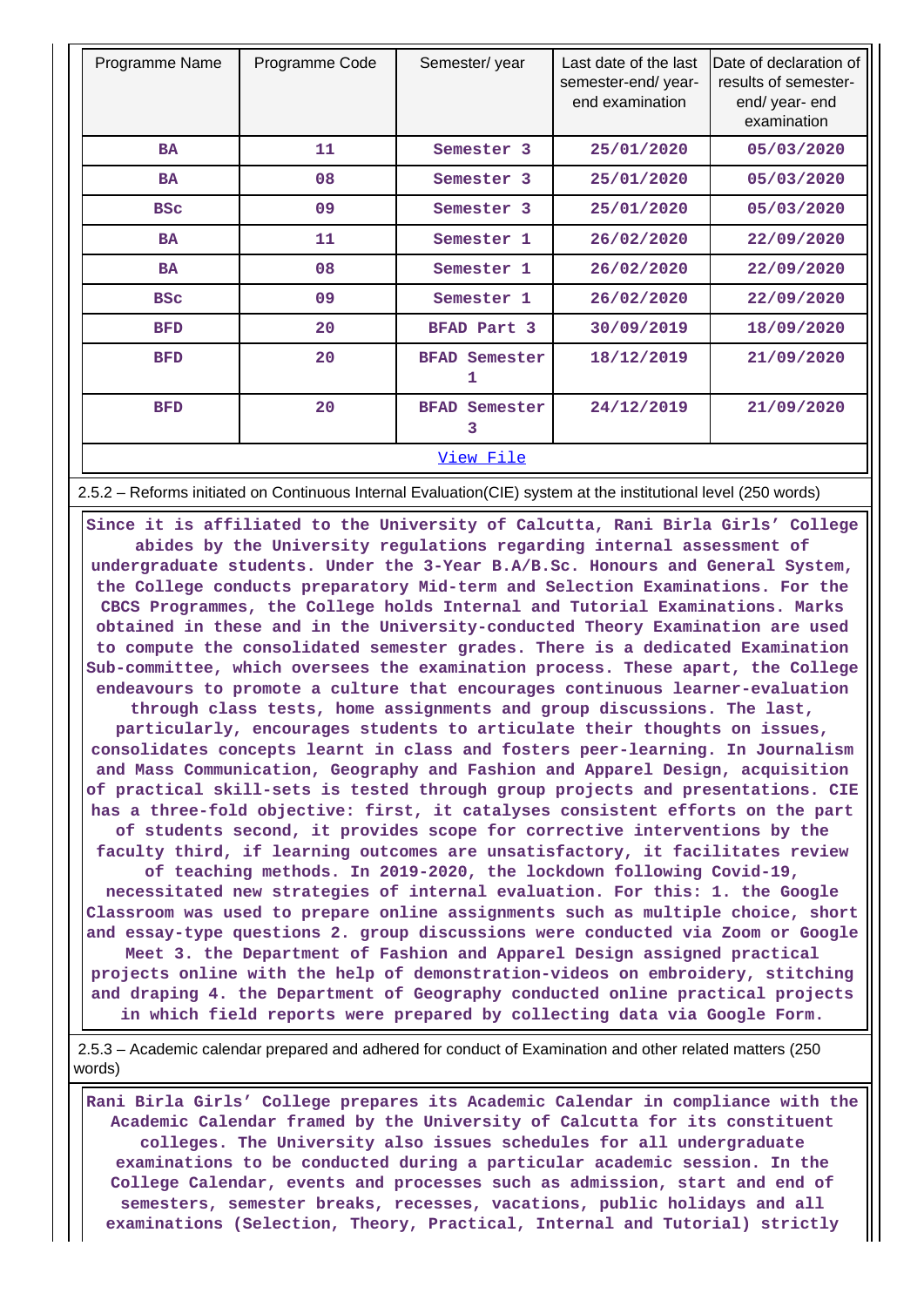**conform to these University guidelines. Other academic activities in the College, such as internship programmes and field visits by the Departments of Fashion and Apparel Design, Communicative English, History and Geography are also organised in relation to the University Calendar and schedules. Departments are solicited in advance for dates of seminars, workshops, special commemorative programmes (such as the celebration of Dr. Ambedkar's birthday). College events such as Freshers' Welcome, Annual Day, Sports and International Language Day are also planned well in advance. All such activities and programmes are incorporated into the College Calendar. This is prepared under the aegis of the IQAC and is displayed on the College Website as well as on noticeboards in the College at the beginning of each session. This ensures that all academic and co-curricular activities proceed in a systematic manner. Guest lectures and student seminars though, are not necessarily listed in the Calendar. This makes for some flexibility. For the session 2019-2020, events listed in the College Calendar were cancelled / rescheduled post-lockdown, following the outbreak of Covid- 19.**

## **2.6 – Student Performance and Learning Outcomes**

 2.6.1 – Program outcomes, program specific outcomes and course outcomes for all programs offered by the institution are stated and displayed in website of the institution (to provide the weblink)

<http://www.rbgc.in/pdf/Programme-Course-Outcomes.pdf>

## 2.6.2 – Pass percentage of students

| Programme<br>Code |           | Programme<br>Name | Programme<br>Specialization | Number of<br>students<br>appeared in the<br>final year<br>examination | Number of<br>students passed<br>in final year<br>examination | Pass Percentage |  |  |  |
|-------------------|-----------|-------------------|-----------------------------|-----------------------------------------------------------------------|--------------------------------------------------------------|-----------------|--|--|--|
| 11                |           | <b>BA</b>         | Honours<br>and Major        | 93                                                                    | 93                                                           | 100             |  |  |  |
| 09                |           | <b>BSC</b>        | Honours                     | 15                                                                    | 15                                                           | 100             |  |  |  |
| 20                |           | <b>BFD</b>        | Honours                     | 19                                                                    | 19                                                           | 100             |  |  |  |
|                   | View File |                   |                             |                                                                       |                                                              |                 |  |  |  |

## **2.7 – Student Satisfaction Survey**

 2.7.1 – Student Satisfaction Survey (SSS) on overall institutional performance (Institution may design the questionnaire) (results and details be provided as weblink)

## **Nil**

## **CRITERION III – RESEARCH, INNOVATIONS AND EXTENSION**

## **3.1 – Resource Mobilization for Research**

3.1.1 – Research funds sanctioned and received from various agencies, industry and other organisations

| Nature of the Project  | <b>Duration</b> | Name of the funding<br>agency | Total grant<br>sanctioned | Amount received<br>during the year |  |  |  |
|------------------------|-----------------|-------------------------------|---------------------------|------------------------------------|--|--|--|
| Any Other<br>(Specify) |                 | N.A                           |                           |                                    |  |  |  |
| $M_0$ file unlooded    |                 |                               |                           |                                    |  |  |  |

#### **No file uploaded.**

## **3.2 – Innovation Ecosystem**

 3.2.1 – Workshops/Seminars Conducted on Intellectual Property Rights (IPR) and Industry-Academia Innovative practices during the year

Title of workshop/seminar The Name of the Dept. The Name of the Name of the Dept.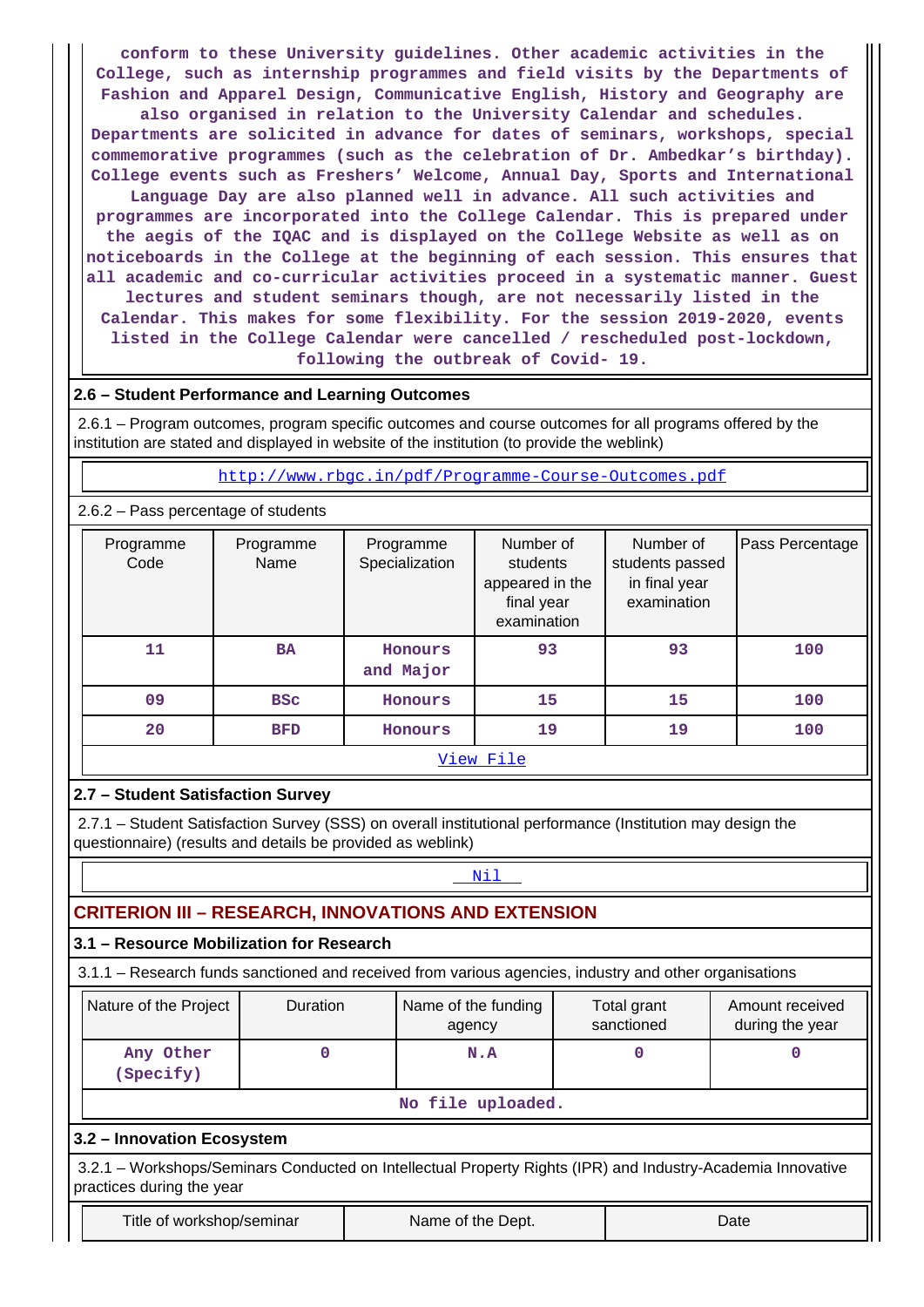| NEW MODALITY OF NAAC<br><b>ASSESSMENT</b>                                                                                                                  | <b>IQAC</b>             |                  |                 | 30/06/2020              |   |                        |                                   |                         |  |  |  |  |  |  |
|------------------------------------------------------------------------------------------------------------------------------------------------------------|-------------------------|------------------|-----------------|-------------------------|---|------------------------|-----------------------------------|-------------------------|--|--|--|--|--|--|
| 3.2.2 - Awards for Innovation won by Institution/Teachers/Research scholars/Students during the year                                                       |                         |                  |                 |                         |   |                        |                                   |                         |  |  |  |  |  |  |
| Title of the innovation                                                                                                                                    | Name of Awardee         |                  | Awarding Agency |                         |   | Date of award          |                                   | Category                |  |  |  |  |  |  |
| N.A                                                                                                                                                        | N.A<br>N.A              |                  |                 | <b>Nill</b>             |   | N.A                    |                                   |                         |  |  |  |  |  |  |
|                                                                                                                                                            |                         |                  |                 | No file uploaded.       |   |                        |                                   |                         |  |  |  |  |  |  |
| 3.2.3 – No. of Incubation centre created, start-ups incubated on campus during the year                                                                    |                         |                  |                 |                         |   |                        |                                   |                         |  |  |  |  |  |  |
| Incubation<br>Center                                                                                                                                       | Name                    |                  | Sponsered By    | Name of the<br>Start-up |   | Nature of Start-<br>up |                                   | Date of<br>Commencement |  |  |  |  |  |  |
| N.A                                                                                                                                                        | N.A                     |                  | N.A             | N.A                     |   |                        | N.A                               | Nill                    |  |  |  |  |  |  |
|                                                                                                                                                            |                         |                  |                 | No file uploaded.       |   |                        |                                   |                         |  |  |  |  |  |  |
| 3.3 - Research Publications and Awards                                                                                                                     |                         |                  |                 |                         |   |                        |                                   |                         |  |  |  |  |  |  |
| 3.3.1 - Incentive to the teachers who receive recognition/awards                                                                                           |                         |                  |                 |                         |   |                        |                                   |                         |  |  |  |  |  |  |
| <b>State</b>                                                                                                                                               |                         |                  | National        |                         |   |                        |                                   | International           |  |  |  |  |  |  |
| 0                                                                                                                                                          |                         |                  | 0               |                         |   |                        |                                   | 0                       |  |  |  |  |  |  |
| 3.3.2 - Ph. Ds awarded during the year (applicable for PG College, Research Center)                                                                        |                         |                  |                 |                         |   |                        |                                   |                         |  |  |  |  |  |  |
| Name of the Department                                                                                                                                     | Number of PhD's Awarded |                  |                 |                         |   |                        |                                   |                         |  |  |  |  |  |  |
| N.A                                                                                                                                                        |                         |                  |                 |                         |   |                        | O                                 |                         |  |  |  |  |  |  |
| 3.3.3 - Research Publications in the Journals notified on UGC website during the year                                                                      |                         |                  |                 |                         |   |                        |                                   |                         |  |  |  |  |  |  |
| <b>Type</b>                                                                                                                                                | Department              |                  |                 | Number of Publication   |   |                        | Average Impact Factor (if<br>any) |                         |  |  |  |  |  |  |
| National                                                                                                                                                   |                         | <b>HISTORY</b>   |                 |                         | 1 |                        |                                   | 0                       |  |  |  |  |  |  |
| National                                                                                                                                                   |                         | <b>HISTORY</b>   |                 |                         | 1 |                        | 134                               |                         |  |  |  |  |  |  |
| National                                                                                                                                                   |                         | <b>EDUCATION</b> |                 |                         | 1 |                        |                                   | 0                       |  |  |  |  |  |  |
| National                                                                                                                                                   |                         | <b>EDUCATION</b> |                 |                         | 1 |                        |                                   | 0                       |  |  |  |  |  |  |
| International                                                                                                                                              |                         | <b>SOCIOLOGY</b> |                 |                         | 1 |                        |                                   | 0                       |  |  |  |  |  |  |
|                                                                                                                                                            |                         |                  |                 | View File               |   |                        |                                   |                         |  |  |  |  |  |  |
| 3.3.4 - Books and Chapters in edited Volumes / Books published, and papers in National/International Conference<br>Proceedings per Teacher during the year |                         |                  |                 |                         |   |                        |                                   |                         |  |  |  |  |  |  |
|                                                                                                                                                            | Department              |                  |                 |                         |   | Number of Publication  |                                   |                         |  |  |  |  |  |  |
|                                                                                                                                                            | <b>EDUCATION</b>        |                  |                 |                         |   |                        | 1                                 |                         |  |  |  |  |  |  |
|                                                                                                                                                            | POLITICAL SCIENCE       |                  |                 |                         |   |                        | 7                                 |                         |  |  |  |  |  |  |
|                                                                                                                                                            | <b>ENGLISH</b>          |                  |                 |                         |   |                        | $\overline{a}$                    |                         |  |  |  |  |  |  |
| JOURNALISM AND MASS COMMUNICATION                                                                                                                          |                         |                  |                 |                         |   | 1                      |                                   |                         |  |  |  |  |  |  |
|                                                                                                                                                            | <b>HISTORY</b>          |                  |                 |                         |   |                        | 3                                 |                         |  |  |  |  |  |  |
|                                                                                                                                                            | <b>HINDI</b>            |                  |                 |                         |   |                        | $\overline{2}$                    |                         |  |  |  |  |  |  |
|                                                                                                                                                            | <b>LIBRARY SCIENCE</b>  |                  |                 | $\overline{2}$          |   |                        |                                   |                         |  |  |  |  |  |  |
|                                                                                                                                                            | <b>SOCIOLOGY</b>        |                  |                 |                         |   |                        | 1                                 |                         |  |  |  |  |  |  |
|                                                                                                                                                            | <b>GEOGRAPHY</b>        |                  |                 |                         |   |                        | 1                                 |                         |  |  |  |  |  |  |
|                                                                                                                                                            |                         |                  |                 |                         |   |                        |                                   | View File               |  |  |  |  |  |  |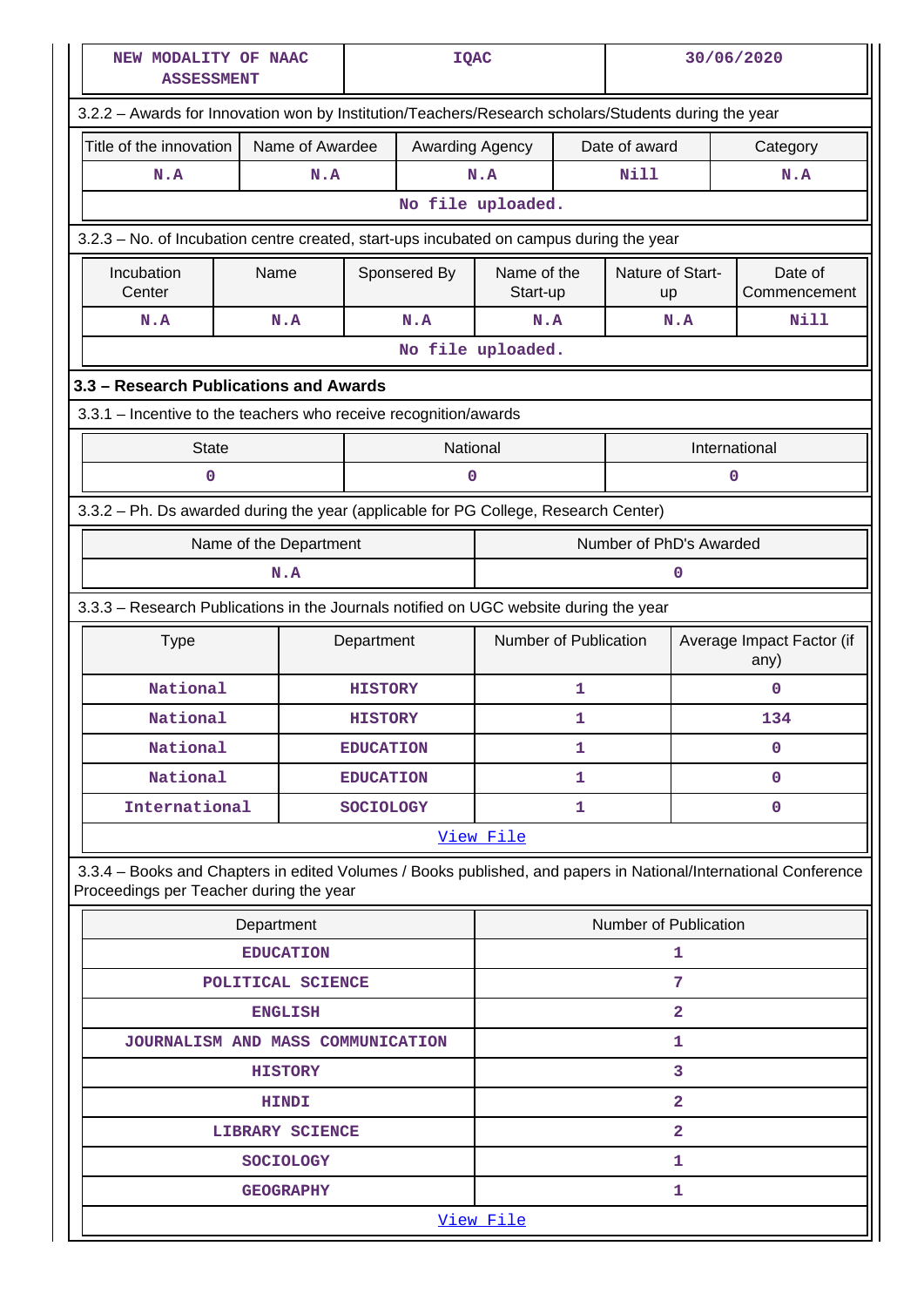| 3.3.5 – Bibliometrics of the publications during the last Academic year based on average citation index in Scopus/<br>Web of Science or PubMed/ Indian Citation Index                                          |                                                                                                                                                                                                                    |                   |                                                    |                        |                                                          |         |                                                         |                                                                    |                                                          |                                                                    |
|----------------------------------------------------------------------------------------------------------------------------------------------------------------------------------------------------------------|--------------------------------------------------------------------------------------------------------------------------------------------------------------------------------------------------------------------|-------------------|----------------------------------------------------|------------------------|----------------------------------------------------------|---------|---------------------------------------------------------|--------------------------------------------------------------------|----------------------------------------------------------|--------------------------------------------------------------------|
| Title of the<br>Paper                                                                                                                                                                                          | Name of<br>Author                                                                                                                                                                                                  |                   | Title of journal                                   | Year of<br>publication |                                                          |         | <b>Citation Index</b>                                   | Institutional<br>affiliation as<br>mentioned in<br>the publication |                                                          | Number of<br>citations<br>excluding self<br>citation               |
| <b>NILL</b>                                                                                                                                                                                                    |                                                                                                                                                                                                                    | <b>NILL</b>       | <b>NILL</b>                                        |                        | <b>Nill</b>                                              |         | $\mathbf 0$                                             | $\mathbf 0$                                                        |                                                          | 0                                                                  |
| No file uploaded.                                                                                                                                                                                              |                                                                                                                                                                                                                    |                   |                                                    |                        |                                                          |         |                                                         |                                                                    |                                                          |                                                                    |
| 3.3.6 - h-Index of the Institutional Publications during the year. (based on Scopus/ Web of science)                                                                                                           |                                                                                                                                                                                                                    |                   |                                                    |                        |                                                          |         |                                                         |                                                                    |                                                          |                                                                    |
| Title of the<br>Paper                                                                                                                                                                                          |                                                                                                                                                                                                                    | Name of<br>Author | Title of journal                                   | Year of<br>publication |                                                          | h-index |                                                         | Number of<br>citations<br>excluding self<br>citation               |                                                          | Institutional<br>affiliation as<br>mentioned in<br>the publication |
| <b>NILL</b>                                                                                                                                                                                                    |                                                                                                                                                                                                                    | <b>NILL</b>       | <b>Nill</b>                                        |                        | <b>Nill</b>                                              |         | $\mathbf 0$                                             | 0                                                                  |                                                          | 0                                                                  |
|                                                                                                                                                                                                                |                                                                                                                                                                                                                    |                   |                                                    | No file uploaded.      |                                                          |         |                                                         |                                                                    |                                                          |                                                                    |
| 3.3.7 - Faculty participation in Seminars/Conferences and Symposia during the year:                                                                                                                            |                                                                                                                                                                                                                    |                   |                                                    |                        |                                                          |         |                                                         |                                                                    |                                                          |                                                                    |
| Number of Faculty                                                                                                                                                                                              |                                                                                                                                                                                                                    |                   | International                                      | National               |                                                          |         | <b>State</b>                                            |                                                                    |                                                          | Local                                                              |
| Attended/Semi<br>nars/Workshops                                                                                                                                                                                |                                                                                                                                                                                                                    |                   | 5                                                  |                        | 20                                                       |         | 11                                                      |                                                                    |                                                          | $\mathbf 0$                                                        |
| Presented<br>papers                                                                                                                                                                                            |                                                                                                                                                                                                                    |                   | 5                                                  |                        | 6                                                        |         | 1                                                       |                                                                    | $\mathbf 0$                                              |                                                                    |
|                                                                                                                                                                                                                |                                                                                                                                                                                                                    |                   |                                                    |                        | View File                                                |         |                                                         |                                                                    |                                                          |                                                                    |
| 3.4 - Extension Activities                                                                                                                                                                                     |                                                                                                                                                                                                                    |                   |                                                    |                        |                                                          |         |                                                         |                                                                    |                                                          |                                                                    |
|                                                                                                                                                                                                                | 3.4.1 – Number of extension and outreach programmes conducted in collaboration with industry, community and<br>Non- Government Organisations through NSS/NCC/Red cross/Youth Red Cross (YRC) etc., during the year |                   |                                                    |                        |                                                          |         |                                                         |                                                                    |                                                          |                                                                    |
| Title of the activities                                                                                                                                                                                        |                                                                                                                                                                                                                    |                   | Organising unit/agency/<br>collaborating agency    |                        | Number of teachers<br>participated in such<br>activities |         |                                                         |                                                                    | Number of students<br>participated in such<br>activities |                                                                    |
| <b>NIL</b>                                                                                                                                                                                                     |                                                                                                                                                                                                                    |                   | <b>NIL</b>                                         |                        |                                                          | 0       |                                                         |                                                                    | 0                                                        |                                                                    |
|                                                                                                                                                                                                                |                                                                                                                                                                                                                    |                   |                                                    | No file uploaded.      |                                                          |         |                                                         |                                                                    |                                                          |                                                                    |
| 3.4.2 - Awards and recognition received for extension activities from Government and other recognized bodies<br>during the year                                                                                |                                                                                                                                                                                                                    |                   |                                                    |                        |                                                          |         |                                                         |                                                                    |                                                          |                                                                    |
| Name of the activity                                                                                                                                                                                           |                                                                                                                                                                                                                    |                   | Award/Recognition                                  |                        |                                                          |         | <b>Awarding Bodies</b>                                  |                                                                    |                                                          | Number of students<br><b>Benefited</b>                             |
| <b>NILL</b>                                                                                                                                                                                                    |                                                                                                                                                                                                                    |                   | <b>NIL</b>                                         |                        |                                                          |         | <b>NIL</b>                                              |                                                                    |                                                          | 0                                                                  |
|                                                                                                                                                                                                                |                                                                                                                                                                                                                    |                   |                                                    | No file uploaded.      |                                                          |         |                                                         |                                                                    |                                                          |                                                                    |
| 3.4.3 - Students participating in extension activities with Government Organisations, Non-Government<br>Organisations and programmes such as Swachh Bharat, Aids Awareness, Gender Issue, etc. during the year |                                                                                                                                                                                                                    |                   |                                                    |                        |                                                          |         |                                                         |                                                                    |                                                          |                                                                    |
| Name of the scheme                                                                                                                                                                                             |                                                                                                                                                                                                                    |                   | Organising unit/Agen<br>cy/collaborating<br>agency | Name of the activity   |                                                          |         | Number of teachers<br>participated in such<br>activites |                                                                    |                                                          | Number of students<br>participated in such<br>activites            |
| <b>NIL</b>                                                                                                                                                                                                     |                                                                                                                                                                                                                    |                   | <b>NIL</b>                                         |                        | <b>NILL</b>                                              |         | $\mathbf 0$                                             |                                                                    |                                                          | $\mathbf 0$                                                        |
|                                                                                                                                                                                                                | No file uploaded.                                                                                                                                                                                                  |                   |                                                    |                        |                                                          |         |                                                         |                                                                    |                                                          |                                                                    |
| 3.5 - Collaborations                                                                                                                                                                                           |                                                                                                                                                                                                                    |                   |                                                    |                        |                                                          |         |                                                         |                                                                    |                                                          |                                                                    |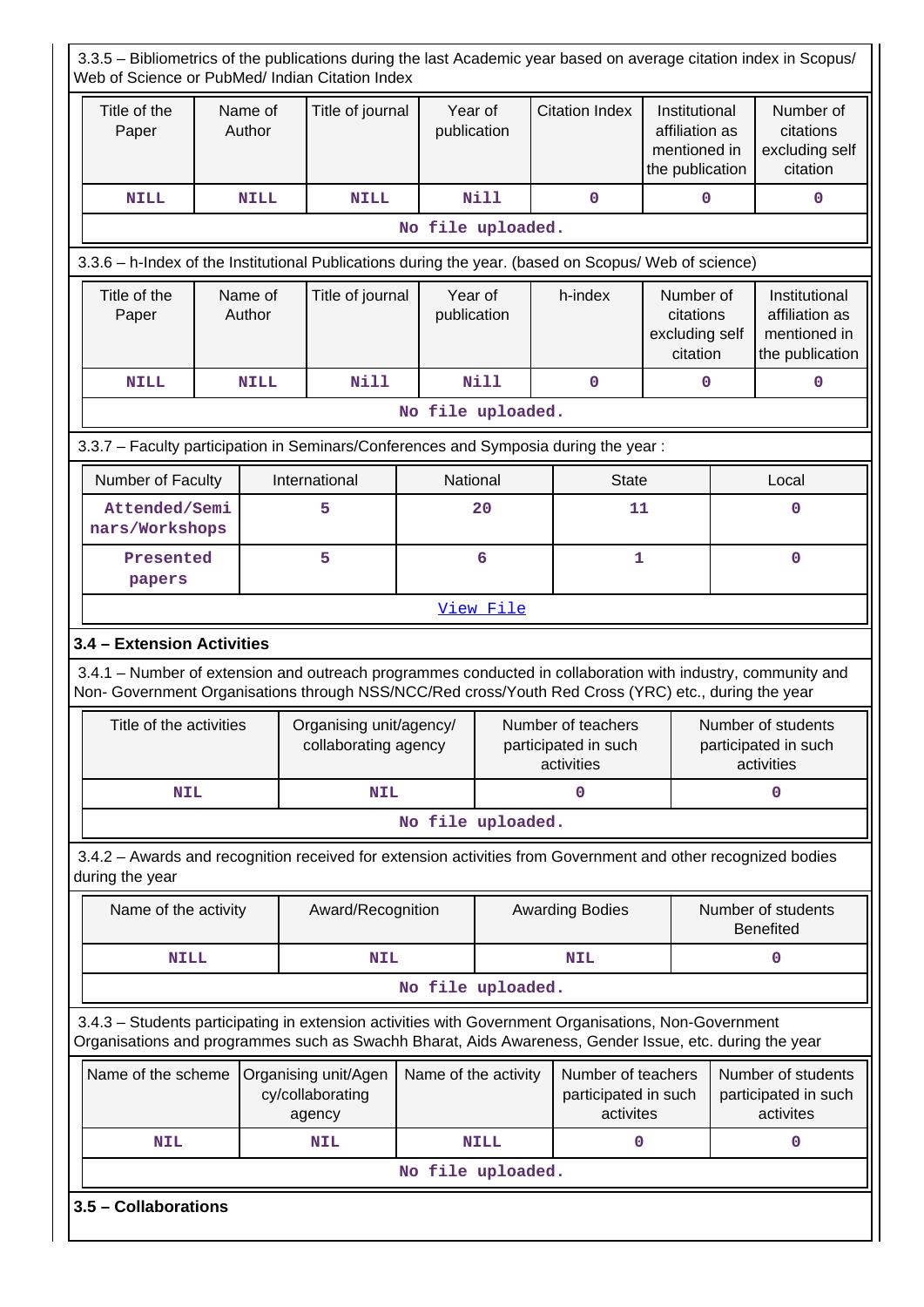| 3.5.1 – Number of Collaborative activities for research, faculty exchange, student exchange during the year                                              |                         |            |                                                                                                   |                                                                                                                        |                    |            |                                                           |  |
|----------------------------------------------------------------------------------------------------------------------------------------------------------|-------------------------|------------|---------------------------------------------------------------------------------------------------|------------------------------------------------------------------------------------------------------------------------|--------------------|------------|-----------------------------------------------------------|--|
| Participant<br>Nature of activity                                                                                                                        |                         |            |                                                                                                   | Source of financial support                                                                                            |                    |            | Duration                                                  |  |
| <b>STUDENT</b><br><b>PARTICIPATION</b>                                                                                                                   |                         |            | 5                                                                                                 | 0                                                                                                                      |                    |            | 1                                                         |  |
| <b>STUDENT</b><br><b>PARTICIPATION</b>                                                                                                                   |                         |            | 8                                                                                                 | $\mathbf{0}$                                                                                                           |                    |            | 1                                                         |  |
|                                                                                                                                                          |                         |            |                                                                                                   | View File                                                                                                              |                    |            |                                                           |  |
| 3.5.2 - Linkages with institutions/industries for internship, on-the- job training, project work, sharing of research<br>facilities etc. during the year |                         |            |                                                                                                   |                                                                                                                        |                    |            |                                                           |  |
| Nature of linkage                                                                                                                                        | Title of the<br>linkage |            | Name of the<br>partnering<br>institution/<br>industry<br>/research lab<br>with contact<br>details | <b>Duration From</b>                                                                                                   | <b>Duration To</b> |            | Participant                                               |  |
| Internship                                                                                                                                               |                         | Internship | <b>AMRIT</b><br>Export                                                                            | 12/12/2019                                                                                                             |                    | 12/02/2020 | $\mathbf{1}$                                              |  |
| Internship                                                                                                                                               | Internship              |            | GN<br>Garments                                                                                    | 12/12/2019                                                                                                             |                    | 12/02/2020 | $\mathbf{1}$                                              |  |
| Internship                                                                                                                                               | Internship              |            | Karigar n<br>Company                                                                              | 12/12/2019                                                                                                             | 12/02/2020         |            | $\mathbf{1}$                                              |  |
| Internship                                                                                                                                               | Internship              |            | Shriyanka<br>Enterprise                                                                           | 12/12/2019                                                                                                             | 12/02/2020         |            | $\mathbf{1}$                                              |  |
| Internship                                                                                                                                               | Internship              |            | Ja1<br>Trading<br>Company                                                                         | 12/12/2019                                                                                                             | 12/02/2020         |            | $\mathbf{1}$                                              |  |
| Internship                                                                                                                                               |                         | Internship | Turtle<br>India Ltd                                                                               | 12/12/2019                                                                                                             |                    | 12/02/2020 | $\mathbf{1}$                                              |  |
| Internship                                                                                                                                               |                         | Internship | Maasis<br>Interfashion<br>Pvt Ltd                                                                 | 12/12/2019                                                                                                             |                    | 12/02/2020 | 1                                                         |  |
|                                                                                                                                                          |                         |            |                                                                                                   | View File                                                                                                              |                    |            |                                                           |  |
| houses etc. during the year                                                                                                                              |                         |            |                                                                                                   | 3.5.3 – MoUs signed with institutions of national, international importance, other universities, industries, corporate |                    |            |                                                           |  |
| Organisation                                                                                                                                             |                         |            | Date of MoU signed                                                                                | Purpose/Activities                                                                                                     |                    |            | Number of<br>students/teachers<br>participated under MoUs |  |
| <b>BANKIM SARDAR</b><br><b>COLLEGE</b>                                                                                                                   |                         |            | 08/02/2020                                                                                        | <b>QUALITATIVE</b><br><b>INITATIVES</b>                                                                                |                    |            | 655                                                       |  |
|                                                                                                                                                          |                         |            |                                                                                                   | View File                                                                                                              |                    |            |                                                           |  |
|                                                                                                                                                          |                         |            |                                                                                                   | <b>CRITERION IV - INFRASTRUCTURE AND LEARNING RESOURCES</b>                                                            |                    |            |                                                           |  |
| 4.1 - Physical Facilities                                                                                                                                |                         |            |                                                                                                   |                                                                                                                        |                    |            |                                                           |  |
|                                                                                                                                                          |                         |            |                                                                                                   | 4.1.1 - Budget allocation, excluding salary for infrastructure augmentation during the year                            |                    |            |                                                           |  |
| Budget allocated for infrastructure augmentation                                                                                                         |                         |            |                                                                                                   | Budget utilized for infrastructure development                                                                         |                    |            |                                                           |  |
|                                                                                                                                                          |                         | 215000     |                                                                                                   |                                                                                                                        |                    | 100577     |                                                           |  |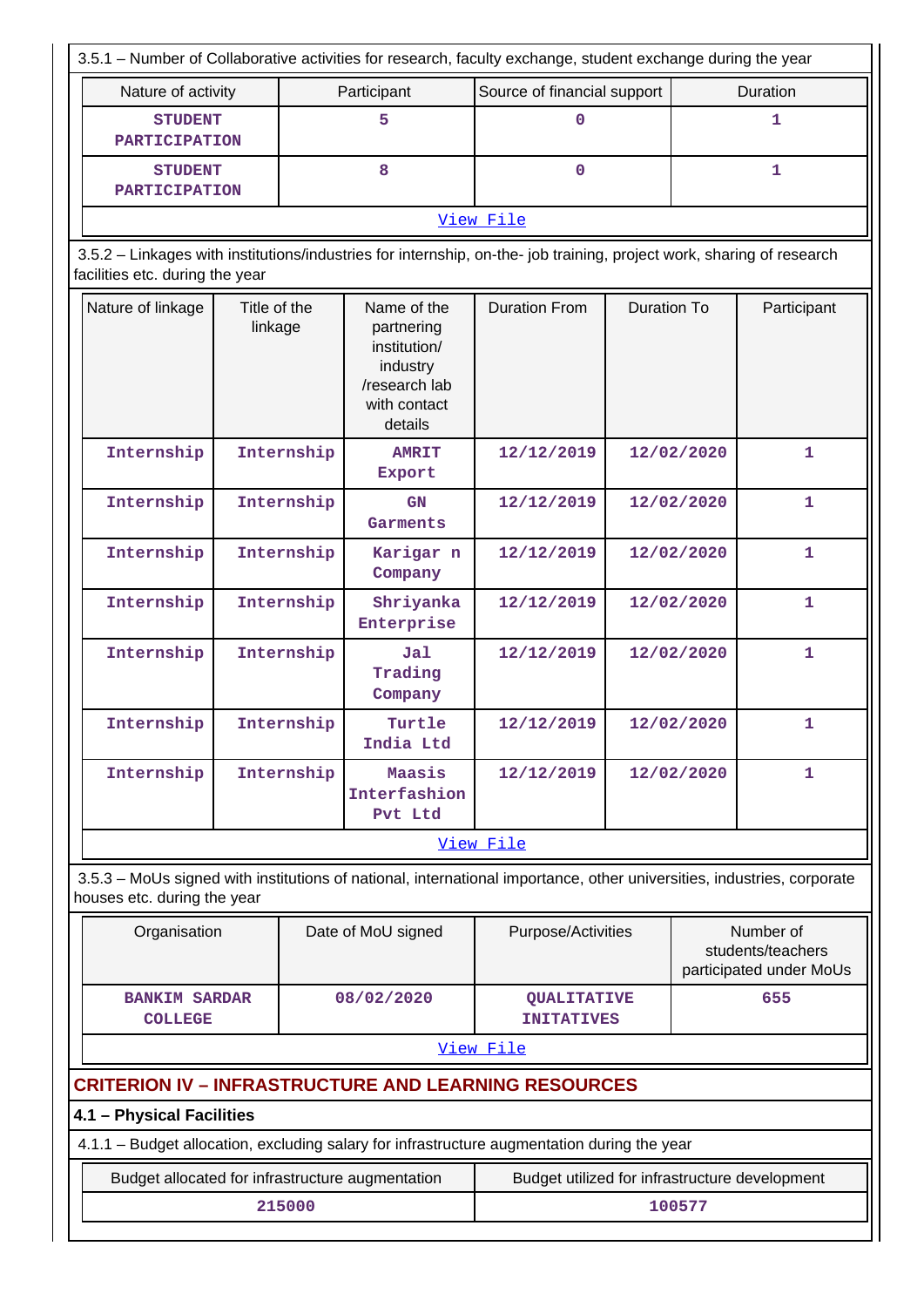| 4.1.2 - Details of augmentation in infrastructure facilities during the year |                                    |                                                                                                                                                                                                                |                            |                     |                                          |                 |                                   |                                 |
|------------------------------------------------------------------------------|------------------------------------|----------------------------------------------------------------------------------------------------------------------------------------------------------------------------------------------------------------|----------------------------|---------------------|------------------------------------------|-----------------|-----------------------------------|---------------------------------|
| <b>Facilities</b>                                                            |                                    |                                                                                                                                                                                                                |                            |                     | <b>Existing or Newly Added</b>           |                 |                                   |                                 |
| Campus Area                                                                  |                                    |                                                                                                                                                                                                                |                            |                     | Existing                                 |                 |                                   |                                 |
| Class rooms                                                                  |                                    |                                                                                                                                                                                                                |                            |                     |                                          |                 | Existing                          |                                 |
| Laboratories                                                                 |                                    |                                                                                                                                                                                                                |                            |                     |                                          |                 | Existing                          |                                 |
|                                                                              |                                    | Classrooms with LCD facilities                                                                                                                                                                                 |                            |                     |                                          |                 | Existing                          |                                 |
|                                                                              |                                    | Video Centre                                                                                                                                                                                                   |                            |                     |                                          |                 | Existing                          |                                 |
|                                                                              |                                    | Seminar halls with ICT facilities                                                                                                                                                                              |                            |                     |                                          |                 | Existing                          |                                 |
|                                                                              |                                    | Video Centre                                                                                                                                                                                                   |                            |                     |                                          |                 | Existing                          |                                 |
|                                                                              |                                    |                                                                                                                                                                                                                | No file uploaded.          |                     |                                          |                 |                                   |                                 |
| 4.2 - Library as a Learning Resource                                         |                                    |                                                                                                                                                                                                                |                            |                     |                                          |                 |                                   |                                 |
|                                                                              |                                    | 4.2.1 - Library is automated {Integrated Library Management System (ILMS)}                                                                                                                                     |                            |                     |                                          |                 |                                   |                                 |
| Name of the ILMS<br>software                                                 |                                    | Nature of automation (fully<br>or patially)                                                                                                                                                                    |                            |                     | Version                                  |                 |                                   | Year of automation              |
| <b>SOUL</b>                                                                  |                                    | Partially                                                                                                                                                                                                      |                            |                     | 2.0                                      |                 |                                   | 2011                            |
|                                                                              | 4.2.2 - Library Services           |                                                                                                                                                                                                                |                            |                     |                                          |                 |                                   |                                 |
| Library<br>Service Type                                                      |                                    | Existing                                                                                                                                                                                                       |                            | Newly Added         |                                          |                 | Total                             |                                 |
| Reference<br><b>Books</b>                                                    | 17670                              | 0                                                                                                                                                                                                              |                            | 330                 | $\mathbf 0$                              |                 | 18000                             | $\mathbf 0$                     |
| $e-$<br>Journals                                                             | 95000                              | 5800                                                                                                                                                                                                           |                            | $\mathbf 0$         | $\mathbf{O}$                             |                 | 95000                             | 5800                            |
| $CD \&$<br>Video                                                             | 101                                | 0                                                                                                                                                                                                              |                            | $\mathbf 0$         | 0                                        |                 | 101                               | $\mathbf 0$                     |
| Journals                                                                     | 21                                 | 0                                                                                                                                                                                                              |                            | $\mathbf 0$         | $\mathbf 0$                              |                 | 21                                | $\mathbf 0$                     |
| Library<br>Automation                                                        | 5                                  | 140000                                                                                                                                                                                                         |                            | $\mathbf 0$         | 0                                        |                 | 5                                 | 140000                          |
| Weeding<br>(hard &<br>soft)                                                  | 912                                | 0                                                                                                                                                                                                              |                            | $\mathbf 0$         | $\mathbf 0$                              |                 | 912                               | $\mathbf 0$                     |
|                                                                              |                                    |                                                                                                                                                                                                                |                            | View File           |                                          |                 |                                   |                                 |
| (Learning Management System (LMS) etc                                        |                                    | 4.2.3 - E-content developed by teachers such as: e-PG- Pathshala, CEC (under e-PG- Pathshala CEC (Under<br>Graduate) SWAYAM other MOOCs platform NPTEL/NMEICT/any other Government initiatives & institutional |                            |                     |                                          |                 |                                   |                                 |
| Name of the Teacher                                                          |                                    | Name of the Module                                                                                                                                                                                             |                            |                     | Platform on which module<br>is developed |                 |                                   | Date of launching e-<br>content |
| $\mathbf 0$                                                                  |                                    | $\mathbf 0$                                                                                                                                                                                                    |                            | $\mathbf 0$         |                                          |                 | <b>Nill</b>                       |                                 |
|                                                                              |                                    |                                                                                                                                                                                                                | No file uploaded.          |                     |                                          |                 |                                   |                                 |
| 4.3 - IT Infrastructure                                                      |                                    |                                                                                                                                                                                                                |                            |                     |                                          |                 |                                   |                                 |
| 4.3.1 - Technology Upgradation (overall)                                     |                                    |                                                                                                                                                                                                                |                            |                     |                                          |                 |                                   |                                 |
| <b>Type</b><br>mputers                                                       | <b>Total Co</b><br>Computer<br>Lab | Internet                                                                                                                                                                                                       | <b>Browsing</b><br>centers | Computer<br>Centers | Office                                   | Departme<br>nts | Available<br>Bandwidt<br>h (MBPS/ | <b>Others</b>                   |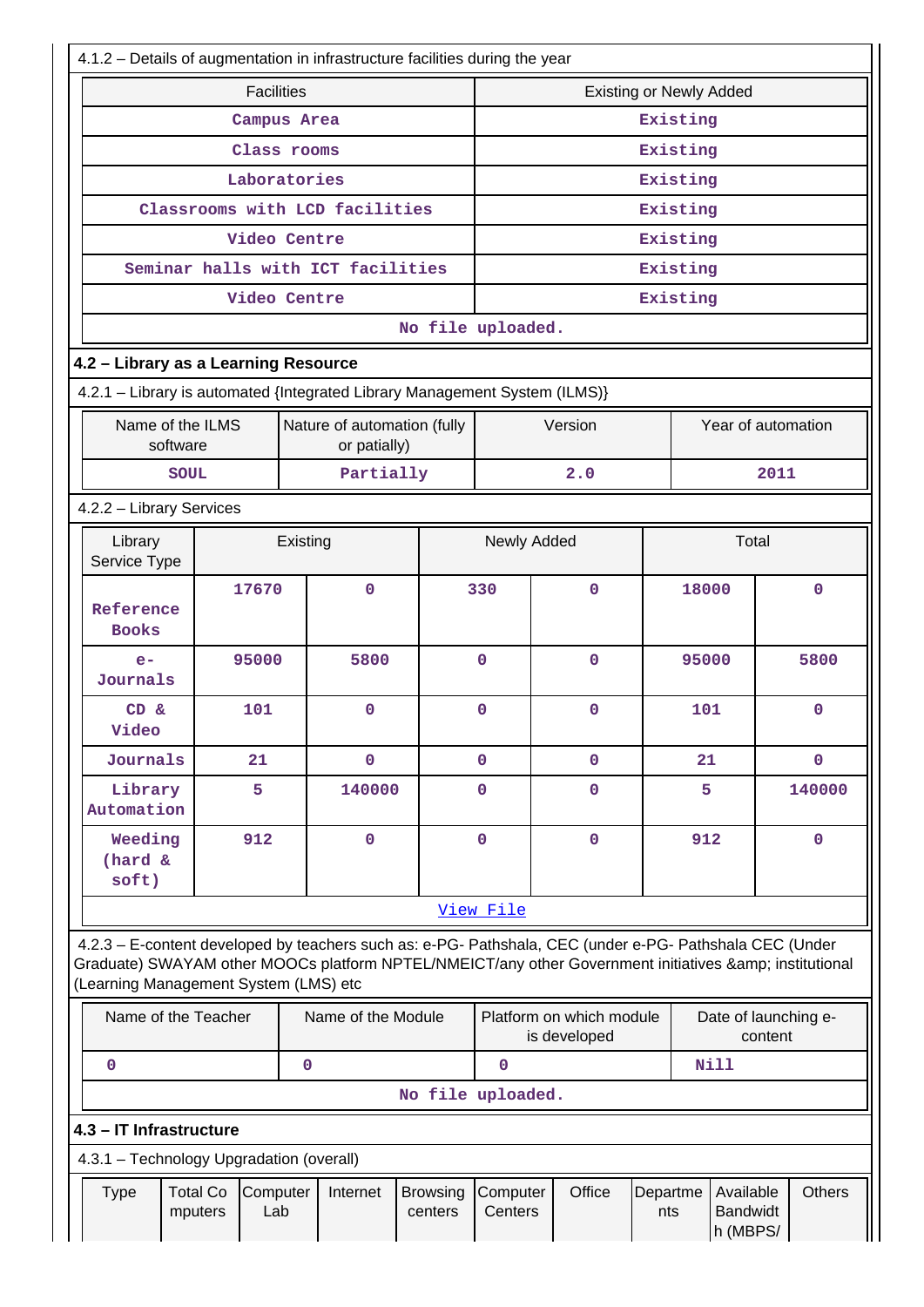|                                                                                                                                                                                                                                                                                                                                                                                                                                                                                                                                                                                                                                                                                                                                                                                                                                                                                                        |                                            |              |             |                                                              |              |                                                                       |                                           |                    | GBPS)                                                                                                                |             |
|--------------------------------------------------------------------------------------------------------------------------------------------------------------------------------------------------------------------------------------------------------------------------------------------------------------------------------------------------------------------------------------------------------------------------------------------------------------------------------------------------------------------------------------------------------------------------------------------------------------------------------------------------------------------------------------------------------------------------------------------------------------------------------------------------------------------------------------------------------------------------------------------------------|--------------------------------------------|--------------|-------------|--------------------------------------------------------------|--------------|-----------------------------------------------------------------------|-------------------------------------------|--------------------|----------------------------------------------------------------------------------------------------------------------|-------------|
| Existin<br>g                                                                                                                                                                                                                                                                                                                                                                                                                                                                                                                                                                                                                                                                                                                                                                                                                                                                                           | 98                                         | 4            |             | 51                                                           | $\mathbf{2}$ | $\mathbf 0$                                                           | 6                                         | 38                 | 40                                                                                                                   | $\mathbf 0$ |
| Added                                                                                                                                                                                                                                                                                                                                                                                                                                                                                                                                                                                                                                                                                                                                                                                                                                                                                                  | 0                                          | $\mathbf{0}$ |             | $\mathbf{0}$                                                 | 0            | $\mathbf{0}$                                                          | $\mathbf{0}$                              | $\mathbf{0}$       | 0                                                                                                                    | $\mathbf 0$ |
| Total                                                                                                                                                                                                                                                                                                                                                                                                                                                                                                                                                                                                                                                                                                                                                                                                                                                                                                  | 98                                         | 4            |             | 51                                                           | $\mathbf{2}$ | $\mathbf 0$                                                           | 6                                         | 38                 | 40                                                                                                                   | $\mathbf 0$ |
| 4.3.2 – Bandwidth available of internet connection in the Institution (Leased line)                                                                                                                                                                                                                                                                                                                                                                                                                                                                                                                                                                                                                                                                                                                                                                                                                    |                                            |              |             |                                                              |              |                                                                       |                                           |                    |                                                                                                                      |             |
|                                                                                                                                                                                                                                                                                                                                                                                                                                                                                                                                                                                                                                                                                                                                                                                                                                                                                                        |                                            |              |             |                                                              |              | 40 MBPS/ GBPS                                                         |                                           |                    |                                                                                                                      |             |
| 4.3.3 - Facility for e-content                                                                                                                                                                                                                                                                                                                                                                                                                                                                                                                                                                                                                                                                                                                                                                                                                                                                         |                                            |              |             |                                                              |              |                                                                       |                                           |                    |                                                                                                                      |             |
|                                                                                                                                                                                                                                                                                                                                                                                                                                                                                                                                                                                                                                                                                                                                                                                                                                                                                                        | Name of the e-content development facility |              |             |                                                              |              |                                                                       |                                           | recording facility | Provide the link of the videos and media centre and                                                                  |             |
|                                                                                                                                                                                                                                                                                                                                                                                                                                                                                                                                                                                                                                                                                                                                                                                                                                                                                                        |                                            |              | <b>NILL</b> |                                                              |              |                                                                       |                                           | Nill               |                                                                                                                      |             |
| 4.4 - Maintenance of Campus Infrastructure                                                                                                                                                                                                                                                                                                                                                                                                                                                                                                                                                                                                                                                                                                                                                                                                                                                             |                                            |              |             |                                                              |              |                                                                       |                                           |                    |                                                                                                                      |             |
| component, during the year                                                                                                                                                                                                                                                                                                                                                                                                                                                                                                                                                                                                                                                                                                                                                                                                                                                                             |                                            |              |             |                                                              |              |                                                                       |                                           |                    | 4.4.1 – Expenditure incurred on maintenance of physical facilities and academic support facilities, excluding salary |             |
| Assigned Budget on<br>Expenditure incurred on<br>academic facilities<br>maintenance of academic<br>facilities                                                                                                                                                                                                                                                                                                                                                                                                                                                                                                                                                                                                                                                                                                                                                                                          |                                            |              |             |                                                              |              |                                                                       | Assigned budget on<br>physical facilities |                    | Expenditure incurredon<br>maintenance of physical<br>facilites                                                       |             |
|                                                                                                                                                                                                                                                                                                                                                                                                                                                                                                                                                                                                                                                                                                                                                                                                                                                                                                        | 1244000                                    |              |             | 686757                                                       |              |                                                                       | 90000                                     |                    | 42460                                                                                                                |             |
| 4.4.2 – Procedures and policies for maintaining and utilizing physical, academic and support facilities - laboratory,<br>library, sports complex, computers, classrooms etc. (maximum 500 words) (information to be available in<br>institutional Website, provide link)                                                                                                                                                                                                                                                                                                                                                                                                                                                                                                                                                                                                                               |                                            |              |             |                                                              |              |                                                                       |                                           |                    |                                                                                                                      |             |
| Computer system upgradation is done on annual basis. Any form of emergency<br>occurred and demands individual upgradation is carried out keeping in mind the<br>need for update, deployment and maintenance of the computer in the institution.<br>All hardware and software of the computer and accessories are taken care by<br>CALTECH INFOCOM through renewal Annual Maintenance Contracts. Institution<br>website is maintained by SOLUS Communication. College library is maintained<br>through the software SOUL 2.0 and periodically updated by INFLIBNET of UGC.<br>Over all maintenance of the college is done in a systematic way through the<br>infrastructure committee for any type of physical maintenance of the classroom,<br>auditorium etc of the colleges. Committee forward its recommendation for<br>maintenance to purchase and finance committee for the allocation of budget. |                                            |              |             |                                                              |              |                                                                       |                                           |                    |                                                                                                                      |             |
|                                                                                                                                                                                                                                                                                                                                                                                                                                                                                                                                                                                                                                                                                                                                                                                                                                                                                                        |                                            |              |             |                                                              |              | http://www.rbgc.in/pdf/Procedures-Policies-Maintaining-Facilities.jpg |                                           |                    |                                                                                                                      |             |
| <b>CRITERION V - STUDENT SUPPORT AND PROGRESSION</b>                                                                                                                                                                                                                                                                                                                                                                                                                                                                                                                                                                                                                                                                                                                                                                                                                                                   |                                            |              |             |                                                              |              |                                                                       |                                           |                    |                                                                                                                      |             |
| 5.1 - Student Support<br>5.1.1 - Scholarships and Financial Support                                                                                                                                                                                                                                                                                                                                                                                                                                                                                                                                                                                                                                                                                                                                                                                                                                    |                                            |              |             |                                                              |              |                                                                       |                                           |                    |                                                                                                                      |             |
|                                                                                                                                                                                                                                                                                                                                                                                                                                                                                                                                                                                                                                                                                                                                                                                                                                                                                                        |                                            |              |             | Name/Title of the scheme                                     |              |                                                                       | Number of students                        |                    |                                                                                                                      |             |
|                                                                                                                                                                                                                                                                                                                                                                                                                                                                                                                                                                                                                                                                                                                                                                                                                                                                                                        | Financial Support                          |              |             | 00.00                                                        |              |                                                                       | $\mathbf{0}$                              |                    | Amount in Rupees<br>0                                                                                                |             |
|                                                                                                                                                                                                                                                                                                                                                                                                                                                                                                                                                                                                                                                                                                                                                                                                                                                                                                        | from institution                           |              |             |                                                              |              |                                                                       |                                           |                    |                                                                                                                      |             |
|                                                                                                                                                                                                                                                                                                                                                                                                                                                                                                                                                                                                                                                                                                                                                                                                                                                                                                        | Financial Support<br>from Other Sources    |              |             |                                                              |              |                                                                       |                                           |                    |                                                                                                                      |             |
|                                                                                                                                                                                                                                                                                                                                                                                                                                                                                                                                                                                                                                                                                                                                                                                                                                                                                                        | a) National                                |              |             | Aikyasree,<br>Kanyasree, Swami<br>Vivekananda<br>Scholarship |              | 381                                                                   |                                           |                    | 43400                                                                                                                |             |
|                                                                                                                                                                                                                                                                                                                                                                                                                                                                                                                                                                                                                                                                                                                                                                                                                                                                                                        | b) International                           |              |             | Education                                                    |              |                                                                       | $\mathbf{1}$                              |                    | 30000                                                                                                                |             |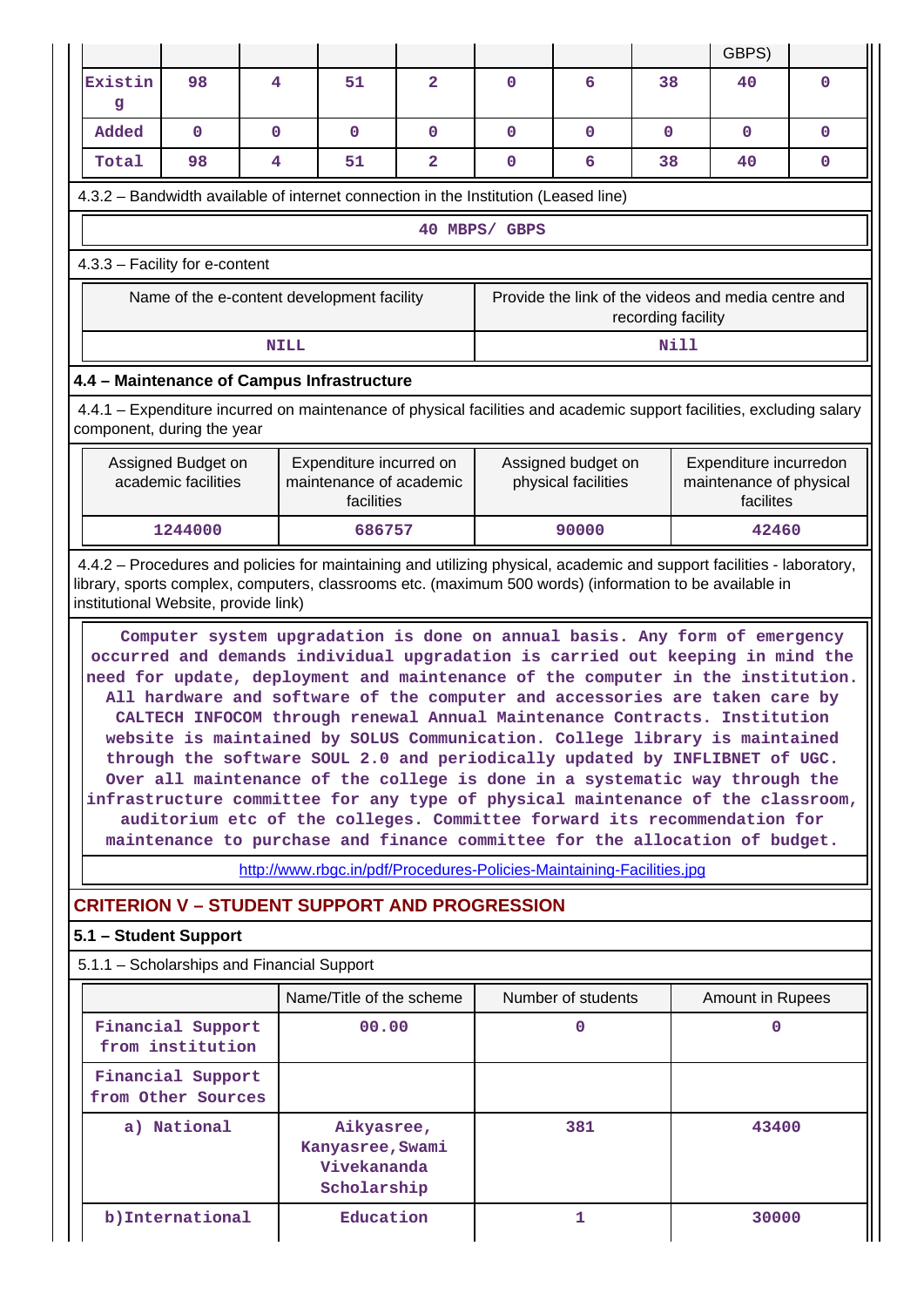## [View File](https://assessmentonline.naac.gov.in/public/Postacc/Scholarships/20073_Scholarships_1652769660.xlsx)

 5.1.2 – Number of capability enhancement and development schemes such as Soft skill development, Remedial coaching, Language lab, Bridge courses, Yoga, Meditation, Personal Counselling and Mentoring etc.,

| Name of the capability<br>enhancement scheme | Date of implemetation | Number of students<br>enrolled | Agencies involved |  |  |  |
|----------------------------------------------|-----------------------|--------------------------------|-------------------|--|--|--|
| SOFT SKILL<br><b>DEVELOPMENT</b>             | 15/07/2019            | 58                             | <b>COLLEGE</b>    |  |  |  |
| REMEDIAL COACHING                            | 01/08/2019            | 600                            | <b>COLLEGE</b>    |  |  |  |
| <b>LANGUAGE LAB</b>                          | 08/07/2019            | 38                             | <b>COLLEGE</b>    |  |  |  |
| <b>PERSONAL</b><br><b>COUNSELLING</b>        | 06/07/2019            | 100                            | <b>COLLEGE</b>    |  |  |  |
| <b>MENTORING</b>                             | 15/11/2019            | 500                            | <b>COLLEGE</b>    |  |  |  |
| <b>YOGA</b>                                  | 11/02/2020            | 77                             | <b>COLLEGE</b>    |  |  |  |
| <b>MEDITATION</b>                            | 11/02/2020            | 77                             | <b>COLLEGE</b>    |  |  |  |
| <u>View File</u>                             |                       |                                |                   |  |  |  |

 5.1.3 – Students benefited by guidance for competitive examinations and career counselling offered by the institution during the year

| Year | Name of the<br>scheme                                    | Number of<br>benefited<br>students for<br>competitive<br>examination | Number of<br>benefited<br>students by<br>career<br>counseling<br>activities | Number of<br>students who<br>have passedin<br>the comp. exam | Number of<br>studentsp placed |
|------|----------------------------------------------------------|----------------------------------------------------------------------|-----------------------------------------------------------------------------|--------------------------------------------------------------|-------------------------------|
| 2019 | <b>COMPANY</b><br><b>SECRETARY</b><br><b>COURSE</b>      | $\mathbf 0$                                                          | 20                                                                          | o                                                            | 0                             |
| 2019 | <b>HIGHER/INT</b><br><b>ERNATIONAL</b><br><b>STUDIES</b> | 0                                                                    | 50                                                                          | 0                                                            | 0                             |

## [View File](https://assessmentonline.naac.gov.in/public/Postacc/Guidance/20073_Guidance_1652420392.xlsx)

 5.1.4 – Institutional mechanism for transparency, timely redressal of student grievances, Prevention of sexual harassment and ragging cases during the year

| Total grievances received | Number of grievances redressed | Avg. number of days for grievance<br>redressal |
|---------------------------|--------------------------------|------------------------------------------------|
|                           |                                |                                                |

## **5.2 – Student Progression**

5.2.1 – Details of campus placement during the year

|                                             | On campus                             |                              | Off campus                         |                                       |                              |  |
|---------------------------------------------|---------------------------------------|------------------------------|------------------------------------|---------------------------------------|------------------------------|--|
| Nameof<br>organizations<br>visited          | Number of<br>students<br>participated | Number of<br>stduents placed | Nameof<br>organizations<br>visited | Number of<br>students<br>participated | Number of<br>stduents placed |  |
| WIPRO, JB<br>APPARELS, YS<br><b>APPAREL</b> |                                       | 4                            | <b>SELF</b><br><b>BUSINESS</b>     |                                       |                              |  |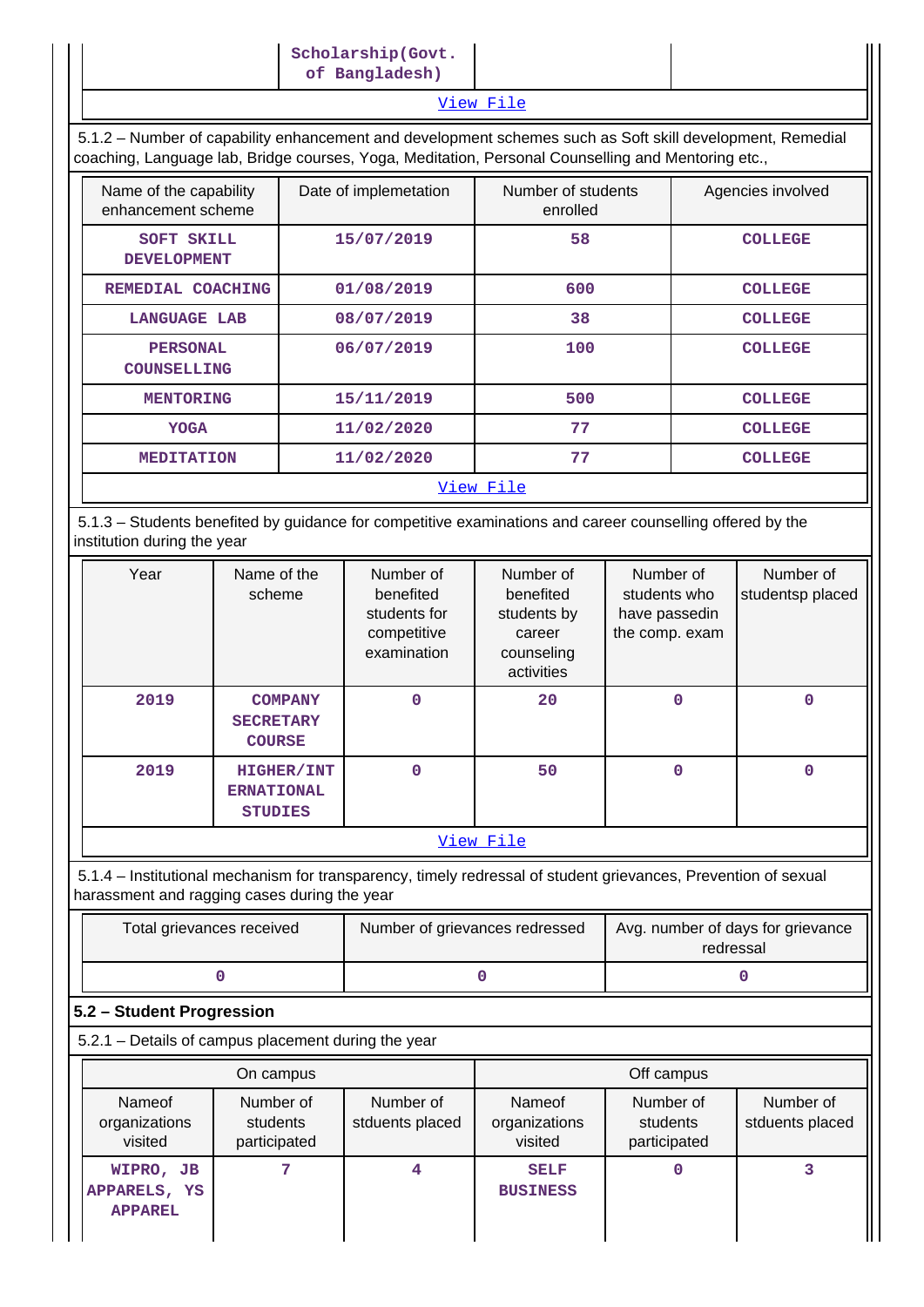| <b>AVISHEK ROY</b><br>View File<br>5.2.2 - Student progression to higher education in percentage during the year<br>Year<br>Number of<br>Programme<br>Depratment<br>Name of<br>Name of<br>graduated from<br>graduated from<br>students<br>institution joined<br>programme<br>enrolling into<br>admitted to<br>higher education<br>2020<br>4<br><b>B.FAD</b><br><b>FASHION &amp;</b><br><b>REFER</b><br>M.Sc<br><b>APPAREL</b><br><b>UPLOADED</b><br><b>DESIGN</b><br>FILE<br>22<br>2020<br><b>B.A. HONS</b><br><b>ENGLISH</b><br><b>REFER</b><br><b>REFER</b><br><b>UPLOAD FILE</b><br><b>UPLOADED</b><br>FILE<br>2020<br>$\mathbf{1}$<br>B.A.<br>M.A.<br><b>EDUCATION</b><br><b>EAST</b><br><b>HONOURS</b><br><b>CALCUTTA</b><br>GIRLS'<br><b>COLLEGE</b><br>View File<br>5.2.3 - Students qualifying in state/ national/ international level examinations during the year<br>(eg:NET/SET/SLET/GATE/GMAT/CAT/GRE/TOFEL/Civil Services/State Government Services)<br>Number of students selected/ qualifying<br><b>Items</b><br>1<br><b>NET</b><br>View File<br>5.2.4 – Sports and cultural activities / competitions organised at the institution level during the year<br><b>Number of Participants</b><br>Activity<br>Level<br>120<br><b>ANNUAL SPORTS</b><br><b>COLLEGE</b><br>300<br><b>COLLEGE</b><br><b>ANNUAL DAY</b><br><b>COLLEGE</b><br>50<br><b>TALENT HUNT</b><br>View File |  |  |  |  |  |  |  |
|------------------------------------------------------------------------------------------------------------------------------------------------------------------------------------------------------------------------------------------------------------------------------------------------------------------------------------------------------------------------------------------------------------------------------------------------------------------------------------------------------------------------------------------------------------------------------------------------------------------------------------------------------------------------------------------------------------------------------------------------------------------------------------------------------------------------------------------------------------------------------------------------------------------------------------------------------------------------------------------------------------------------------------------------------------------------------------------------------------------------------------------------------------------------------------------------------------------------------------------------------------------------------------------------------------------------------------------------------------------------------------------|--|--|--|--|--|--|--|
|                                                                                                                                                                                                                                                                                                                                                                                                                                                                                                                                                                                                                                                                                                                                                                                                                                                                                                                                                                                                                                                                                                                                                                                                                                                                                                                                                                                          |  |  |  |  |  |  |  |
|                                                                                                                                                                                                                                                                                                                                                                                                                                                                                                                                                                                                                                                                                                                                                                                                                                                                                                                                                                                                                                                                                                                                                                                                                                                                                                                                                                                          |  |  |  |  |  |  |  |
|                                                                                                                                                                                                                                                                                                                                                                                                                                                                                                                                                                                                                                                                                                                                                                                                                                                                                                                                                                                                                                                                                                                                                                                                                                                                                                                                                                                          |  |  |  |  |  |  |  |
|                                                                                                                                                                                                                                                                                                                                                                                                                                                                                                                                                                                                                                                                                                                                                                                                                                                                                                                                                                                                                                                                                                                                                                                                                                                                                                                                                                                          |  |  |  |  |  |  |  |
|                                                                                                                                                                                                                                                                                                                                                                                                                                                                                                                                                                                                                                                                                                                                                                                                                                                                                                                                                                                                                                                                                                                                                                                                                                                                                                                                                                                          |  |  |  |  |  |  |  |
|                                                                                                                                                                                                                                                                                                                                                                                                                                                                                                                                                                                                                                                                                                                                                                                                                                                                                                                                                                                                                                                                                                                                                                                                                                                                                                                                                                                          |  |  |  |  |  |  |  |
|                                                                                                                                                                                                                                                                                                                                                                                                                                                                                                                                                                                                                                                                                                                                                                                                                                                                                                                                                                                                                                                                                                                                                                                                                                                                                                                                                                                          |  |  |  |  |  |  |  |
|                                                                                                                                                                                                                                                                                                                                                                                                                                                                                                                                                                                                                                                                                                                                                                                                                                                                                                                                                                                                                                                                                                                                                                                                                                                                                                                                                                                          |  |  |  |  |  |  |  |
|                                                                                                                                                                                                                                                                                                                                                                                                                                                                                                                                                                                                                                                                                                                                                                                                                                                                                                                                                                                                                                                                                                                                                                                                                                                                                                                                                                                          |  |  |  |  |  |  |  |
|                                                                                                                                                                                                                                                                                                                                                                                                                                                                                                                                                                                                                                                                                                                                                                                                                                                                                                                                                                                                                                                                                                                                                                                                                                                                                                                                                                                          |  |  |  |  |  |  |  |
|                                                                                                                                                                                                                                                                                                                                                                                                                                                                                                                                                                                                                                                                                                                                                                                                                                                                                                                                                                                                                                                                                                                                                                                                                                                                                                                                                                                          |  |  |  |  |  |  |  |
|                                                                                                                                                                                                                                                                                                                                                                                                                                                                                                                                                                                                                                                                                                                                                                                                                                                                                                                                                                                                                                                                                                                                                                                                                                                                                                                                                                                          |  |  |  |  |  |  |  |
|                                                                                                                                                                                                                                                                                                                                                                                                                                                                                                                                                                                                                                                                                                                                                                                                                                                                                                                                                                                                                                                                                                                                                                                                                                                                                                                                                                                          |  |  |  |  |  |  |  |
|                                                                                                                                                                                                                                                                                                                                                                                                                                                                                                                                                                                                                                                                                                                                                                                                                                                                                                                                                                                                                                                                                                                                                                                                                                                                                                                                                                                          |  |  |  |  |  |  |  |
|                                                                                                                                                                                                                                                                                                                                                                                                                                                                                                                                                                                                                                                                                                                                                                                                                                                                                                                                                                                                                                                                                                                                                                                                                                                                                                                                                                                          |  |  |  |  |  |  |  |
|                                                                                                                                                                                                                                                                                                                                                                                                                                                                                                                                                                                                                                                                                                                                                                                                                                                                                                                                                                                                                                                                                                                                                                                                                                                                                                                                                                                          |  |  |  |  |  |  |  |
|                                                                                                                                                                                                                                                                                                                                                                                                                                                                                                                                                                                                                                                                                                                                                                                                                                                                                                                                                                                                                                                                                                                                                                                                                                                                                                                                                                                          |  |  |  |  |  |  |  |
|                                                                                                                                                                                                                                                                                                                                                                                                                                                                                                                                                                                                                                                                                                                                                                                                                                                                                                                                                                                                                                                                                                                                                                                                                                                                                                                                                                                          |  |  |  |  |  |  |  |
| 5.3 - Student Participation and Activities                                                                                                                                                                                                                                                                                                                                                                                                                                                                                                                                                                                                                                                                                                                                                                                                                                                                                                                                                                                                                                                                                                                                                                                                                                                                                                                                               |  |  |  |  |  |  |  |
| 5.3.1 – Number of awards/medals for outstanding performance in sports/cultural activities at national/international<br>level (award for a team event should be counted as one)                                                                                                                                                                                                                                                                                                                                                                                                                                                                                                                                                                                                                                                                                                                                                                                                                                                                                                                                                                                                                                                                                                                                                                                                           |  |  |  |  |  |  |  |
| Name of the<br>National/<br>Student ID<br>Name of the<br>Year<br>Number of<br>Number of<br>award/medal<br>Internaional<br>awards for<br>awards for<br>number<br>student<br>Cultural<br>Sports                                                                                                                                                                                                                                                                                                                                                                                                                                                                                                                                                                                                                                                                                                                                                                                                                                                                                                                                                                                                                                                                                                                                                                                            |  |  |  |  |  |  |  |
| 2019<br><b>Internat</b><br>Nill<br>Nill<br><b>NIL</b><br><b>NIL</b><br><b>NIL</b><br>ional                                                                                                                                                                                                                                                                                                                                                                                                                                                                                                                                                                                                                                                                                                                                                                                                                                                                                                                                                                                                                                                                                                                                                                                                                                                                                               |  |  |  |  |  |  |  |
| <b>Nill</b><br>$\mathbf{1}$<br>2019<br>National<br><b>ESSAY CO</b><br><b>NIL</b><br><b>MPETITION</b><br><b>PRATIKSHA</b><br><b>DEB</b>                                                                                                                                                                                                                                                                                                                                                                                                                                                                                                                                                                                                                                                                                                                                                                                                                                                                                                                                                                                                                                                                                                                                                                                                                                                   |  |  |  |  |  |  |  |
| View File                                                                                                                                                                                                                                                                                                                                                                                                                                                                                                                                                                                                                                                                                                                                                                                                                                                                                                                                                                                                                                                                                                                                                                                                                                                                                                                                                                                |  |  |  |  |  |  |  |
| 5.3.2 - Activity of Student Council & amp; representation of students on academic & amp; administrative<br>bodies/committees of the institution (maximum 500 words)                                                                                                                                                                                                                                                                                                                                                                                                                                                                                                                                                                                                                                                                                                                                                                                                                                                                                                                                                                                                                                                                                                                                                                                                                      |  |  |  |  |  |  |  |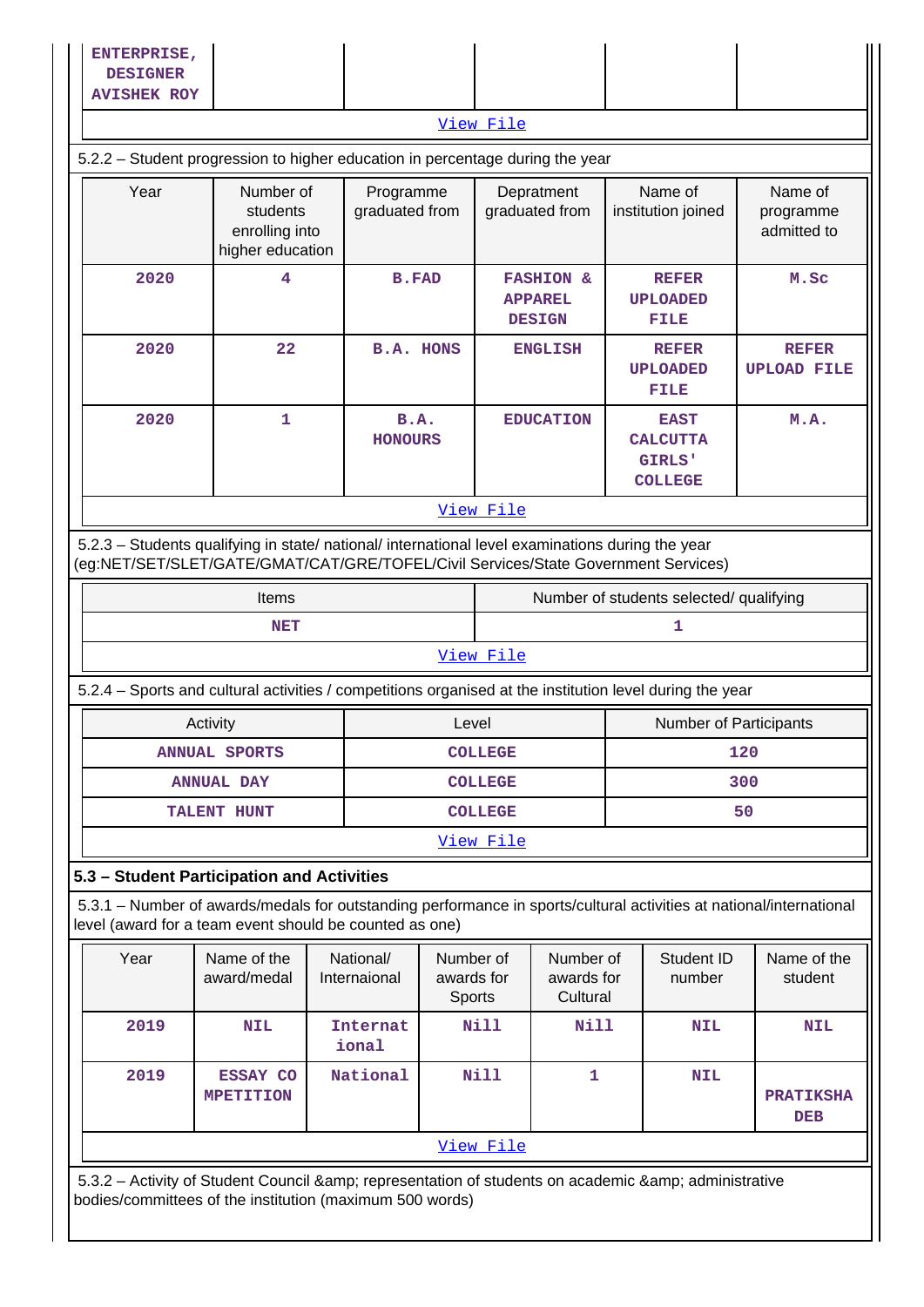**RANI BIRLA GIRLS' COLLEGE, KOLKATA HAS STUDENT REPRESENTATIVES IN ALL THE CO-CURRICULAR SUB-COMMITTEES. THESE SUB-COMMITTEES, UNDER THE GUIDANCE OF THE TEACHERS ACTIVELY ORGANISE AND PARTICIPATE IN VARIOUS ACTIVITIES LIKE DEBATES, POSTER COMPETITIONS, SEMINARS, TALENT HUNT, NATIONAL DAYS, LANGUAGE DAY PROGRAMMES, STUDENT ADVISORY PROGRAMMES, SPORTS**

#### **5.4 – Alumni Engagement**

5.4.1 – Whether the institution has registered Alumni Association?

 **Yes**

 **Rani Birla Girls College Alumni Association was started with 50 students in the year 2002 and registered as a society under West Bengal society Registration Act 26 of 1961 on 9th April 2003(09.04.2003). The objective of the organization is to promote fellowship and establish, renew and maintain contacts with former students, teachers, non teaching staff and all others associated with this college. In spite of being a fledgling nonprofit making body the association donated ?1000 to the college building fund in December 2004. The association has proposed to create an endowment of rupees 4000 to the college for annual award to a student for academic achievement in BA honors examination of University of Calcutta. The alumni constituted a resource bank of professionals who are also well equipped and always willing to help the present students in areas like soft skill training, career counseling, psychological counseling, etc, which they require for their next step in corporate and business world. The Association supports social service activities, promotes the work of an NGO Ankur Kala for the rights and dignity of the poor, marginalized women.Iswar Sankalpa and Ankur Kala are two(2) social service organisations initiated by college alumnus, Ms Sarbani Chatterjee and Ms Anne Joseph, respectively and actively promoted by the Alumni Association.**

5.4.2 – No. of enrolled Alumni:

**69**

5.4.3 – Alumni contribution during the year (in Rupees) :

**125**

5.4.4 – Meetings/activities organized by Alumni Association :

**NIL** 

## **CRITERION VI – GOVERNANCE, LEADERSHIP AND MANAGEMENT**

## **6.1 – Institutional Vision and Leadership**

 6.1.1 – Mention two practices of decentralization and participative management during the last year (maximum 500 words)

 **The institution has imbibed the spirit of decentralization and imparted the practice of participative management from long time keeping in view the objectives of the governance and management. Various responsibilities regarding the management or governance of the institution are duly distributed among its stakeholders wherever applicable. Activities whether administrative or educational are managed by different committees having representative from the faculty members, non-teaching staff, and also from the student community wherever applicable. Members of different committees are entrusted with a range of activities which gives them the scope to show their administrative skills apart from teaching or non-teaching activities. The different committees of the college looking after the academic, administrative and co–curricular aspects report to the Principal about their activities, ensuring efficiency, coherence and functionality. Teachers' Council of the college acts as the proper**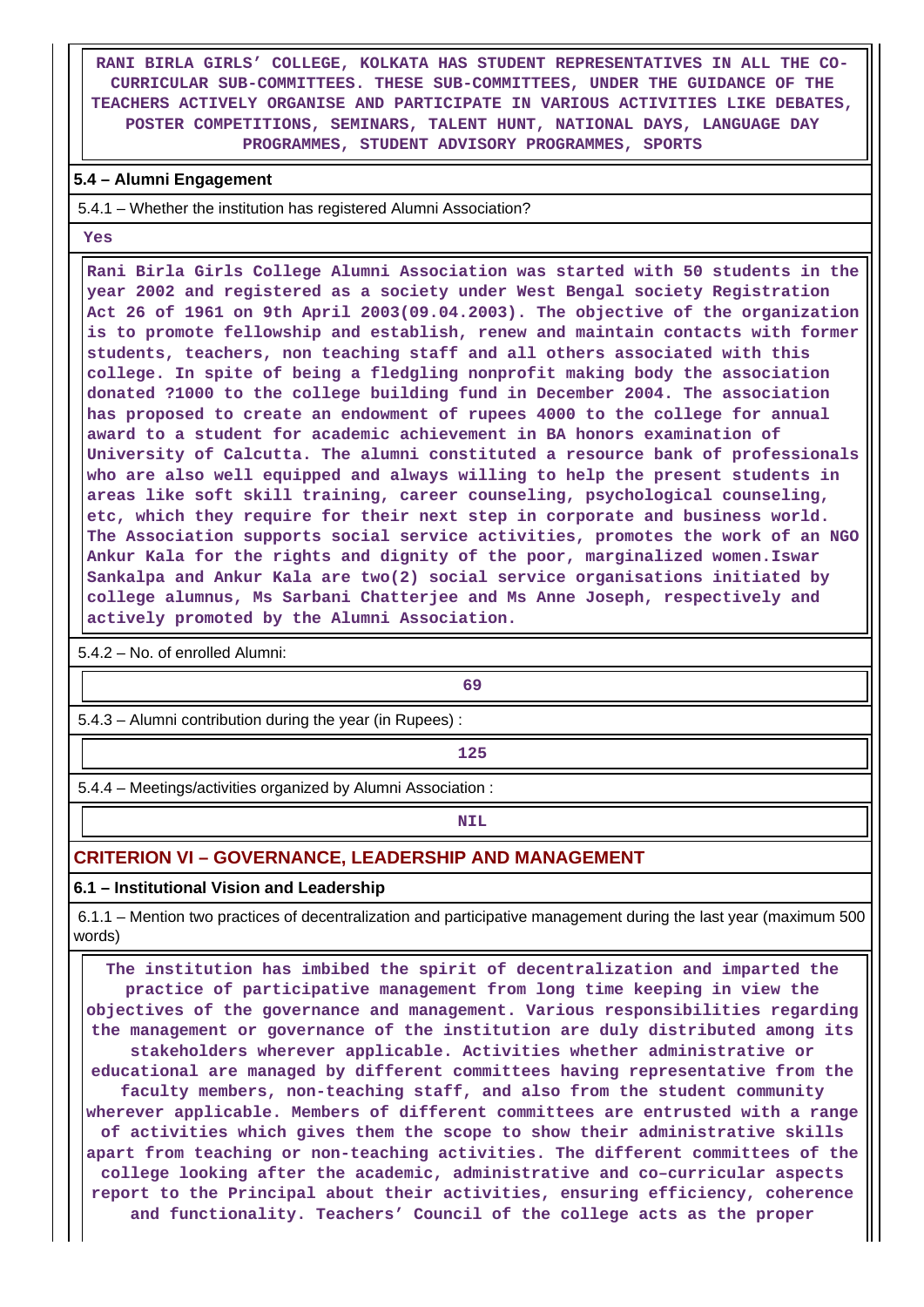**communication channel between the Principal and the teaching staff. The Internal Quality Assurance Cell or IQAC ensures active engagements of all the stakeholders in its various tasks of planning, development and evaluation.**

6.1.2 – Does the institution have a Management Information System (MIS)?

*Yes* 

## **6.2 – Strategy Development and Deployment**

6.2.1 – Quality improvement strategies adopted by the institution for each of the following (with in 100 words each):

| <b>Strategy Type</b>       | Details                                                                                                                                                                                                                                                                                                                                                                                                                                                                                                                                                                                                                                                                                                                                                                                                                                                     |
|----------------------------|-------------------------------------------------------------------------------------------------------------------------------------------------------------------------------------------------------------------------------------------------------------------------------------------------------------------------------------------------------------------------------------------------------------------------------------------------------------------------------------------------------------------------------------------------------------------------------------------------------------------------------------------------------------------------------------------------------------------------------------------------------------------------------------------------------------------------------------------------------------|
| Research and Development   | Several teachers are engaged in<br>active doctoral research and<br>publication. In addition to this, a<br>significant number is actively engaged<br>in serious academic pursuits.                                                                                                                                                                                                                                                                                                                                                                                                                                                                                                                                                                                                                                                                           |
| Teaching and Learning      | The departmental heads conduct<br>departmental meetings for syllabus<br>distribution and monitor the progress<br>of syllabus completion from time to<br>time. The departments maintain strict<br>compliance to the academic calendar for<br>teaching the prescribed curriculum.<br>Conventional lecture method is<br>supplemented with practical<br>demonstrations, lab sessions, field<br>trips, seminar presentation, invited<br>lectures by experts, play readings etc.<br>Interactive learning is encouraged<br>particularly through group discussions<br>and presentations. Continuous<br>evaluation of student's performance is<br>practiced, and regular parent teacher<br>meetings are held for communicating<br>student's progress. The laboratories of<br>various departments are extensively<br>utilized for practical teaching and<br>learning. |
| Examination and Evaluation | The college conducts examinations as<br>per the regulations and notifications<br>issued from time to time. The faculty<br>is well acquainted with the stipulated<br>evaluation criteria as prescribed by<br>the University. The students are made<br>aware of the details of the evaluation<br>process by concerned teachers through<br>orientation and introductory classes.<br>Internal examinations comprising of<br>class tests, tutorial, home<br>assignments, presentation etc. are<br>conducted to prepare the students for<br>the end semester examinations. The<br>institution utilizing its<br>infrastructure and staff conducts the<br>University examinations as well.                                                                                                                                                                          |
| Human Resource Management  | A training programme on NAAC                                                                                                                                                                                                                                                                                                                                                                                                                                                                                                                                                                                                                                                                                                                                                                                                                                |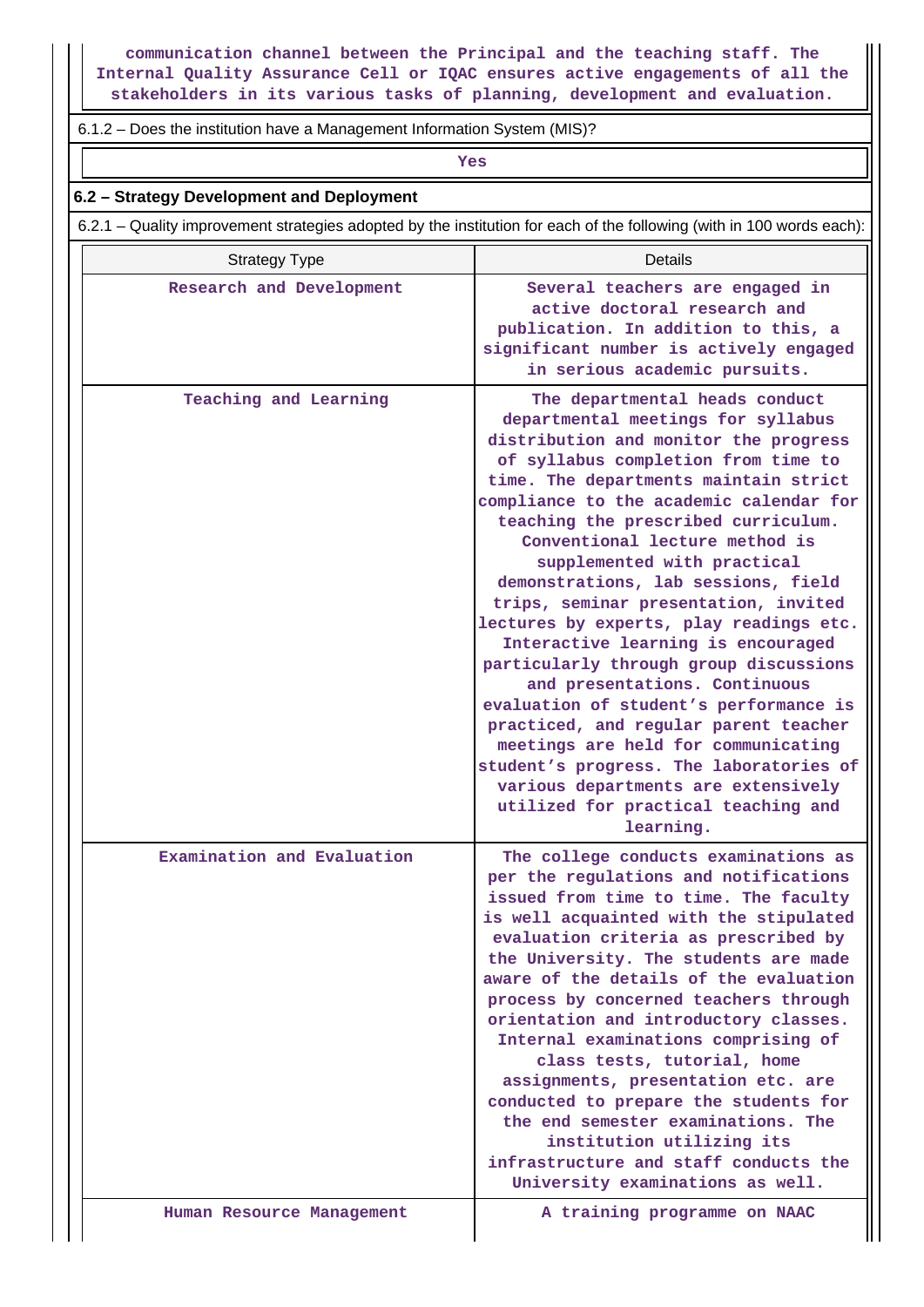|                                      | assessment and accreditation for<br>affiliated colleges revised<br>accreditation framework was organized<br>for the teaching staff on 30th June,<br>2020. In collaboration with the<br>college, the Kolkata Police organized<br>self-defence training programme for the<br>students empowering them and making<br>them more confident. The student's<br>Advisory Committee maintains regular<br>liaison between staff, college and the<br>students. The College Alumni is<br>encouraged to engage with past pupils<br>and holds programmes to nurture and<br>rejuvenate the institutional ties with<br>them. The Career Counselling Cell<br>organizes programmes in association<br>with external bodies/ organization for<br>advising students in career<br>advancement. Each department has a<br>seminar library for additional books<br>and support for advanced learning. |
|--------------------------------------|------------------------------------------------------------------------------------------------------------------------------------------------------------------------------------------------------------------------------------------------------------------------------------------------------------------------------------------------------------------------------------------------------------------------------------------------------------------------------------------------------------------------------------------------------------------------------------------------------------------------------------------------------------------------------------------------------------------------------------------------------------------------------------------------------------------------------------------------------------------------------|
| Industry Interaction / Collaboration | The students from Communicative<br>English, Journalism and Mass<br>Communication and Fashion and Apparel<br>Design departments have undergone<br>training programmes organized by<br>various industries. 17 students of<br>Fashion and Apparel Design attended<br>internships at Turtle India, Amrit<br>Exports, G.N. Garments and Lalune<br>Fashions, and 14 students of<br>Communicative English undergone job<br>trainings at B. P. Associates, India<br>Restaurant and Caterers, Royd Nurshing<br>Home and Health Card Limited etc. P.C.<br>Chandra Group conducted its Annual Gold<br>Lites Divas Beauty Contest for first<br>year students.                                                                                                                                                                                                                            |
| Admission of Students                | Admission was conducted fully via<br>online mode confirming to the<br>regulations laid down by the<br>University. The admission committee was<br>proactive and responsive towards<br>fulfilling and completing the<br>procedures. One teacher and one non-<br>teaching staff were available to<br>respond to telephonic queries.                                                                                                                                                                                                                                                                                                                                                                                                                                                                                                                                             |
| Curriculum Development               | It is restricted to the curriculum as<br>prescribed by the University.<br>Suggestions and clarifications<br>concerning curriculum development are<br>verbally communicated through<br>representative members of the U.G.<br>Board of studies and through CBCS<br>workshops on curriculum organized by<br>the University.                                                                                                                                                                                                                                                                                                                                                                                                                                                                                                                                                     |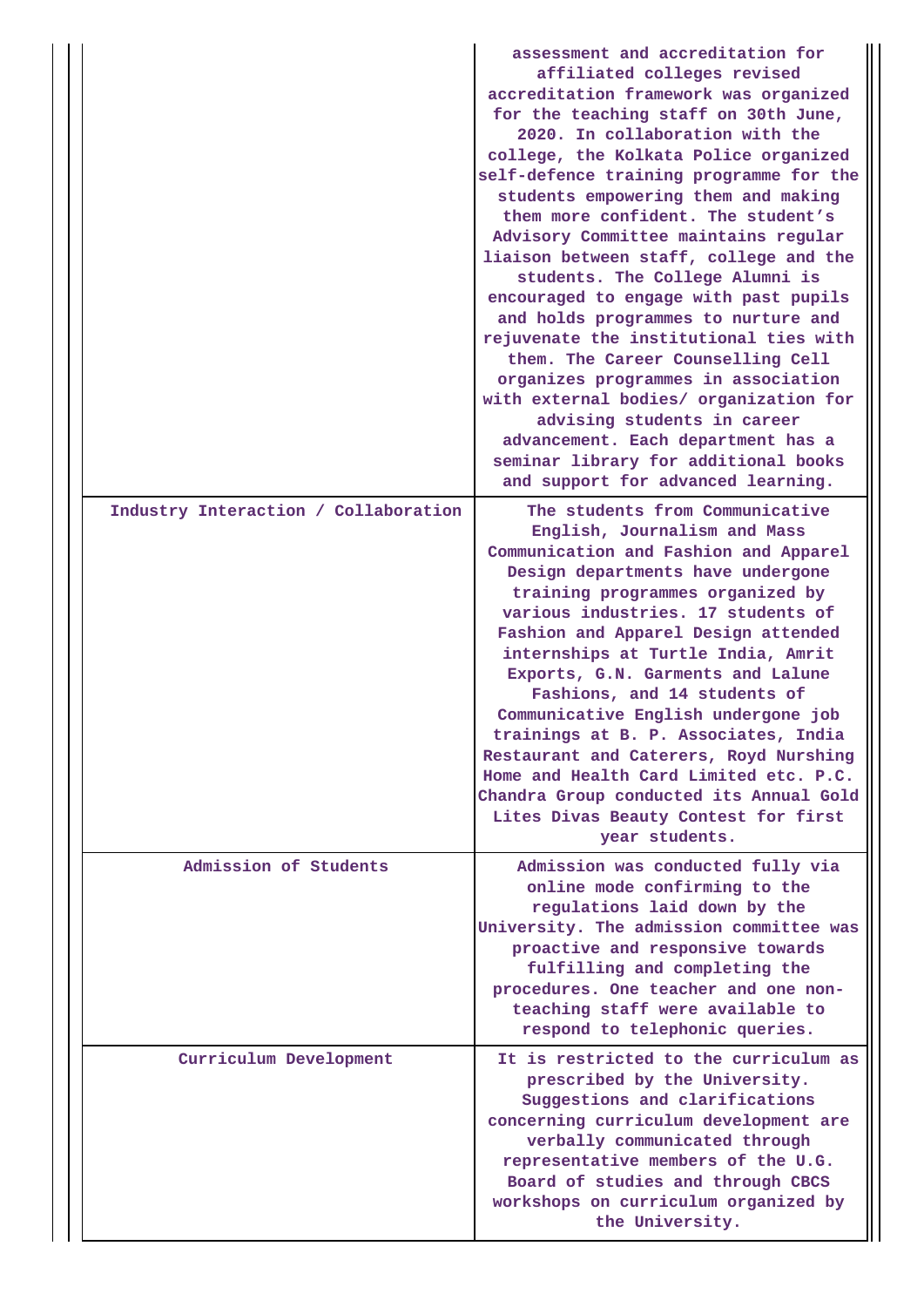| Library, ICT and Physical<br>Infrastructure / Instrumentation | The college library runs UGC<br>sponsored software SOUL (2.0 version)<br>which enables accession and                                                                                                                                                                                                                                                                              |
|---------------------------------------------------------------|-----------------------------------------------------------------------------------------------------------------------------------------------------------------------------------------------------------------------------------------------------------------------------------------------------------------------------------------------------------------------------------|
|                                                               | circulation. Through N-List programme<br>of INFLIBNET the teachers and students<br>can access 90,000 e-journals and e-<br>books. Smart classroom has been<br>introduced for efficient teaching and<br>learning. A control room has been<br>operationalized and refurnished for<br>conducting the University examinations<br>wherein the college serves as the<br>external centre. |

# 6.2.2 – Implementation of e-governance in areas of operations:

| E-governace area              | Details                                                                                                                                                                                                                                                                                                                                                                                                                                                                                                                                                                                                                     |
|-------------------------------|-----------------------------------------------------------------------------------------------------------------------------------------------------------------------------------------------------------------------------------------------------------------------------------------------------------------------------------------------------------------------------------------------------------------------------------------------------------------------------------------------------------------------------------------------------------------------------------------------------------------------------|
| Finance and Accounts          | Fees collection including examination<br>fees, admission fees, refunding in case<br>of cancellation of admission etc. from<br>students is done online. The entire<br>processing of the salaries and<br>generation of play slips is done<br>online. Accounts department maintains<br>records through digital documentation.<br>Ledger records are maintained through<br>Tally ERP.                                                                                                                                                                                                                                           |
| Student Admission and Support | Admission was conducted fully via<br>online mode confirming to the<br>regulations laid down by the<br>University. SMS through notification<br>gateway was sent to the applicants<br>confirming successful submission of<br>application and receipts of payments.<br>Data required by the University for<br>registration was sent online based on<br>the information drawn from the<br>application forms. A good number of<br>students were registered beneficiaries<br>of various state sponsored schemes like<br>Kanyashree, Aikashree, Minority<br>Scholarship, Swami Vivekananda Merit<br>Scholarship through e-portals. |
| Examination                   | The form submission, registration and<br>marks submission for examination were<br>done online as prescribed by the<br>University.                                                                                                                                                                                                                                                                                                                                                                                                                                                                                           |
| Planning and Development      | The Management Information System has<br>a database of details of staff,<br>students, financial matters and all the<br>important information necessary, thus<br>helping the administration identify key<br>areas for planning and development. It<br>also includes data pertaining to<br>admission, University registration and<br>results. Information sought by the<br>Department of Higher Education likewise                                                                                                                                                                                                            |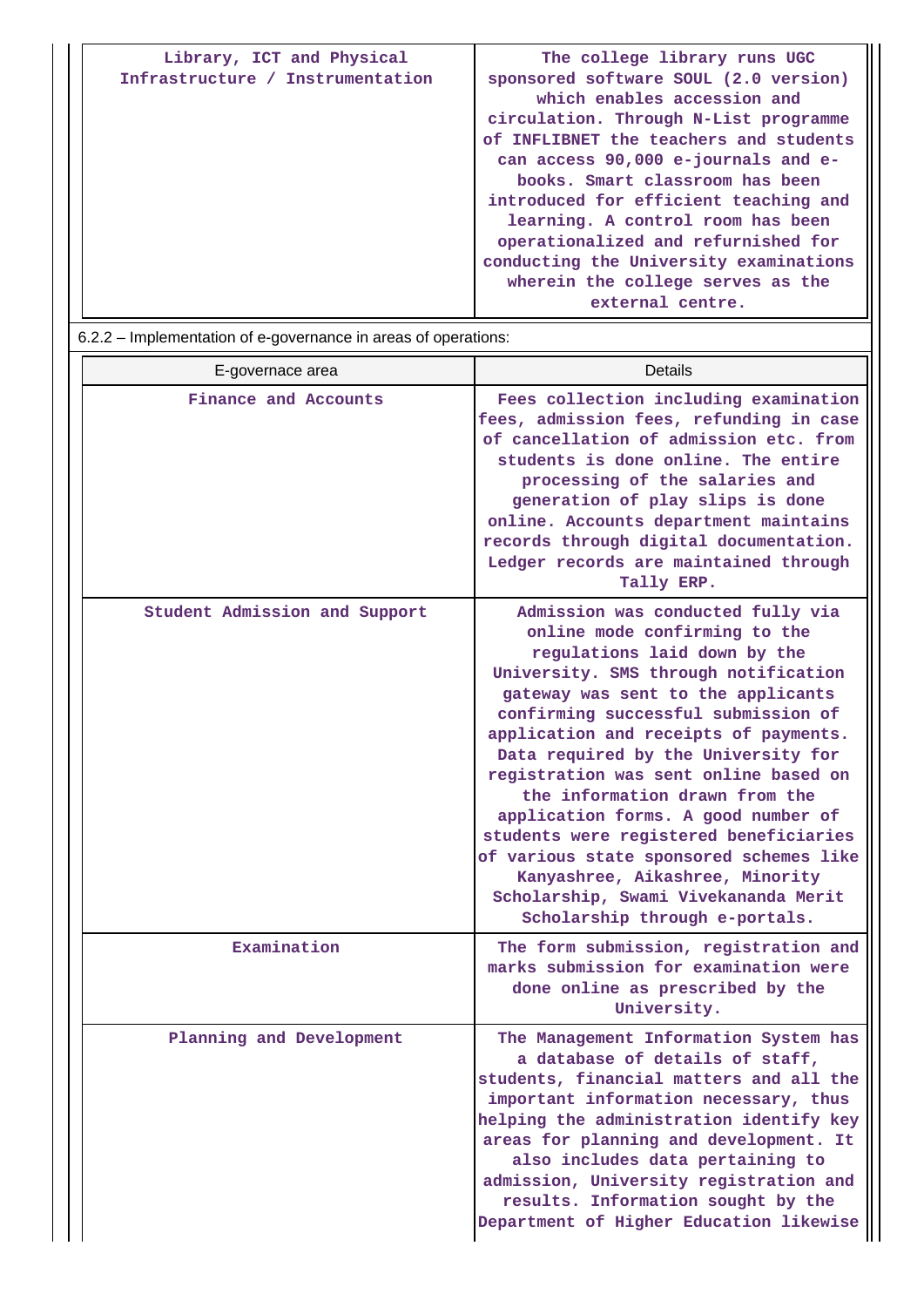|                | is available in the system. The College<br>also has to upload and update academic,<br>administrative and financial data in<br>BANGLA UCCHASHIKSHA PORTAL Further<br>building of the infrastructure of the<br>institution is restricted by its<br>subjudice status. However, the Building<br>Committee with members from teaching<br>and non-teaching staffs looks after the<br>repairing and maintenance of the<br>infrastructure.                                                                                                                                                                                                                                                                                                                                                                                                                                                                                                                                                                                            |
|----------------|-------------------------------------------------------------------------------------------------------------------------------------------------------------------------------------------------------------------------------------------------------------------------------------------------------------------------------------------------------------------------------------------------------------------------------------------------------------------------------------------------------------------------------------------------------------------------------------------------------------------------------------------------------------------------------------------------------------------------------------------------------------------------------------------------------------------------------------------------------------------------------------------------------------------------------------------------------------------------------------------------------------------------------|
| Administration | Much of the college's administrative<br>work is done online. The college<br>website functions as the medium to<br>convey all administrative and<br>educational activities including<br>accreditation and ranking certificates.<br>For example, it notifies admission<br>procedures prior to fresh admission and<br>updates institutional events on a<br>regular basis. Every student has a<br>unique identification number, the use<br>of which is indicative of fee status,<br>admit card, University registration<br>number and roll number. The College<br>maintains its link with Higher<br>Education Department also online<br>through dedicated email and WhatsApp<br>24x7 so that urgent matters are<br>conveyed immediately and appropriate<br>action can be taken instantly. The<br>college library runs UGC sponsored<br>software SOUL (2.0 version) which<br>enables accession and circulation.<br>Through N-List programme of INFLIBNET<br>the teachers and students can access<br>90,000 e-journals and e-books. |

## **6.3 – Faculty Empowerment Strategies**

 6.3.1 – Teachers provided with financial support to attend conferences / workshops and towards membership fee of professional bodies during the year

| Year      | Name of Teacher | Name of conference/<br>workshop attended<br>for which financial<br>support provided | Name of the<br>professional body for<br>which membership<br>fee is provided | Amount of support |  |
|-----------|-----------------|-------------------------------------------------------------------------------------|-----------------------------------------------------------------------------|-------------------|--|
| Nill      | Nil             | Nil                                                                                 | Nil                                                                         |                   |  |
| View File |                 |                                                                                     |                                                                             |                   |  |

 6.3.2 – Number of professional development / administrative training programmes organized by the College for teaching and non teaching staff during the year

| Year | Title of the<br>professional<br>development<br>programme<br>organised for<br>teaching staff | Title of the<br>administrative<br>training<br>programme<br>organised for<br>non-teaching | From date | To Date | Number of<br>participants<br>(Teaching<br>staff) | Number of<br>participants<br>(non-teaching<br>staff) |
|------|---------------------------------------------------------------------------------------------|------------------------------------------------------------------------------------------|-----------|---------|--------------------------------------------------|------------------------------------------------------|
|      |                                                                                             |                                                                                          |           |         |                                                  |                                                      |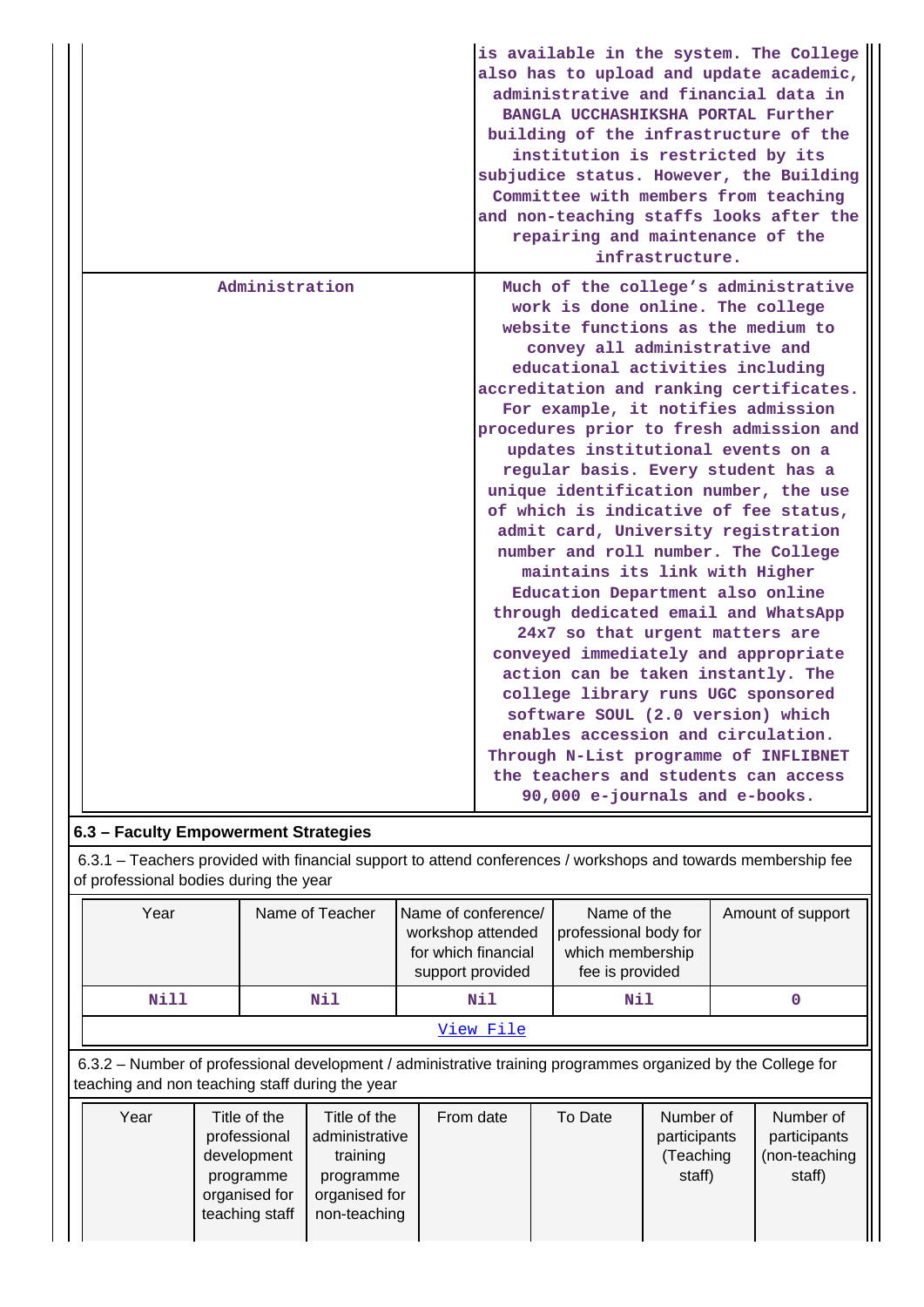|                                                                                                                                                                                                                                                                      |                                                                    |                                                |                               | staff      |              |                               |            |            |           |              |                 |             |
|----------------------------------------------------------------------------------------------------------------------------------------------------------------------------------------------------------------------------------------------------------------------|--------------------------------------------------------------------|------------------------------------------------|-------------------------------|------------|--------------|-------------------------------|------------|------------|-----------|--------------|-----------------|-------------|
| 2020                                                                                                                                                                                                                                                                 | assessment<br>and accred<br>affiliated<br>revised ac<br>creditatio | <b>NAAC</b><br>itation<br>for<br>colleges<br>n |                               | <b>Nil</b> |              | 30/06/2020                    |            | 30/06/2020 |           | 39           |                 | <b>Nill</b> |
|                                                                                                                                                                                                                                                                      |                                                                    | framework                                      |                               |            |              |                               |            |            |           |              |                 |             |
| View File                                                                                                                                                                                                                                                            |                                                                    |                                                |                               |            |              |                               |            |            |           |              |                 |             |
| 6.3.3 - No. of teachers attending professional development programmes, viz., Orientation Programme, Refresher<br>Course, Short Term Course, Faculty Development Programmes during the year                                                                           |                                                                    |                                                |                               |            |              |                               |            |            |           |              |                 |             |
| Title of the<br>Number of teachers<br>professional<br>who attended<br>development<br>programme                                                                                                                                                                       |                                                                    |                                                |                               | From Date  |              |                               |            | To date    |           |              | Duration        |             |
| Orientation<br>Program                                                                                                                                                                                                                                               |                                                                    |                                                | $\overline{2}$                |            |              | 04/06/2020                    |            |            |           | 01/07/2020   |                 | 24          |
| Faculty<br>$\mathbf{1}$<br>Development<br>Programme                                                                                                                                                                                                                  |                                                                    |                                                |                               | 27/05/2020 |              |                               | 31/05/2020 |            |           | 5            |                 |             |
|                                                                                                                                                                                                                                                                      |                                                                    |                                                |                               |            |              | View File                     |            |            |           |              |                 |             |
| 6.3.4 - Faculty and Staff recruitment (no. for permanent recruitment):                                                                                                                                                                                               |                                                                    |                                                |                               |            |              |                               |            |            |           |              |                 |             |
|                                                                                                                                                                                                                                                                      |                                                                    | Teaching                                       |                               |            |              |                               |            |            |           | Non-teaching |                 |             |
| Permanent                                                                                                                                                                                                                                                            |                                                                    |                                                | <b>Full Time</b><br>Permanent |            |              |                               |            |            | Full Time |              |                 |             |
| 6                                                                                                                                                                                                                                                                    |                                                                    |                                                |                               | 0          |              |                               |            | 0          |           |              |                 |             |
| $6.3.5$ – Welfare schemes for                                                                                                                                                                                                                                        |                                                                    |                                                |                               |            |              |                               |            |            |           |              |                 |             |
|                                                                                                                                                                                                                                                                      | Teaching                                                           |                                                |                               |            | Non-teaching |                               |            |            |           |              | <b>Students</b> |             |
| 1. WEST BENGAL HEALTH<br>1. ESI PROVISION FOR<br>KANYASREE, SWAMI<br><b>SCHEME 2. COLLEGE</b><br>THE GUARDS OF THE COLLEGE<br>VIVEKANANDA MERIT CUM<br>2. COLLEGE PROVIDES TEA<br>PROVIDES TEA<br><b>MEANS SCHOLARSHIP</b><br>ON DAYS WHEN COLLEGE IS<br><b>OPEN</b> |                                                                    |                                                |                               |            |              |                               |            |            |           |              |                 |             |
| 6.4 - Financial Management and Resource Mobilization                                                                                                                                                                                                                 |                                                                    |                                                |                               |            |              |                               |            |            |           |              |                 |             |
| 6.4.1 – Institution conducts internal and external financial audits regularly (with in 100 words each)                                                                                                                                                               |                                                                    |                                                |                               |            |              |                               |            |            |           |              |                 |             |
| The internal and external audit of the institution for each financial year is<br>conducted by the auditor empanelled by the Department of Higher Education,<br>Govt. of West Bengal.                                                                                 |                                                                    |                                                |                               |            |              |                               |            |            |           |              |                 |             |
| 6.4.2 – Funds / Grants received from management, non-government bodies, individuals, philanthropies during the<br>year(not covered in Criterion III)                                                                                                                 |                                                                    |                                                |                               |            |              |                               |            |            |           |              |                 |             |
| Name of the non government<br>funding agencies /individuals                                                                                                                                                                                                          |                                                                    |                                                |                               |            |              | Funds/ Grnats received in Rs. |            |            |           | Purpose      |                 |             |
|                                                                                                                                                                                                                                                                      | Nil                                                                |                                                |                               |            |              | $\mathbf 0$                   |            |            |           |              | Nil             |             |
| No file uploaded.                                                                                                                                                                                                                                                    |                                                                    |                                                |                               |            |              |                               |            |            |           |              |                 |             |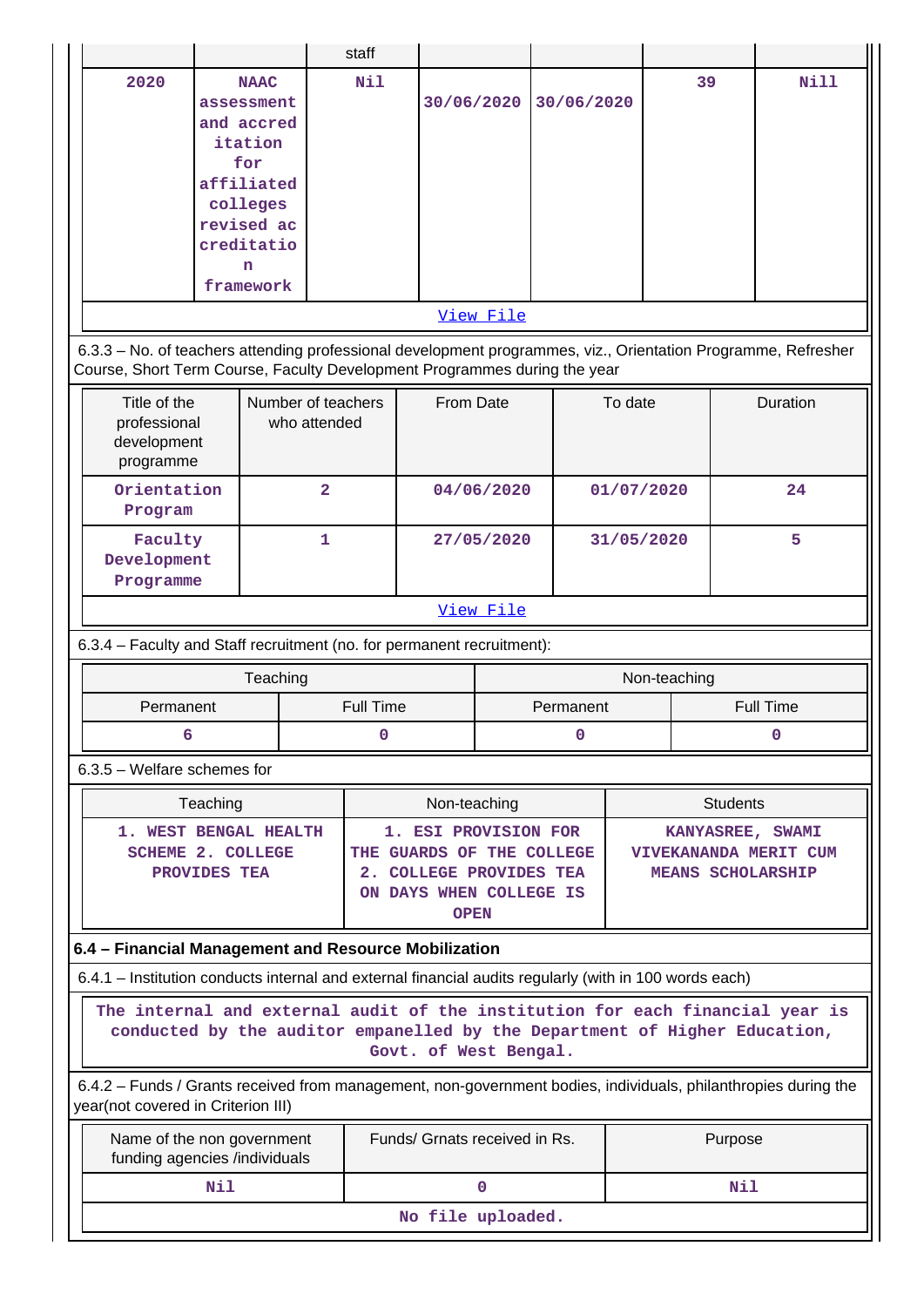6.4.3 – Total corpus fund generated

## **0**

## **6.5 – Internal Quality Assurance System**

6.5.1 – Whether Academic and Administrative Audit (AAA) has been done?

| <b>Audit Type</b> | External  |                                                                                                  | Internal  |                                                                                                                                                   |
|-------------------|-----------|--------------------------------------------------------------------------------------------------|-----------|---------------------------------------------------------------------------------------------------------------------------------------------------|
|                   | Yes/No    | Agency                                                                                           | Yes/No    | Authority                                                                                                                                         |
| Academic          | <b>No</b> | Nill                                                                                             | Yes       | Audits are<br>conducted<br>through<br>feedbacks and<br>examinations                                                                               |
| Administrative    | Yes       | <b>Bikash</b><br>Bhaban, the<br>Department of<br>Higher<br>Education,<br>Govt. of West<br>Bengal | <b>No</b> | College<br>maintains daily<br>book and cash<br>book to record<br>all financial<br>expenditures<br>and financial<br>gains through<br>student fees. |

6.5.2 – Activities and support from the Parent – Teacher Association (at least three)

 **Parent - Teacher meetings were conducted on a regular basis. The students with poor attendance and lapses were sufficiently counselled and supported through the interaction with their parents. Parents ere encouraged to meet the teachers for communicating their wards progress to them.**

6.5.3 – Development programmes for support staff (at least three)

 **A training programme on NAAC assessment and accreditation for affiliated colleges revised accreditation framework was conducted by the IQAC for teaching and non-teaching staffs. The staff of the accounts department underwent a training programme for proficiency in the HRMS system and the PFMS. A training organized by the University was attended by the staff (non-teaching) to be more efficient in matters pertaining to registration and submission of forms for examination. Training was also provided to the laboratory support staff in matters pertaining to the use of different equipment.**

6.5.4 – Post Accreditation initiative(s) (mention at least three)

 **Upgradation of the library (purchase of books) and laboratories, Submission of data on AISHE and NIRF portals, Smart classrooms and google classrooms were introduced, Seminars organized in collaboration with educational institutions, Skill Enhancement Course on Accessory Design Programme was introduced in the Department of Fashion and Apparel Design, Enhanced use of ICT in the teaching learning process**

6.5.5 – Internal Quality Assurance System Details

| a) Submission of Data for AISHE portal | Yes |
|----------------------------------------|-----|
| b) Participation in NIRF               | Yes |
| c)ISO certification                    | No  |
| d)NBA or any other quality audit       | No  |

6.5.6 – Number of Quality Initiatives undertaken during the year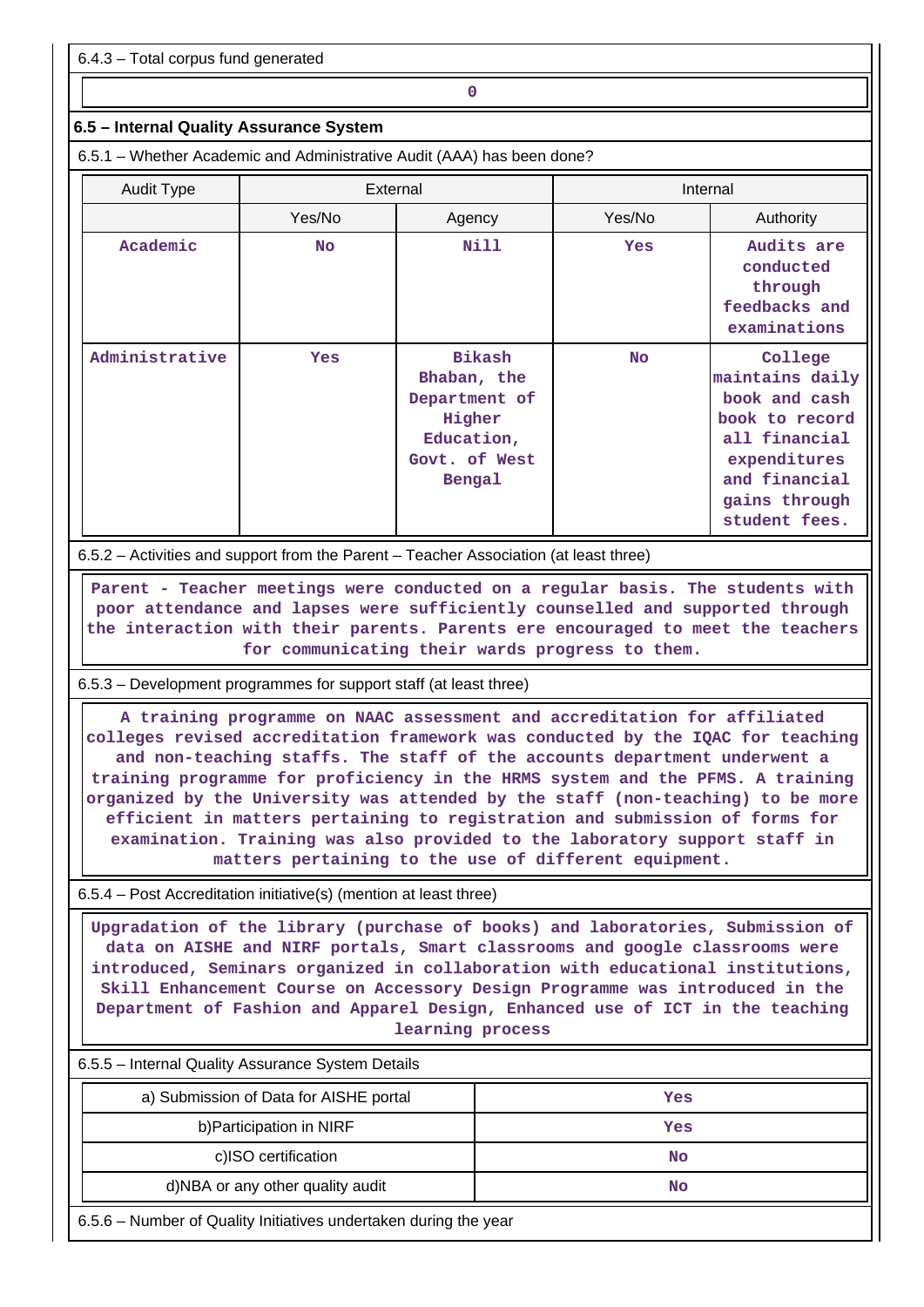| Year                                                           | Name of quality<br>initiative by IQAC                                       | Date of<br>conducting IQAC | <b>Duration From</b> | <b>Duration To</b> | Number of<br>participants |  |
|----------------------------------------------------------------|-----------------------------------------------------------------------------|----------------------------|----------------------|--------------------|---------------------------|--|
| 2020                                                           | Workshop<br>on New<br>Modalities<br>of NAAC                                 | 30/06/2020                 | 30/06/2020           | 30/06/2020         | 100                       |  |
| 2020                                                           | Add on<br>Course on<br>Fashion<br>accessories<br>Designing                  | 07/03/2020                 | <b>Nill</b>          | <b>Nill</b>        | 43                        |  |
| 2020                                                           | Participat<br>ion in NIRF<br>2020 of<br>Ministry of<br>Human<br>Development | 14/02/2020                 | Nill                 | Nill               | 591                       |  |
| 2020                                                           | Meditation                                                                  | 11/02/2020                 | Nill                 | <b>Nill</b>        | 77                        |  |
| 2020                                                           | Yoga day<br>Celebration<br>in College                                       | 11/02/2020                 | <b>Nill</b>          | <b>Nill</b>        | 77                        |  |
| 2019                                                           | Soft Skill<br>Development                                                   | 15/07/2019                 | Nill                 | <b>Nill</b>        | 58                        |  |
| 2019                                                           | Language<br>Lab                                                             | 08/07/2019                 | Nill                 | Nill               | 38                        |  |
|                                                                | View File                                                                   |                            |                      |                    |                           |  |
| <b>CRITERION VII - INSTITUTIONAL VALUES AND BEST PRACTICES</b> |                                                                             |                            |                      |                    |                           |  |
| 7.1 - Institutional Values and Social Responsibilities         |                                                                             |                            |                      |                    |                           |  |

 7.1.1 – Gender Equity (Number of gender equity promotion programmes organized by the institution during the year)

| Title of the<br>programme                                                                                                | Period from | Period To  | Number of Participants |             |
|--------------------------------------------------------------------------------------------------------------------------|-------------|------------|------------------------|-------------|
|                                                                                                                          |             |            | Female                 | Male        |
| Training on<br>Self-Defense<br>(Sukanya<br>project)<br>initiated by<br>the Community<br>Policing Wing,<br>Kolkata Police | 21/01/2020  | 28/02/2020 | 40                     | Nill        |
| Celebration<br>of.<br>International<br>Women's Day                                                                       | 08/03/2020  | 08/03/2020 | 74                     | <b>Nill</b> |

7.1.2 – Environmental Consciousness and Sustainability/Alternate Energy initiatives such as:

Percentage of power requirement of the University met by the renewable energy sources

**Plans for Installation of adequate number of power saving LED lights. Maintenance of the greenery in the adjoining open space. Regular cleaning of**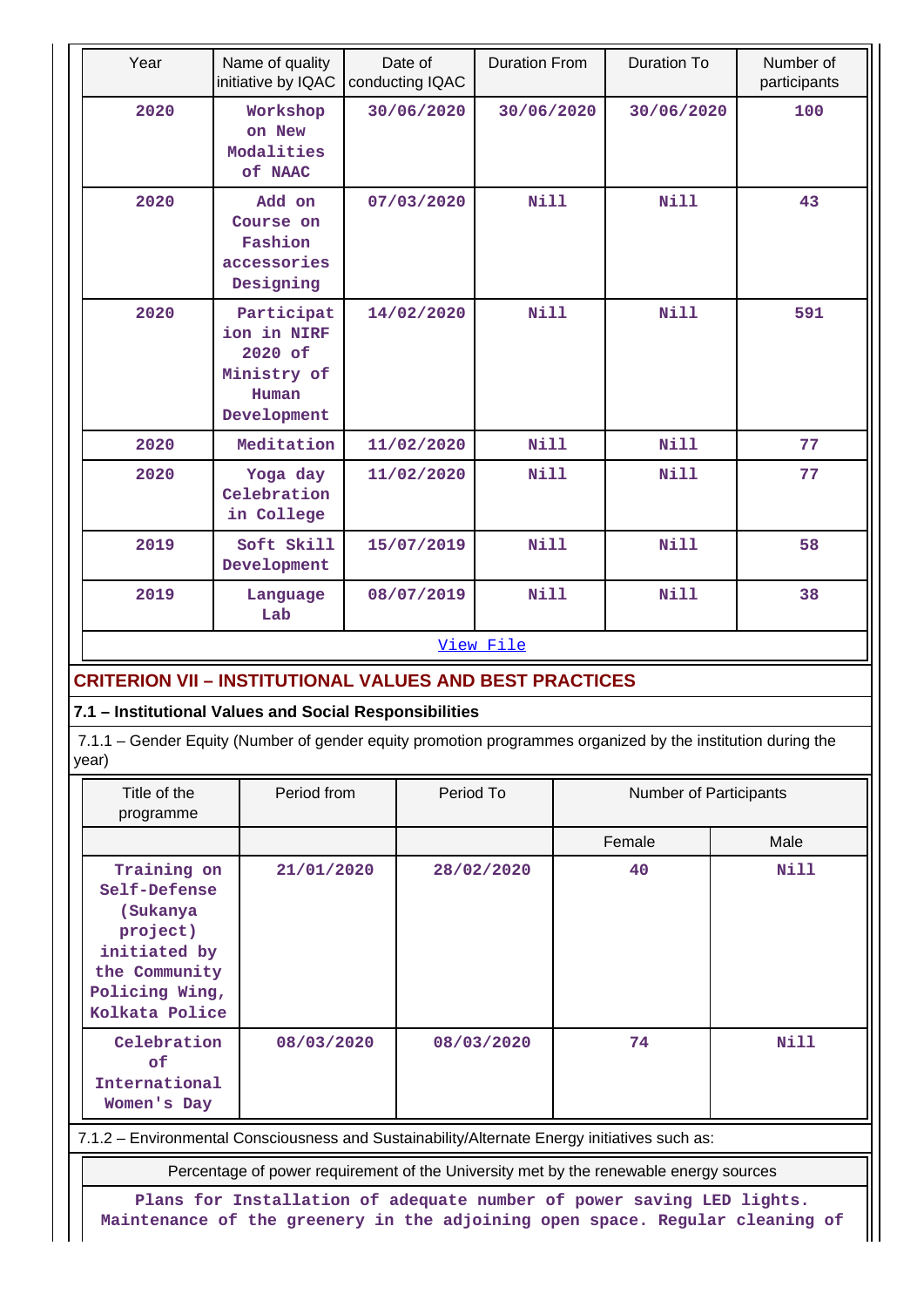**campus. Cleaning of water reservoirs at regular interval. Frequent application of bleaching powder and routine spraying of pesticide in the whole premises for prevention of Malaria and Dengue. Briksharopan (Sapling Plantation) every year on the occasion of World Environment Day. Sustainable waste management strategy taken by the college by using separate bins for segregation of Bio-degradable and non bio-degradable waste. Arrangement of seminars on environmental consciousness for strengthening spirit of protecting and conserving the environment. A skilled gardener to look after the greenery.**

## 7.1.3 – Differently abled (Divyangjan) friendliness

| Item facilities               | Yes/No | Number of beneficiaries |
|-------------------------------|--------|-------------------------|
| Physical facilities           | Yes    |                         |
| Rest Rooms                    | No     |                         |
| Any other similar<br>facility | No     |                         |

#### 7.1.4 – Inclusion and Situatedness

| Year | Number of<br>initiatives to<br>address<br>locational<br>advantages<br>and disadva<br>ntages | Number of<br>initiatives<br>taken to<br>engage with<br>and<br>contribute to<br>local<br>community | Date           | Duration     | Name of<br>initiative               | <b>Issues</b><br>addressed                                       | Number of<br>participating<br>students<br>and staff |
|------|---------------------------------------------------------------------------------------------|---------------------------------------------------------------------------------------------------|----------------|--------------|-------------------------------------|------------------------------------------------------------------|-----------------------------------------------------|
| 2019 | <b>Nill</b>                                                                                 | $\mathbf{1}$                                                                                      | 06/08/2<br>019 | $\mathbf{1}$ | Sapling<br>Plantatio<br>$\mathbf n$ | Environ<br>mental Co<br>nsciousne<br>ss and Pr<br>eservatio<br>n | 50                                                  |
| 2020 | <b>Nill</b>                                                                                 | $\mathbf{1}$                                                                                      | 21/01/2<br>020 | 35           | Self-<br>defense<br>Training        | Skill d<br>evelopmen<br>t and<br>physical<br>empowerme<br>nt     | 40                                                  |

#### [View File](https://assessmentonline.naac.gov.in/public/Postacc/Inclusion/20073_Inclusion_1652436132.xlsx)

## 7.1.5 – Human Values and Professional Ethics Code of conduct (handbooks) for various stakeholders

| Title                                                                                             | Date of publication | Follow up(max 100 words)                                                                                                                                        |
|---------------------------------------------------------------------------------------------------|---------------------|-----------------------------------------------------------------------------------------------------------------------------------------------------------------|
| Prospectus in website<br>and delivery of hard copy<br>during verification<br>process for students | 01/06/2020          | Students get<br>familiarized with the<br>quality checks of the<br>institution and<br>sensitized about rules,<br>regulations, values and<br>ethos of the college |
| Observance of<br>independence Day                                                                 | 15/08/2019          | In commemoration of the<br>great souls relentlessly<br>fought for our<br>independence                                                                           |
| Maintenance of Yellow<br>book (Daily Register)                                                    | 01/07/2019          | To record the academic<br>and administrative                                                                                                                    |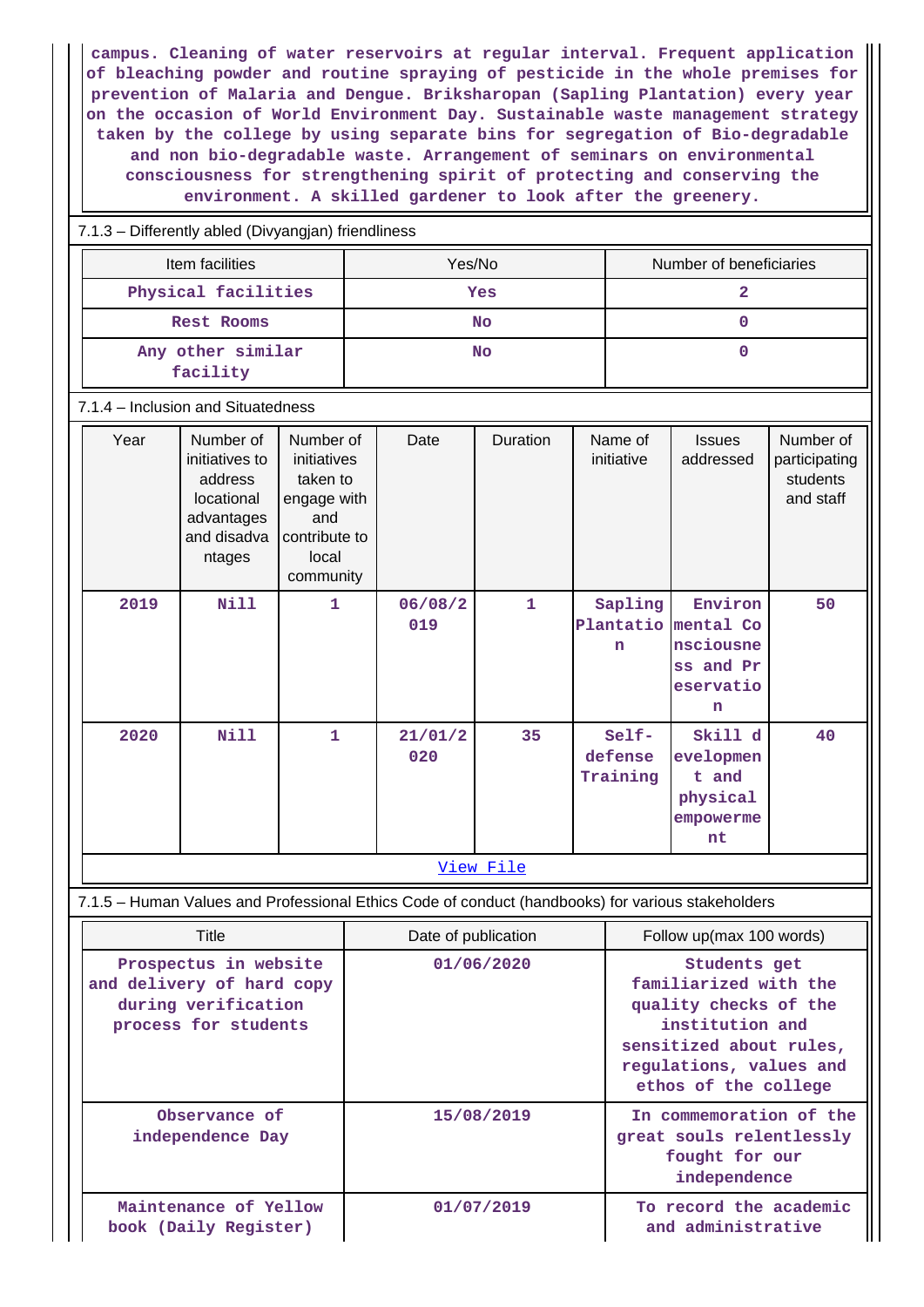**performances by the faculties for easy reference**

#### 7.1.6 – Activities conducted for promotion of universal Values and Ethics

| Activity                                                             | <b>Duration From</b> | Duration To | Number of participants |  |
|----------------------------------------------------------------------|----------------------|-------------|------------------------|--|
| Celebration of<br>the birthday of Dr.<br>Sarvapalli<br>Radhakrishnan | 05/09/2019           | 05/09/2019  | 75                     |  |
| Observance of<br>Human Rights Day                                    | 10/12/2019           | 10/12/2019  | 83                     |  |
| Celebration of<br>International<br>Language Day                      | 21/02/2020           | 21/02/2020  | 72                     |  |
| Celebration of<br>National Commnal<br>Harmony Week                   | 20/11/2019           | 22/11/2019  | 36                     |  |
| View File                                                            |                      |             |                        |  |

7.1.7 – Initiatives taken by the institution to make the campus eco-friendly (at least five)

 **Campus is truly maintained as no-smoking zone. Garbage are regularly collected from office, canteen and different parts of the campus and disposed off in specified locations. Plantation of herbal and seasonal plants. Initiative to use less paper in conducting official works. Communication through email and messages are entertained. Special measures taken during the pandemic situation to sanitize the college building by KMC. Installation of hand sanitizing unit at the entry gate.**

## **7.2 – Best Practices**

7.2.1 – Describe at least two institutional best practices

 **Best Practice- l Title- Collaborative training of students in Industry and other higher Institutions. Objective- To enable the students to gain knowledge and expertise in the areas of garment and accessory designing, fashion merchandising, production procedure etc. Context- The training provided is related to their course curriculum and is to impart thorough knowledge related to garment and accessory designing and production. Practice- The students are sent to the various garment manufacturing industries to gain in hand expertise of production and they are also sent to higher institutions like National Institute of Fashion Technology, Department of Jute and Fiber Technology for collecting Pantone color chips for preparation of color palette and also to learn about advanced finishing and dyeing of garments. Evidence of Success-There is 100 success achieved through this collaboration. It enables the students to gain knowledge in the areas of garment and accessories designing, fashion merchandising and production procedures. Problem- Sometimes industries do not co- operate as this process hampers their production process to some extent. Best Practice—ll Title –Annual Day Celebration. Objective –To disseminate the glorious tradition and culture of the college to the students. To encourage the participative traits in the students. To enhance the spirit to act in collaboration with others and to develop many other attributes like tolerance, self-confidence, mutual respect and the like. Context— Organizing Annual Prize Distribution together with greeting Farewell Message to the outgoing batches of students. Practice—The Annual Day Celebration took place on 28th Feb.2020 in a vibrant manner with the august presence of some academicians as the guests and former faculties of the college. The motivational speech of**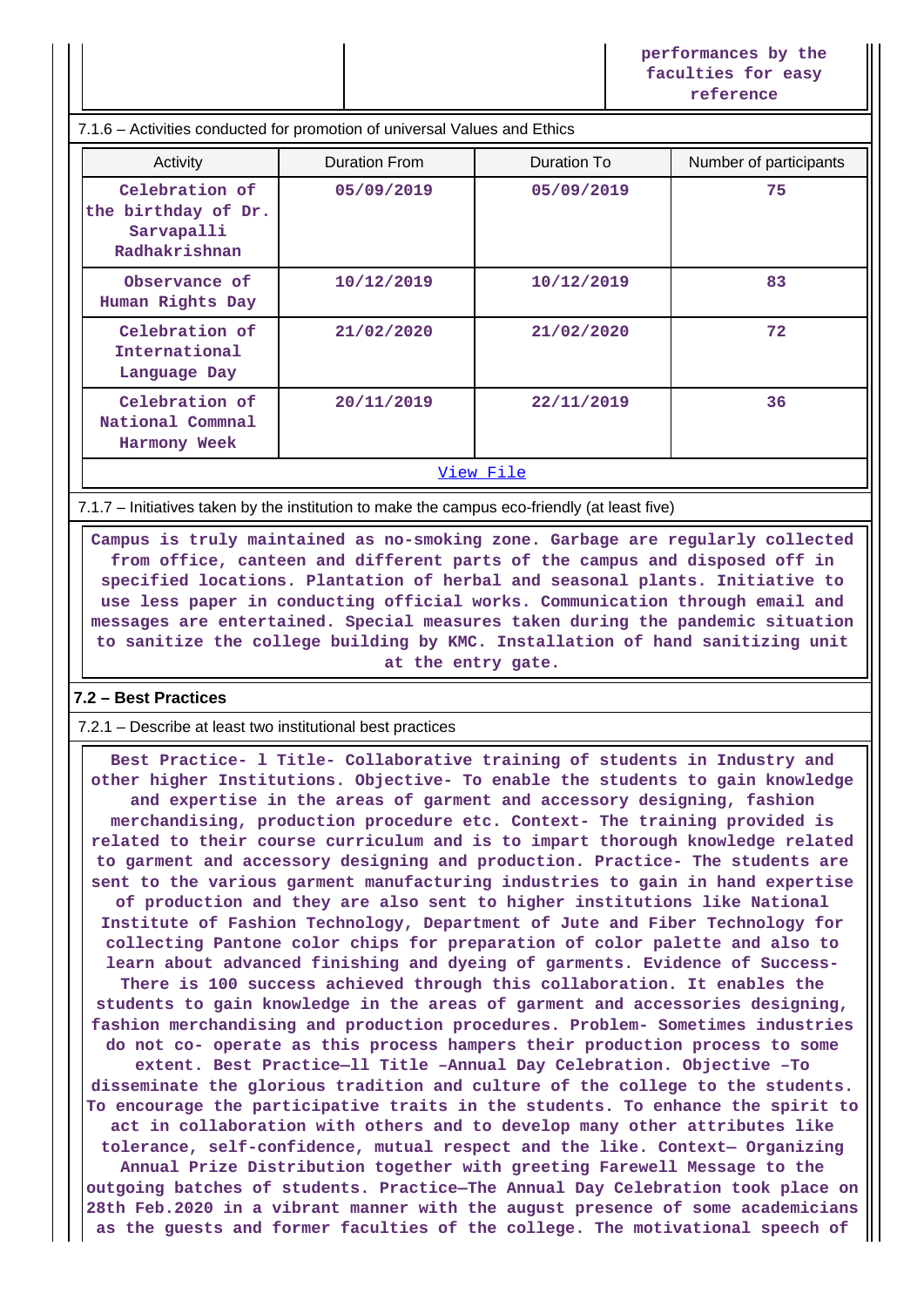**the academicians and the colorful experiences of the former faculties shared add a unique flavor to this program. Annual Prize Distribution constitutes a significant part of this program. The outgoing batches of the students are greeted with an inspiring farewell message. A lively multicultural program is staged with the active participation of students, teachers and non- teaching staff. The program ends with the cake-cutting ceremony. Evidence of success—All the stakeholders of the Institution enjoy the program to their fullest. It gives the scope to all for renewing the spirit of unity, integrity and harmony which are very much needed for smooth running of the Institution. The students are enriched with leadership quality, collaborative work culture and tolerance which are very much characteristic of Indian rich cultural heritage. Problem-No problem as the programme is arranged at a time when there are no University of Calcutta examinations.**

 Upload details of two best practices successfully implemented by the institution as per NAAC format in your institution website, provide the link

<http://www.rbgc.in/pdf/Two-Best-Practices.jpg>

#### **7.3 – Institutional Distinctiveness**

 7.3.1 – Provide the details of the performance of the institution in one area distinctive to its vision, priority and thrust in not more than 500 words

 **Rani Birla Girls College has been striving to move forward its rich heritage of academic excellence for more than six decades with its commitment to provide a holistic and inclusive education for young women learners. The college caters to a heterogeneous composition of students hailing from middle class family with the average economic base and diverse background though predominantly students are from minority communities. The Institution holds its distinctiveness of running a democratic governance imbibed with the virtues of transparency and accountability in strict compliance with the state rules. Several Subcommittees like Time table Subcommittee, Purchase Subcommittee, Examination Sub Committee, Infrastructure Sub Committee, Student Support Committee, Magazine Sub Committee, Cultural Sub Committee, Seminar Sub Committee are active in resolving issues in its respective field with the Principal as its chairman. The Bursar, Finance Committee act as an extension of Principal's office in managing financial issues. The college is strongly equipped with a good number of highly qualified and responsible teaching and administrative staff staff who are keen to give their best to explore the quality and capabilities of the students. The academic calendar of the college is prepared at the beginning of every academic session in correspondence with academic calendar of the university. The dissemination of the courses is planned to match academic events designed in the calendar. The Institution follows well structured central and departmental time table and adheres strictly to those for ensuring completion of the assigned courses. The teaching practices of the Institution maintain consistent methodology to ensure high quality deliverance. Interactive sessions, ICT enabled classes, tutorial classes, PowerPoint Presentation, project works, field trips etc. are directed towards imparting quality education. A specious library, abundantly rich with Curriculum based books, reference books, premier journals and IT enabled reading resources act as a valued Infrastructural provision which improve and complement the erudite exercises of teachers and students alike. Slow learners are given special attention and are assisted individually during free periods . The college maintains a perfect standard of discipline and punctuality. The faculties maintain "Yellow Book(daily register) to record their daily performances, academic and administrative, for easy reference. The Institution maintains its own "Student Feedback Form " designed to cover all service oriented segments of the college. Feedback analysis are done by the IQAC and the Principal to arrive at requisite resolution. Apart from its pedagogical**